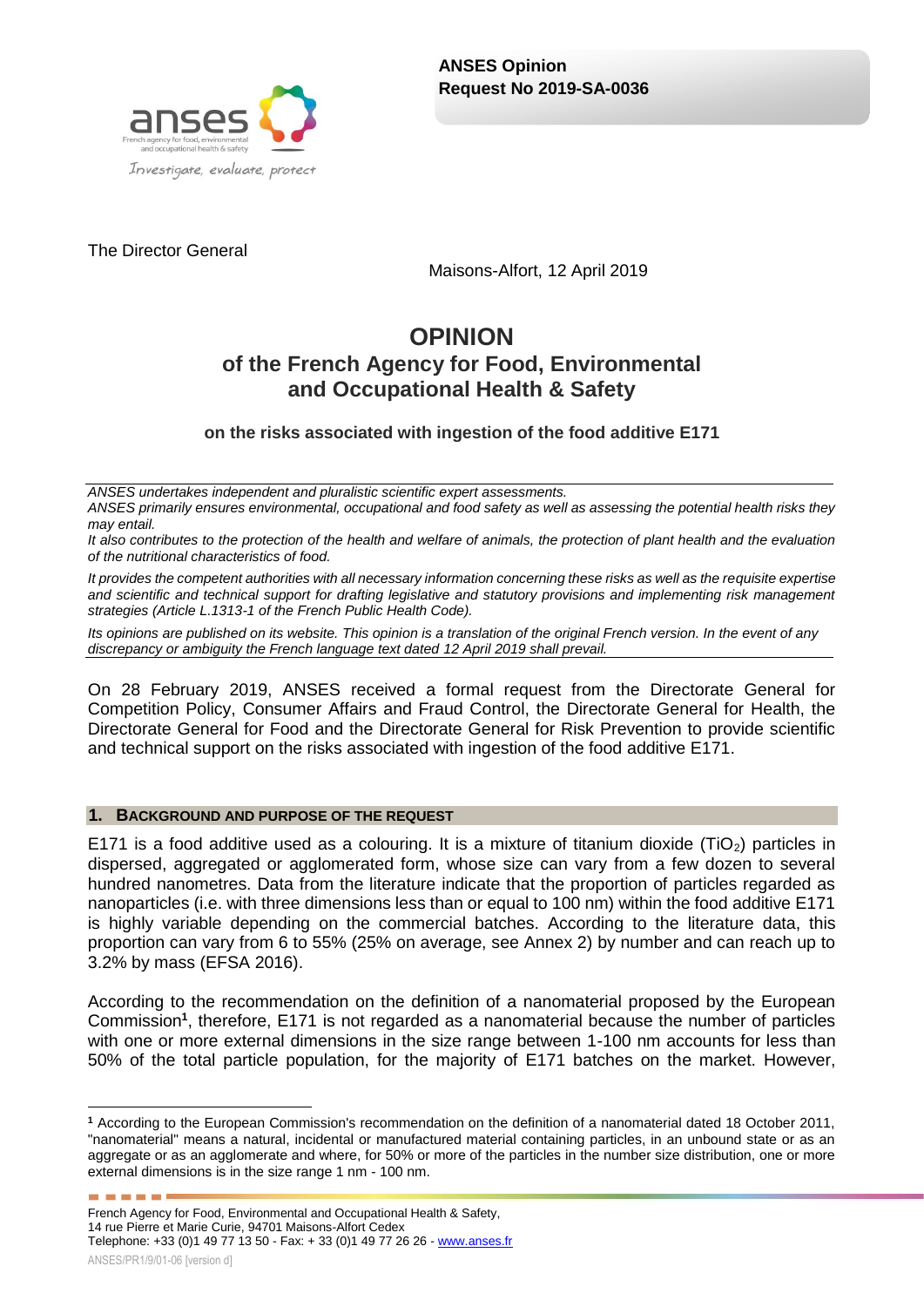according to the definitions reported in the INCO**<sup>2</sup>** and Novel Food**<sup>3</sup>** regulations, in these regulatory contexts, E171 is regarded as a nanomaterial.

In recent vears, various studies have investigated  $TiO<sub>2</sub>$  at national and European level for different routes of exposure: inhalation (pulmonary) and ingestion (oral).

Regarding the pulmonary route, in 2006, the International Agency for Research on Cancer (IARC) classified  $TiO<sub>2</sub>$  in Group 2B as a substance that is "possibly carcinogenic to humans".

The occurrence of lung tumours in rats after inhalation or instillation of TiO<sub>2</sub> led ANSES, on 20 May 2015, to submit a proposal to the European Chemicals Agency (ECHA) to classify  $TiO<sub>2</sub>$  as a Category 1B carcinogen (a substance that is presumed to have carcinogenic potential for humans) by the pulmonary route, under the CLP Regulation. This proposal aimed to cover  $TiO<sub>2</sub>$  in all its crystalline phases and combinations of phases, for sizes below 10 µm and all particle morphologies. On the basis of this proposal, ECHA's Risk Assessment Committee adopted an opinion on 9 June 2017, in which it concluded that TiO<sub>2</sub> fulfils the criteria for classification in Category 2 as a suspected human carcinogen through the inhalation route**<sup>4</sup>** .

As part of its national mission to develop health reference values, ANSES was asked to define a toxicity reference value (TRV) for  $TiO<sub>2</sub>$  in nanoparticle form. The Agency recommended a chronic TRV by inhalation for P25 TiO<sub>2</sub> in nanoparticle form of 0.12  $\mu$ g.m<sup>-3</sup> (ANSES 2019).

Regarding the oral route, in 2016, the European Food Safety Authority (EFSA) published an opinion on the re-evaluation of E171 as a food additive (EFSA, 2016), based on a detailed review of the literature data on  $TiO<sub>2</sub>$  particles, and on data provided by industry on incorporated (or measured) levels of E171 for certain foodstuffs. This opinion concluded that current consumer exposure to the food uses of E171 was unlikely to pose a health risk.

In 2017, ANSES issued an opinion (2017-SA-0020) on a study (Bettini *et al.* 2017) in rats exposed orally to E171 or TiO<sub>2</sub> nanoparticles. In this study, the authors examined the passage and distribution of TiO<sub>2</sub> in certain target organs, the genotoxic and inflammatory effects of TiO<sub>2</sub> in the intestine, and the preneoplastic lesion initiating and promoting effects in the colon. The expert group concluded that this study revealed new information on the hazard characterisation of E171 (see Section 3.4.2) but did not call into question EFSA's 2016 conclusions regarding the risk assessment of E171.

In 2018, EFSA (EFSA 2018) reviewed four new studies on the hazard characterisation of the food additive E171 and TiO<sub>2</sub> nanoparticles, including the study by Bettini *et al.* (2017) that was examined in the above opinion. The EFSA expert group concluded that these studies could be useful for the hazard characterisation of  $TiO<sub>2</sub>$ . Nevertheless, they considered that the uncertainties identified for each of these studies meant that they could not be used in a risk assessment. In this context, in view of the results of these studies, EFSA did not consider it justified to reopen the E171 evaluation dossier (EFSA 2016).

In view of the study recommendations issued by EFSA (2016) and ANSES (2017), and the latest publications on the hazard characterisation of the food additive E171, ANSES was asked to:

1

. . . .

**<sup>2</sup>** Regulation (EC) No 1169/2011 of the European Parliament and of the Council of 25 October 2011 on the provision of food information to consumers

**<sup>3</sup>** Regulation (EC) No 258/97 concerning novel foods and novel food ingredients

**<sup>4</sup>** <https://echa.europa.eu/fr/-/titanium-dioxide-proposed-to-be-classified-as-suspected-of-causing-cancer-when-inhaled>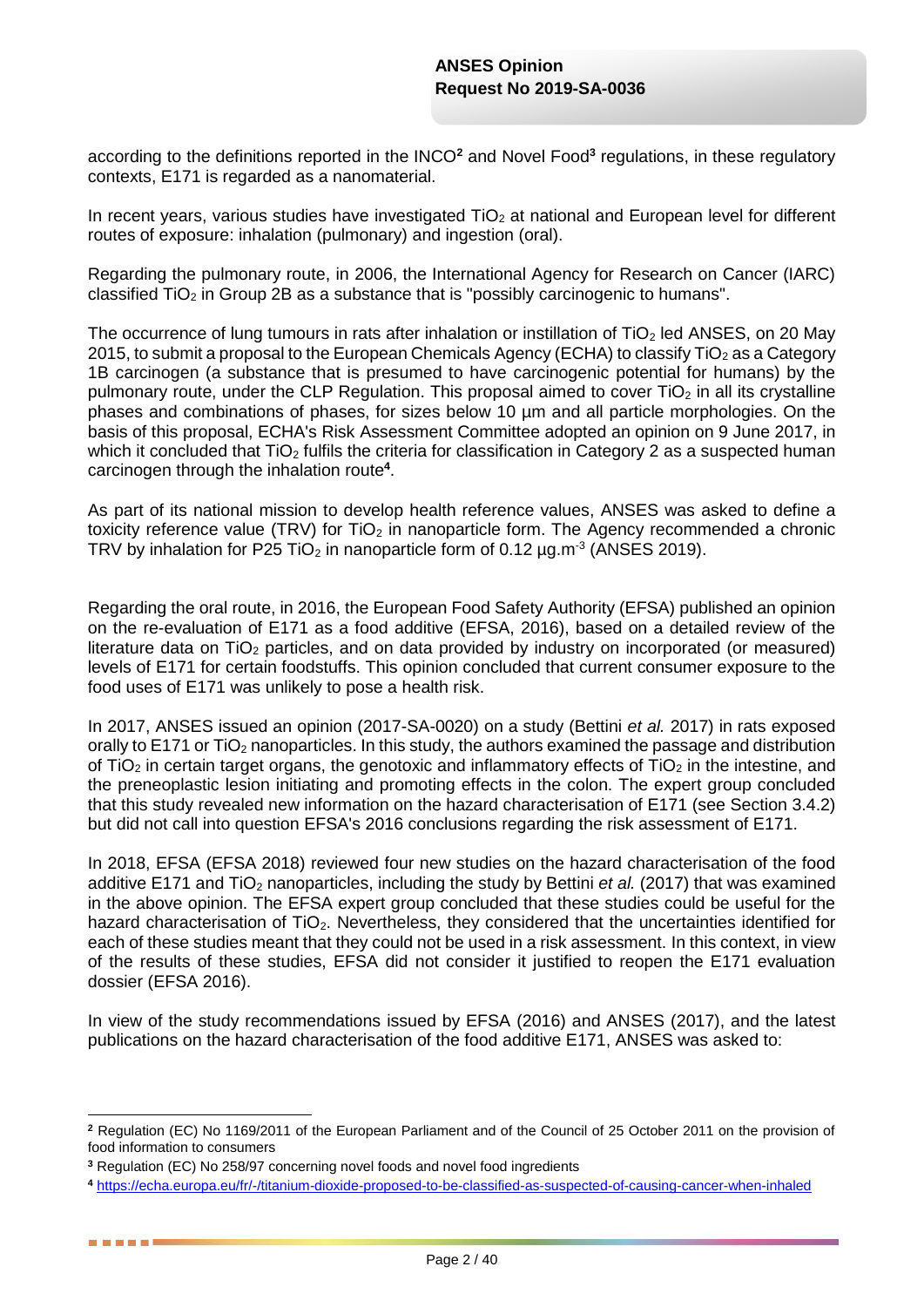1) identify the oral toxicology studies carried out since publication of the INRA results in 2017 (Bettini *et al.* 2017).

2) on the basis of the results of these new studies, update as necessary the recommendations it had made in 2017 (ANSES 2017).

#### **2. ORGANISATION OF THE EXPERT APPRAISAL**

The expert appraisal was carried out in accordance with French Standard NF X 50-110 "Quality in Expert Appraisals – General Requirements of Competence for Expert Appraisals (May 2003)".

In view of the time available for carrying out the expert appraisal, ANSES decided to entrust it to an *ad hoc* "TiO<sub>2</sub>" emergency collective expert appraisal group (GECU). The GECU met on 12 March, 25 March and 5 April 2019, to work on expert appraisal reports prepared by the GECU experts. The work was adopted by the GECU on 5 April 2019. In view of the timetable, the GECU's work was presented to the Expert Committee on "Assessment of physico-chemical risks in food" (CES ERCA) on 11 April 2019.

The experts' declarations of interests are made public via the ANSES website [\(www.anses.fr\)](http://www.anses.fr/).

To respond to the request, the GECU conducted a literature search of publications on hazard characterisation of the food additive E171. With this in mind, the literature search was carried out in the Scopus and PubMed databases using the following keywords: ("E171" or "food grade TiO<sub>2</sub>" or "food-grade TiO<sub>2</sub>" or "food grade titanium dioxide" or "food-grade titanium dioxide" or "food grade TiO<sup>2</sup> nanomaterial" or "food-grade TiO<sup>2</sup> nanomaterial" or "food grade titanium dioxide nanomaterial" or "food-grade titanium dioxide nanomaterial" or "food grade  $TiO<sub>2</sub>$  nanoparticle" or "food-grade  $TiO<sub>2</sub>$ nanoparticle" or "food grade titanium dioxide nanoparticle" or "food-grade titanium dioxide nanoparticle") and (toxicity or toxicology or cytotoxicity or immunotoxicity or genotoxicity or toxic or neoplastic or preneoplastic or carcinogenesis).

Following this literature search, the GECU defined criteria for selecting studies relevant to the request. All the criteria below were applied:

- The substance used in the study systems was clearly identified as the food additive E171 or food-grade titanium dioxide;
- The E171 or food-grade titanium dioxide was characterised from a physico-chemical point of view;
- In vivo studies were conducted orally;
- The study was published between 2017 and 2019.

This therefore excluded studies for which:

. . . .

- The substance used was not the food additive E171 or food-grade titanium dioxide;
- The exposure pathways studied were the respiratory or dermal routes;
- Publication was prior to 2017 (the year of publication of the most recent ANSES opinion on E171).

Application of these criteria led the GECU to select 25 publications (see bibliographic references at the end of this document).

Although the request related to the updating of data from toxicological studies, the GECU also considered articles on the characterisation and behaviour of E171 in biological and food simulants.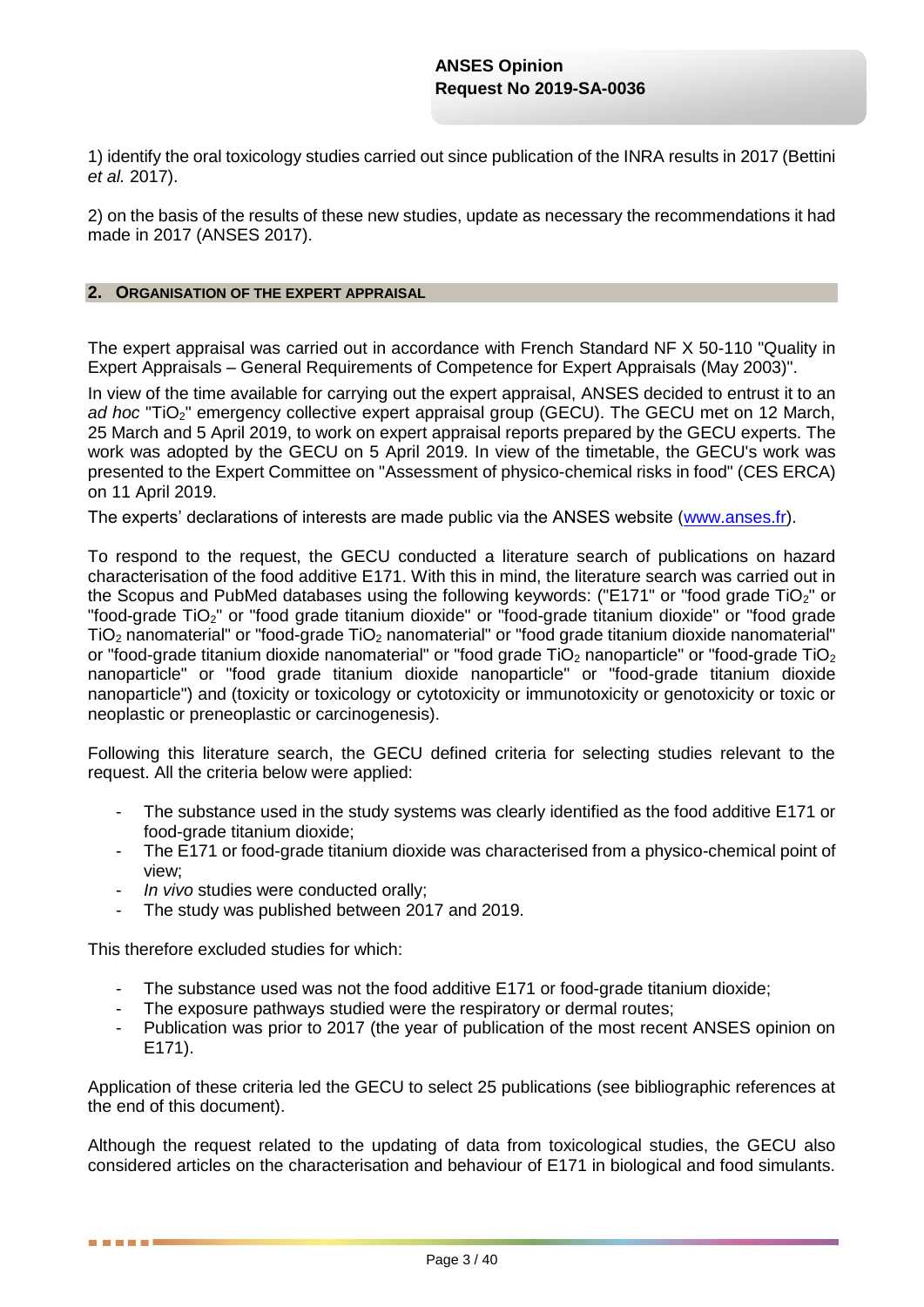These data, which are complementary to the toxicological studies, may provide insights into the mechanisms of particle interaction or accumulation in certain biological compartments.

Lastly, in addition to updating the toxicological data, the GECU decided to include E171 occurrence data for certain food categories (Annex 1). Two types of data were considered: quantities of E171 incorporated in food formulations (data provided by industry), and analytical data on quantification of E171 within different food categories (data from the literature, NGOs and DGCCRF inspections).

#### **3. ANALYSIS AND CONCLUSIONS OF THE GECU**

#### **3.1. The food additive E171**

The food additive E171 consists of titanium dioxide particles (TiO<sub>2</sub>, CAS number: 13463-67-7). TiO<sub>2</sub> is an inorganic substance present in two major crystalline forms (anatase and rutile) and with a molecular weight of 79.88 g/mol. E171 is a white powder that is insoluble in water and organic solvents but soluble in hydrofluoric acid and hot concentrated sulphuric acid. The data in the literature indicate great variability in the proportion of crystalline phases and the particle size distribution in the different commercial batches of E171 (Yang *et al.* 2014; EFSA 2016). The size of the particles can vary from a few dozen to several hundred nanometres, in dispersed, aggregated or agglomerated form. The percentage of particles regarded as nanoparticles (i.e. with three dimensions less than or equal to 100 nm) varies, depending on the literature data, from 6 to 55% by number (see Section 3.7) and from 0 to 3.2% by mass, according to the EFSA opinion (2016). The food additive E171 is mainly used as a food colouring, with the maximum levels of incorporation being defined in Regulation (EC) No 1333/2008 on food additives. Thus, for 51 food categories, E171 can be used *quantum satis***<sup>5</sup>** .

#### **3.2. Uses of the food additive E171**

The food additive E171 is widely used as a colouring in different food categories. In France, E171 is used in the production of confectionery, desserts and ice cream, bakery and pastry products, biscuits, cakes, chocolate bars, refrigerated desserts, etc. (source GNPD**<sup>6</sup>** ).

TiO<sup>2</sup> does not appear (since 2015) in the "food manufacturing" uses sector of the R-nano reporting tool used by ANSES within a regulatory framework on behalf of its supervisory ministries.

#### **3.3. Regulations**

Nanomaterials are regulated according to their uses. In 2018, the European Commission adopted the revision of several annexes regarding the registration dossiers for substances in nanoform. This revision clarifies the information and identification requirements for nanoparticle substances. The new rules come into force on 1 January 2020.

The European Commission is also working on a new definition of nanomaterials to replace the one of 18 October 2011**<sup>7</sup>** .

1

**<sup>5</sup>** Article 3 (2) of Regulation (EC) No 1333/2008 states that "*quantum satis*" means that no maximum numerical level is specified. The substance may be used in accordance with good manufacturing practice, at a level not higher than is necessary to achieve the intended purpose.

**<sup>6</sup>** Global New Products Database.

**<sup>7</sup>** Commission Recommendation of 18 October 2011 on the definition of nanomaterial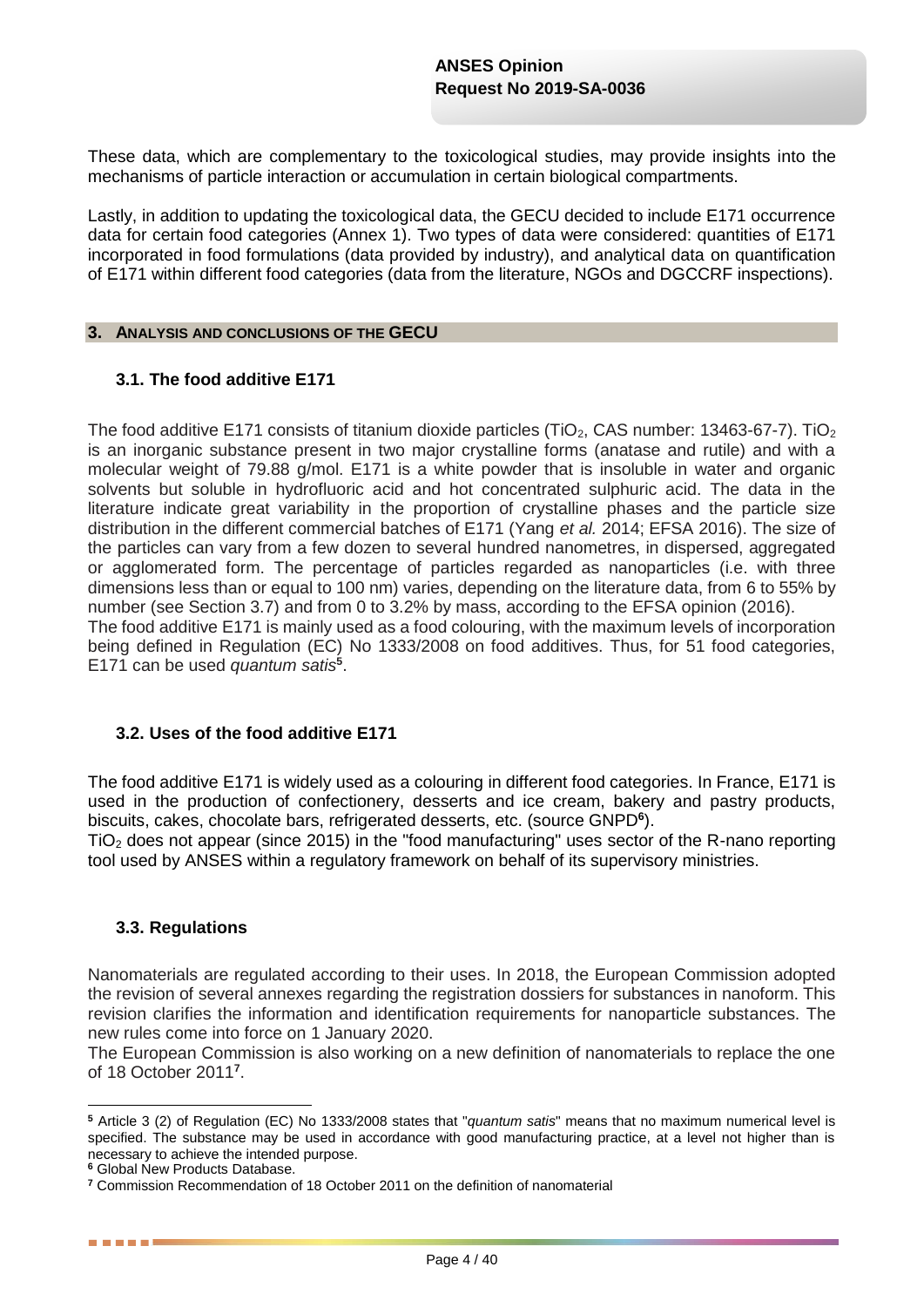The regulations on Cosmetics**<sup>8</sup>** , Biocides**<sup>9</sup>** and food (INCO**<sup>10</sup>** and Novel Food**<sup>11</sup>**) stipulate the obligation to label products containing nanomaterials with the word [nano]. In the area of food, the INCO and Novel Food regulations offer the following definition for engineered nanomaterials: "*engineered nanomaterial: means any intentionally produced material that has one or more dimensions of the order of 100 nm or less or that is composed of discrete functional parts, either internally or at the surface, many of which have one or more dimensions of the order of 100 nm or less, including structures, agglomerates or aggregates, which may have a size above the order of 100 nm but retain properties that are characteristic of the nanoscale."* 

#### **3.4. Summaries of assessments of the food additive E171**

#### **3.4.1. Summary of EFSA's opinion on the re-evaluation of E171 (2016)**

In 2016, the European Food Safety Authority published an opinion on the re-evaluation of the food additive E171 (EFSA, 2016), based on a detailed review of the literature data on  $TiO<sub>2</sub>$  particles. With regard to the available data on absorption, distribution and excretion, the EFSA expert group concluded that the absorption of orally-administered  $TiO<sub>2</sub>$  is extremely low and that a small amount of  $TiO<sub>2</sub>$  (no more than 0.1% of the administered dose) is absorbed by the gut-associated lymphoid tissue. Following its absorption,  $TiO<sub>2</sub>$  is distributed to various organs, each with variable accumulation and elimination rates. However, the vast majority of  $TiO<sub>2</sub>$  is eliminated in the faeces.

Numerous *in vivo* and *in vitro* genotoxicity studies based on tests of chromosomal aberration, mutagenic potential and DNA damage including base oxidation have been reported for different sizes and crystallinities of TiO<sub>2</sub> particles, and give contradictory results. Nevertheless, the EFSA expert panel pointed out that the reliability of the DNA damage test (Comet assay) has been questioned when applied with nanomaterials. Indeed, studies highlight the fact that DNA damage is caused by TiO<sup>2</sup> nanoparticles during the post-treatment stages and not during the treatment itself. The panel also questioned the reliability of some positive results observed for *in vivo* and *in vitro* studies, in which the variation in experimental parameters could affect the stability of particles, thus modifying their bioavailability and biological activity.

The EFSA panel (2016) concluded that "based on the available genotoxicity database and the Panel's evaluation of the data on absorption, distribution and excretion of micro- and nanosized TiO<sub>2</sub> particles, orally ingested  $TiO<sub>2</sub>$  particles (micro- and nanosized) are unlikely to represent a genotoxic hazard in vivo".

Regarding the reproductive toxicity studies, E171 does not appear to have adverse effects, unlike non-food-grade TiO<sub>2</sub>, for which contradictory results have been reported, particularly on the change in hormone levels. However, shortcomings were identified in the methodology used for these studies. Due to the lack of robust data on reproductive toxicity, the EFSA expert group was unable to reach a conclusion on this effect or set a health-based guidance value.

1

**<sup>8</sup>** Regulation (EC) No 1223/2009 of the European Parliament and of the Council of 30 November 2009 on cosmetic products **<sup>9</sup>** Regulation (EU) No 528/2012 of the European Parliament and of the Council of 22 May 2012 concerning the making available on the market and use of biocidal products

**<sup>10</sup>** Regulation (EU) No 1169/2011 of the European Parliament and of the Council of 25 October 2011 on the provision of food information to consumers, amending Regulations (EC) No 1924/2006 and (EC) No 1925/2006 of the European Parliament and of the Council, and repealing Commission Directive 87/250/EEC, Council Directive 90/496/EEC, Commission Directive 1999/10/EC, Directive 2000/13/EC of the European Parliament and of the Council, Commission Directives 2002/67/EC and 2008/5/EC and Commission Regulation (EC) No 608/2004

**<sup>11</sup>** Regulation (EU) No 2015/2283 of the European Parliament and of the Council of 25 November 2015 on novel foods, amending Regulation (EU) No 1169/2011 of the European Parliament and of the Council and repealing Regulation (EC) No 258/97 of the European Parliament and of the Council and Commission Regulation (EC) No 1852/2001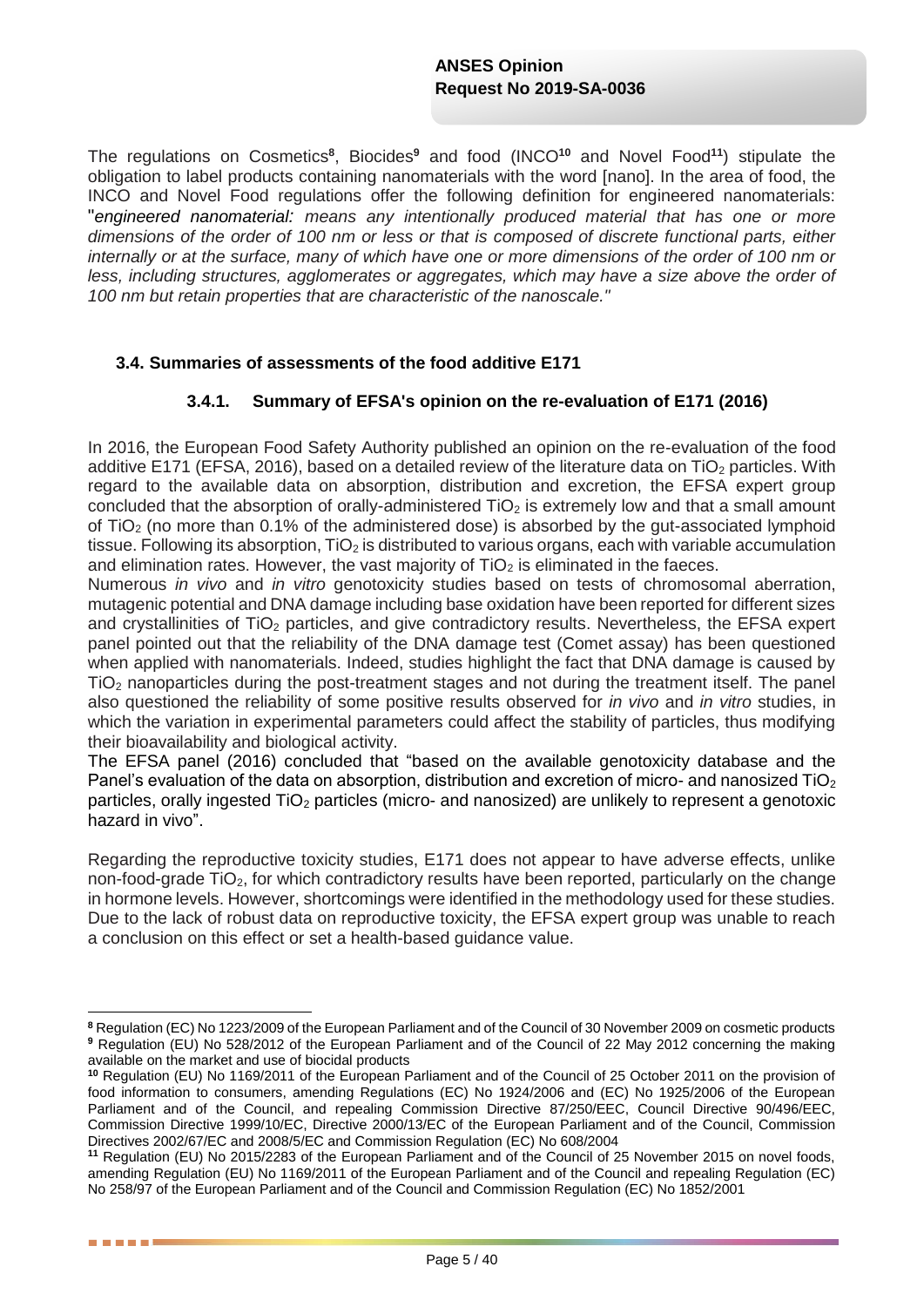With regard to the immunotoxic effects of  $TiO<sub>2</sub>$ , the EFSA panel considered that given the absence of clear characterisation of the material used in the various available studies, and in view of the difference in effects observed following various routes of administration and the diversity of effects reported, it could not reach a conclusion on the possible immunotoxic effects of the food additive E171.

Carcinogenesis studies carried out before 1979 (NTP 1979) were conducted using TiO<sub>2</sub> Unitane<sup>®</sup> (anatase form) in B6C3F1 mice (50 individuals/sex) at doses ranging from 0 to 6500 mg of  $TiO<sub>2</sub>kg$ bw<sup>-1</sup>.d<sup>-1</sup> for males and from 0 to 8350 mg TiO<sub>2</sub>.kg bw<sup>-1</sup>.d<sup>-1</sup> for females for 103 weeks via diet. Histopathological examinations were performed on about thirty organs. The results indicated that TiO<sup>2</sup> administered orally at these doses is not carcinogenic in mice. Identical studies were conducted in rats (50 individuals/sex) at doses ranging from 0 to 2250 mg TiO<sub>2</sub>.kg bw<sup>-1</sup>.d<sup>-1</sup> for males and 0 to 2900 mg TiO<sub>2</sub>.kg bw<sup>-1</sup>.d<sup>-1</sup> for females for 103 weeks via diet. Histopathological examinations were also performed on about thirty organs. The results indicated that  $TiO<sub>2</sub>$  administered orally (via food) is not carcinogenic in rats at this dose range. Based on these carcinogenicity studies in rats and mice, the EFSA expert group set the no observable adverse effect level at 2250 mg.kg bw<sup>-1</sup>.d<sup>-1</sup>.

Regarding exposure data, the EFSA panel developed different exposure scenarios based on data provided by industry and Member States. The maximum exposure scenario took into consideration the maximum use (or measured) values reported by industry for foods (for which data are known) likely to contain E171. The average exposure value calculated for infants and the elderly was 0.4 mg.kg bw<sup>-1</sup>.d<sup>-1</sup> (1.2 mg.kg bw<sup>-1</sup>.d<sup>-1</sup> at the 95<sup>th</sup> percentile) and 10.4 mg.kg bw<sup>-1</sup>.d<sup>-1</sup> (32.4 mg.kg bw<sup>-1</sup>.d<sup>-1</sup> at the 95<sup>th</sup> percentile) for children. This scenario is regarded as the most protective since it considers lifelong exposure to maximum incorporated (or measured) levels of E171.

EFSA also determined two refined exposure scenarios. In the first scenario, which took food brand loyalty into account, it was assumed that the population is exposed in the long term to maximum incorporated (or measured) levels of food additives for one food category and to an average level for the other food categories. The average exposure value calculated for infants and the elderly was 0.4 mg.kg bw<sup>-1</sup>.d<sup>-1</sup> (1.1 mg.kg bw<sup>-1</sup>.d<sup>-1</sup> at the 95<sup>th</sup> percentile) and 8.8 mg.kg bw<sup>-1</sup>.d<sup>-1</sup> (30.2 mg.kg bw<sup>-1</sup>.d<sup>-1</sup> at the 95<sup>th</sup> percentile) for children.

The second scenario did not take brand loyalty into account and it was assumed that the population is exposed in the long term to average incorporated (or measured) levels of food additives for all food categories. The average value for infants and the elderly was 0.2 mg.kg bw<sup>-1</sup>.d<sup>-1</sup> (0.5 mg.kg bw<sup>-1</sup>.d<sup>-1</sup> at the 95<sup>th</sup> percentile) and 5.5 mg.kg bw<sup>-1</sup>.d<sup>-1</sup> (14.8 mg.kg bw<sup>-1</sup>.d<sup>-1</sup> at the 95<sup>th</sup> percentile) for children.

The panel considered the scenario not taking brand loyalty into account as the most appropriate and realistic scenario for risk assessment because it was assumed that the population would be exposed in the long term to food additives found at average use levels in food.

The lowest margin of safety calculated from the no observable adverse effect level of 2250 mg.kg bw<sup>-1</sup>.d<sup>-1</sup> was therefore 150. According to the EFSA expert panel, this margin of safety is considered not to be of concern (because it is higher than 100 for non-genotoxic and non-carcinogenic compounds under the guidance for submission of food additives, EFSA, 2012).

In its opinion, the EFSA expert group made the following recommendations:

-----

- In order to establish a health-based guidance value for the food additive E171, an extended one-generation or multigeneration study, according to OECD guidelines, should be performed with the food additive E171 in compliance with EU specifications and in which the particle size distribution would first be characterised;
- The EU specifications for E171 should include a characterisation of TiO<sub>2</sub> particle size distribution using appropriate statistical descriptors (range, median, quartiles), as well as the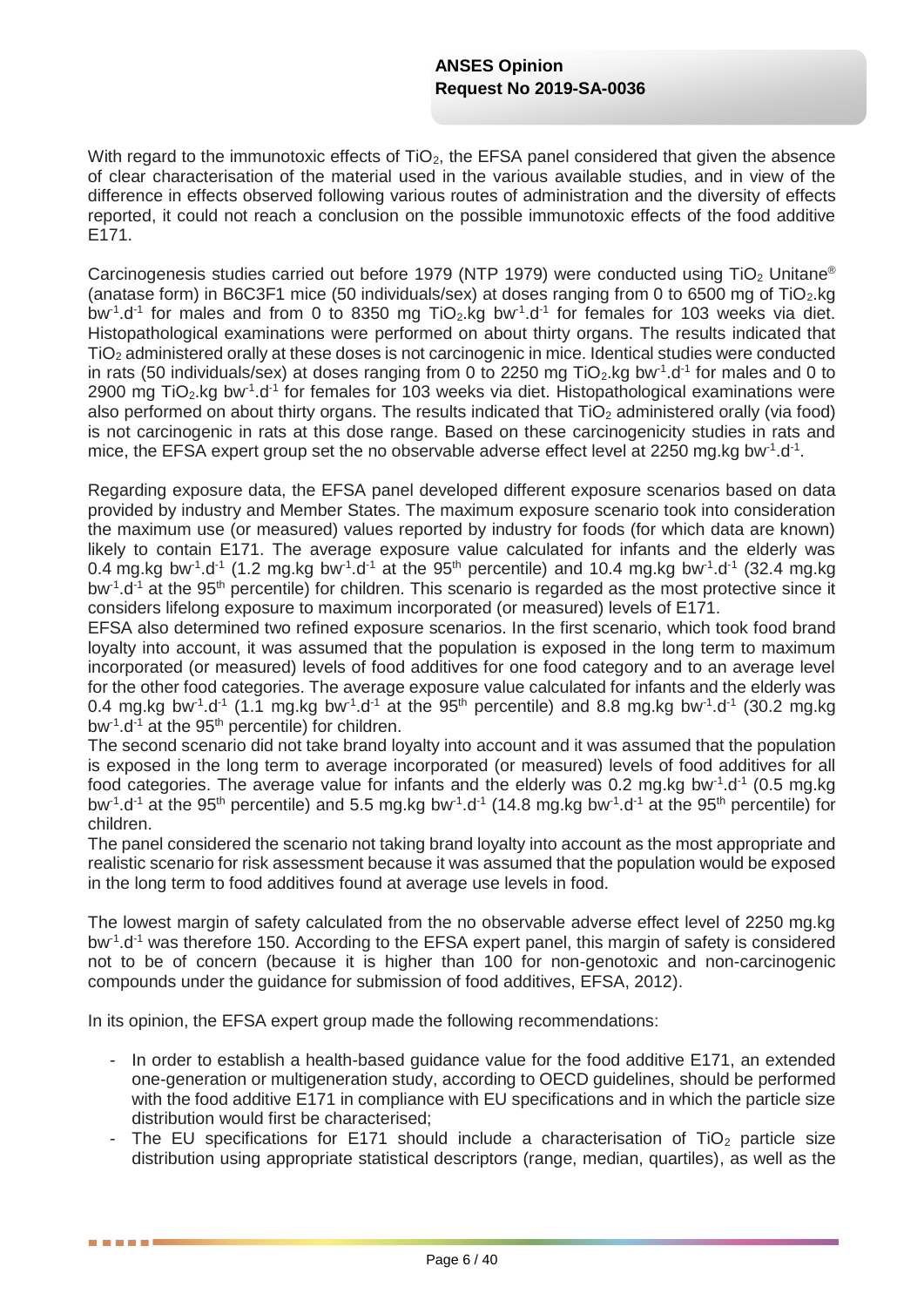percentage (by number and mass) of nanoparticles used as a food additive. The measurement methods should comply with the EFSA guidance document**<sup>12</sup>**;

The maximum limits for the impurities of the toxic elements (arsenic, mercury, cadmium and lead) mentioned in the EU specification for TiO<sub>2</sub> should be revised to ensure that E171 is not a significant source of exposure to these elements.

The group concluded that once reproductive toxicity data were available, a health-based guidance value could be determined.

#### **3.4.2. Summary of ANSES's opinion on the analysis of the publication by Bettini** *et al.* **(2017)**

In the article by Bettini *et al.* (2017), groups of rats were exposed for seven days (by gavage) or 100 days (by administration in drinking water) to a batch of E171 (redispersed by ultrasonication in bovine serum albumin (BSA) solution) or to reference TiO<sub>2</sub> nanoparticles (NM-105, Joint Research Centre JRC), only used for the seven-day exposure, at doses similar to those observed for human exposure. The authors were interested in the crossing of the gut barrier, the distribution in some organs, the variation in immunological parameters, and the genotoxic and carcinogenic potential (initiation, promotion) of TiO<sub>2</sub>.

The two materials (E171 and NM-105) underwent physico-chemical characterisation and, before use, were dispersed in BSA solution (0.05% m/v) by ultrasonication using a protocol derived from that described in the reports of the European Nanogenotox programme**<sup>13</sup>** . This preparation of E171 may seem unrepresentative of the food additive E171 as found in foods but enables certain hazards associated with uses of E171 to be identified.

The parameters and tools used for the physico-chemical characterisation appear relevant and this characterisation is very complete. Regarding size measurements, the NM-105 had a mean particle diameter of  $22 \pm 1$  nm (range 10 to 45 nm) under the transmission electron microscope (TEM). The primary particle size distribution determined by TEM ranged from 20 to 340 nm (mean and standard deviation 118  $\pm$  53 nm) and 44.7% of the particles had sizes less than 100 nm in diameter. The TEM images showed that the particles from the E171 batch were spherical in shape, and were partly isolated or in the form of small agglomerates when dispersed in water before oral administration to rats by gavage or via drinking water. The physico-chemical characteristics (crystalline form, size distribution, nanoscale fraction) of E171 selected by Bettini *et al.* were those mainly reported for other food-grade E171 batches and therefore appear to be representative of the market.

Following the E171 and NM-105 dispersion protocol, two oral exposure routes were used in this study. In the first, rats were exposed for seven days by intragastric gavage to a dose of E171 or NM-105 of 10 mg.kg bw<sup>-1</sup>.d<sup>-1</sup>. In the second, rats were exposed for 100 days via drinking water, renewed every two days, to E171 doses of 200  $\mu$ g.kg bw<sup>-1</sup>.d<sup>-1</sup> and 10 mg.kg bw<sup>-1</sup>.d<sup>-1</sup>.

Concerning the results relating to immunotoxicity, the authors focused on monitoring different parameters: the variation in the number of dendritic cells (DC) and lymphocytes (Tregs and Th), changes in the concentration of several cytokines (TNF- $\alpha$ , IL-10, IL-1 $\beta$ , IFN- $\gamma$ , IL-17, IL-8, IL-6, IL-18), lymphocyte proliferation and cytotoxicity. Overall, the percentages of variation reported in this study, when statistically significant, remained relatively low and their biological significance still

1

**<sup>12</sup>** EFSA Scientific Committee, 2011. Guidance on the risk assessment of the application of nanoscience and nanotechnologies in the food and feed chain. EFSA Journal 2011; 9(5): 2140, 36 pp. doi: 10.2903/j.efsa.2011.2140. Available online: www.efsa.europa.eu/efsajournal.htm

**<sup>13</sup>** https://www.anses.fr/fr/system/files/ANSES-Ft-Nanogenotox\_FinalReport.pdf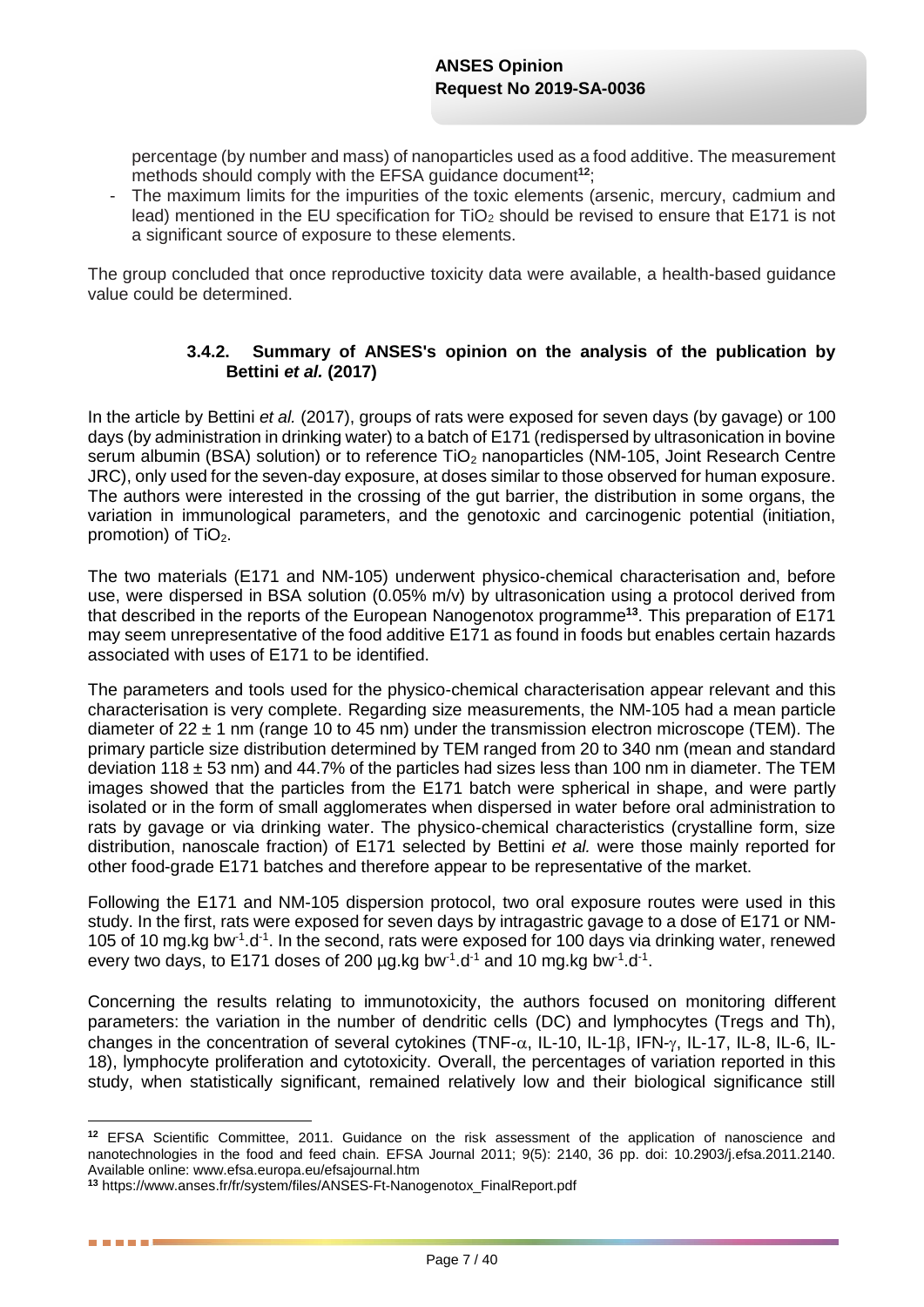needs to be confirmed. In addition, the interpretations given by the authors are possible working hypotheses but are not fully supported by the results. Therefore, although these results do highlight changes in some immune parameters, they are not sufficient to confirm any impairment of immune homeostasis. In conclusion, with regard to the inflammatory and immunomodulatory aspects, the assessments currently available for E171 used as a food additive are not called into question by the data from this study.

Genotoxicity was studied via a comet assay performed on cells of Peyer's patches after seven days of exposure to E171 or NM-105 at a dose of 10 mg.kg bw $1 \text{d}^{-1}$ . The study authors did not observe any genotoxic effect on cells isolated from Peyer's patches from rats exposed to E171 or NM-105 for seven days. However, uncertainties related to the experimental protocols (absence of a positive control, number of doses tested, choice of cells) mean that the relevance of this study could not be assessed.

The studies of carcinogenic potential focused on the occurrence and development of aberrant crypt foci (ACF) in rats, whether or not induced by an initiator, exposed to E171 (previously redispersed in BSA and ultrasonicated) via drinking water for 100 days. These ACF are considered by the authors to be the earliest histopathological lesions related to colorectal cancer formation.

In order to study the impact of E171 on ACF promotion, adult male Wistar rats were pre-treated with an intraperitoneal injection of 1,2-dimethylhydrazine (DMH) at a dose of 180 mg.kg bw<sup>-1</sup> to initiate the carcinogenesis process in the colon. Seven days after treatment, the rats were randomly assigned to three groups of 12 rats and then exposed to doses of 0 (control, water only), 200 µg E171.kg bw<sup>1</sup>.d<sup>-1</sup> or 10 mg E171.kg bw<sup>-1</sup>.d<sup>-1</sup> in drinking water for 100 days. The authors did not observe any significant increase in the total number of ACF per colon at the two doses tested compared to the control. However, statistically significant increases in the number of aberrant crypts per colon and the number of "large ACF" per colon were observed exclusively in the rat group exposed to 10 mg E171.kg bw $^{-1}$ .d $^{-1}$ .

In order to study the mechanisms involved in the potential promoting effects observed, *in vitro* studies were conducted on the cytotoxicity of E171 in normal (unmutated Apc gene (Apc +/+)) or preneoplastic (mutated Apc gene (Apc min/+)) rat colon epithelial cells. According to the authors, exposure to NM-105 induces preferential cytotoxicity in preneoplastic cells. They therefore advanced the mechanistic hypothesis of preneoplastic cell selection in the early stages of the transformation process.

In order to investigate the ability of E171 to initiate the spontaneous onset of ACF, adult male Wistar rats were exposed to doses of 0 (control, water only) or 10 mg E171.kg bw<sup>-1</sup>.d<sup>-1</sup> in drinking water for 100 days. Among the animals exposed to E171 at a dose of 10 mg.kg bw $^{-1}$ .d $^{-1}$ , four out of eleven rats had ACF in the colon, while none of the 12 rats in the control group had ACF, the difference between the two groups being statistically significant. For three of the four rats, the number of aberrant crypts per ACF was low (1 to 3). For the fourth rat, a focus of 12 aberrant crypts was observed, indicating a more severe lesion.

The 2017 members of the GECU considered that the methodology used by the authors had followed a well-established scientific model.

A potential promoting effect of E171 was observed in the colon. While the increase in the appearance of "large ACF" seemed moderate, it should be noted that ACF are presumed to be predictive of preneoplastic lesions. This promoting potential was also reported in mice after initiation (by azoxymethane-induced colitis), under conditions similar to the present study with tumour induction in the colon (Urrutia-Ortega et *al.* 2016). In the study by Bettini *et al.* (2017), the post-exposure followup time for animals was insufficient to assess the intensity of the E171 promoting effects on tumour incidence. This possible promoting effect cannot be attributed to the nanoscale fraction of E171 on the basis of *in vitro* tests.

With regard to the initiating potential of E171, the number of animals tested was too small to judge its significance. In addition, the study by Urrutia-Ortega *et al.* (2016) performed on mice did not report any initiating effect of E171.

. . . .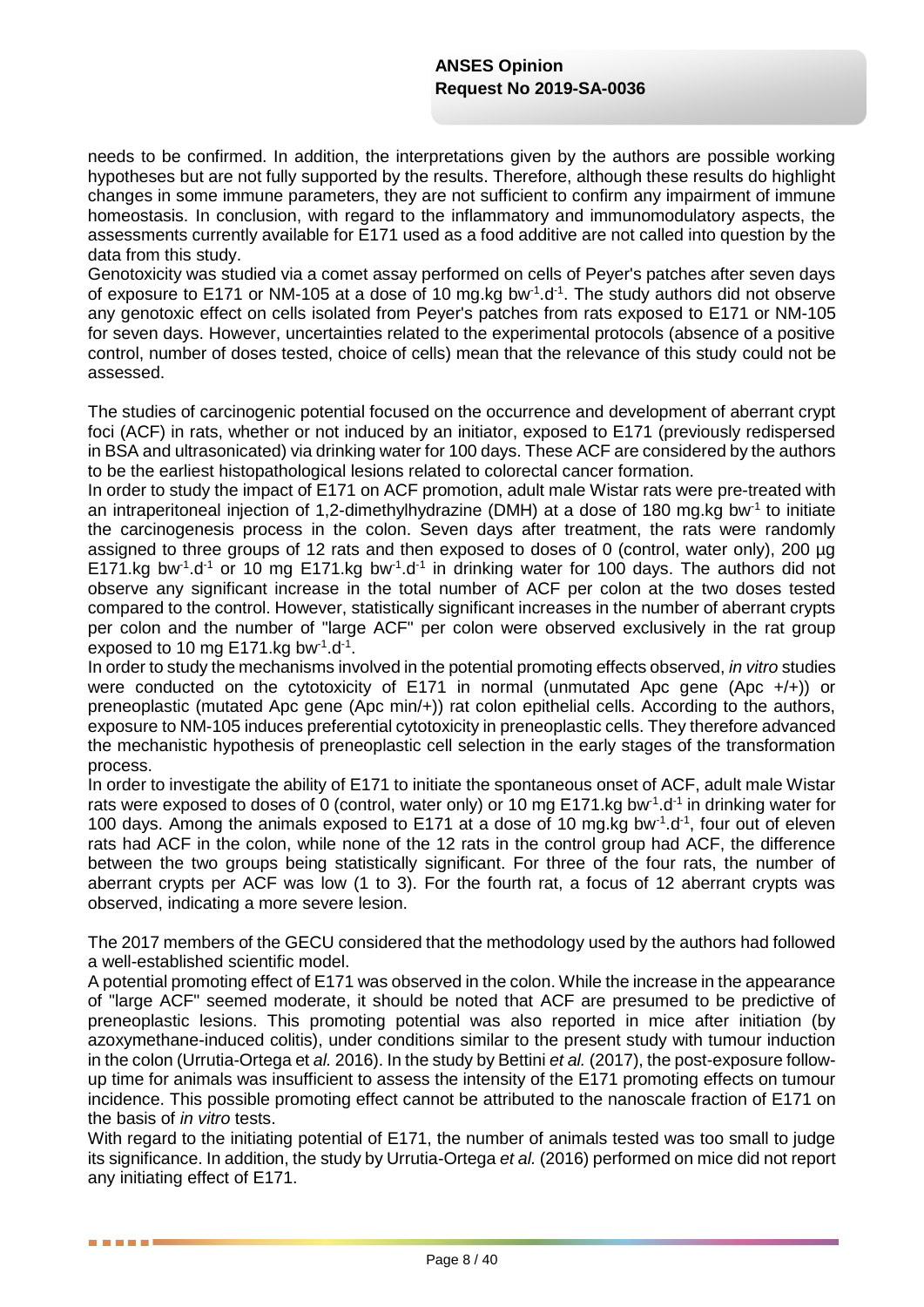In its opinion, ANSES made the following recommendations:

*The potential promoting effect of E171 observed in the colon needs to be confirmed by experiments incorporating the use of additional biomarkers and/or performed over longer exposure periods, in order to assess tumour induction. An additional group containing a greater number of animals is needed to confirm or refute a possible initiating effect of E171.*

#### ANSES also reiterated:

. . . . .

- *The need to carry out the studies required for fully characterising the hazard associated with E171, in accordance with procedures and a timetable to be defined;*
- *That the studies recommended in ANSES's opinion (2017), as well as those previously mentioned by EFSA, should be carried out with a sufficient number of animals per dose group and in an environment that ensures that experiments are conducted in accordance with good laboratory practice. It will be essential in the longer-term to acquire additional data useful for reaching a decision on the observed signals, in a context of broad and quantum satis use of a food additive without an ADI;*
- *The need to develop relevant toxicological study protocols to assess the health risks of products containing nanomaterials (effective physico-chemical characterisation, detailed and reproducible protocols, participation of the human and social sciences, etc.);*
- *Whenever hazards are identified for human health or the environment, the Agency recommends weighing up the value for the consumer or the community of placing on the market such products containing nanomaterials, for which the benefits should be clearly demonstrated;*
- *Its recommendation to limit the exposure of employees, consumers and the environment as part of a gradual approach, in particular by promoting safe products that do not contain nanomaterials and are equivalent in terms of function, effectiveness and cost;*
- *The challenges of strengthening the traceability of consumer products containing nanomaterials, essential for risk assessment work. In this context, ANSES emphasises the challenges associated with improving the reporting process implemented as part of the national R-nano portal, in order to ensure a better description of the nanomaterials placed on the market, their precise uses and the associated population exposure.*

#### **3.4.3. Summary of the EFSA opinion (2018) on the evaluation of four new publications not considered during its re-evaluation of E171 in 2016**

In 2018, the European Commission requested that EFSA evaluate four new studies (Heringa *et al.* 2016, Bettini *et al.* 2017, Guo *et al.* 2017 and Proquin *et al.* 2017) on the toxicity of TiO<sub>2</sub> used as a food additive, and indicate whether these studies would merit reopening the 2016 evaluation dossier for E171.

In the study by Guo *et al.* (2017), Caco-2 and HT29-MT model cells (mimicking intestinal epithelial cells) were exposed to  $TiO<sub>2</sub>$  nanoparticles (20-40 nm). The authors suggested that at physiologically relevant concentrations (reflecting human exposure levels),  $TiO<sub>2</sub>$  nanoparticles may promote the generation of reactive oxygen species (ROS) in an *in vitro* intestinal model, thus inducing proinflammatory signals that could affect the proper functioning of intestinal epithelial cells. The EFSA expert group concluded that the  $TiO<sub>2</sub>$  nanoparticles used in this study were not representative of the food additive E171 and that the results observed in this *in vitro* intestinal model were difficult to transpose to humans.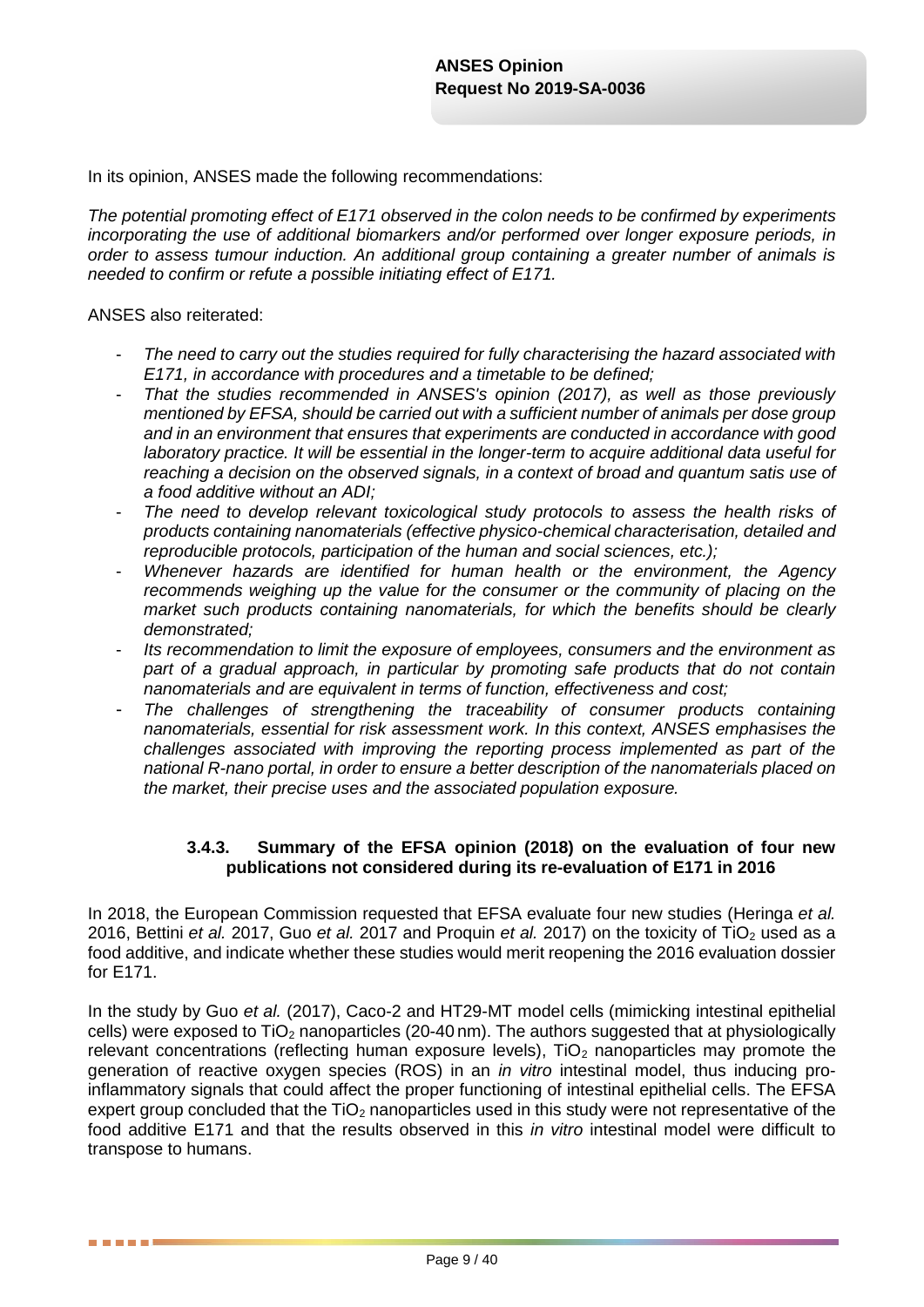For the 2017 study by Bettini *et al.* (details of which are reported in Section 3.4.2), the EFSA expert group believed that: (i) administration of E171 by drinking water or gavage was not representative of the use of E171 in food matrices; (ii) variations in immunological biomarkers were not biologically significant; (iii) the use of aberrant crypt foci (ACF) as the only biomarker was not sufficient for the study of preneoplastic lesions in the colon; (iv) the initiation potential of E171 was observed in a small number of animals and has not been confirmed in other studies (Urrutia-Ortega *et al.* 2016).

In the study by Proquin *et al.* (2017), the authors evaluated TiO<sub>2</sub> cytotoxicity, ROS generation and *in vitro* genotoxicity on two cell lines (Caco-2 and HCT116). For this purpose, the authors used three forms of TiO<sub>2</sub>: E171, microparticulate and nanoparticle. All three materials induced cytotoxicity at doses of 1000  $\mu q/mL$ , and from 100  $\mu q/mL$  for E171. Nano-TiO<sub>2</sub> and E171 generated ROS, but this ROS production was inhibited in the presence of BSA in the medium. According to the authors, this inhibition seemed to be related to the formation of corona**<sup>14</sup>** on the surface of the particles. The authors also showed that the three materials tested caused DNA damage and that E171 may interact with chromosomes and the mitotic apparatus. The EFSA expert group considered that this study was useful for hazard identification but not suitable for risk assessment, and did not challenge the conclusions of EFSA (2016) regarding the genotoxic effects of TiO<sub>2</sub>. It also believed that cellular uptake of TiO<sub>2</sub> particles may decrease under *in vivo* conditions due to the presence of mucus on the surface of the epithelial cells. Lastly, the EFSA expert group mentioned similar studies (Vila *et al.* 2018) conducted on differentiated Caco-2 cells showing contradictory results to those presented in the study by Proquin *et al.* (2017) (on undifferentiated Caco-2 cells).

In the study by Heringa *et al.* (2016), the authors carried out a risk assessment exercise on E171 for humans and highlighted the gaps in knowledge, particularly concerning the concentration of nano- $TiO<sub>2</sub>$  in different organs, effects on reproductive organs, reproductive toxicity and endocrine disruption. This point was taken into account by EFSA (2018), which recommended conducting an extended one-generation reproductive toxicity study of E171 (EOGRTS, OECD guideline 443), as well as a better assessment of E171 and  $TiO<sub>2</sub>$  nanoparticles taking into account interactions with food matrices. The EFSA expert group considered that the uncertainties mentioned by the authors do not allow a risk assessment of E171 to be carried out.

The EFSA expert group concluded that these four studies revealed new *in vitro* and *in vivo* effects that may be useful for hazard identification of E171. However, according to EFSA, the uncertainties inherent in each of the studies do not allow these data to be used for the risk assessment of E171 and do not merit reopening the evaluation dossier for the food additive E171.

#### **GECU comment on the EFSA opinion (2018)**

1

. . . . .

According to the EFSA expert group, the results of Bettini *et al.* (2017) do not justify the establishment of a carcinogenicity study. EFSA supported its conclusions by referring to the study by Wijnands *et al.* (2004). In this study, the authors suggested that the size and number of ACF is not a predictive indicator of the preneoplastic condition or the number of colorectal tumours.

For the GECU, this argument is questionable because the study by Wijnands *et al.* suffered from methodological and conceptual flaws: there was no description of the enumeration or characterisation (surface area, location of colon segments) of ACF. The GECU therefore considers that this study cannot be used to draw any conclusions about the non-predictive nature of ACF with respect to a preneoplastic condition or the number of colorectal tumours.

**<sup>14</sup>** The corona is the layer of biomolecules adsorbed on the surface of particles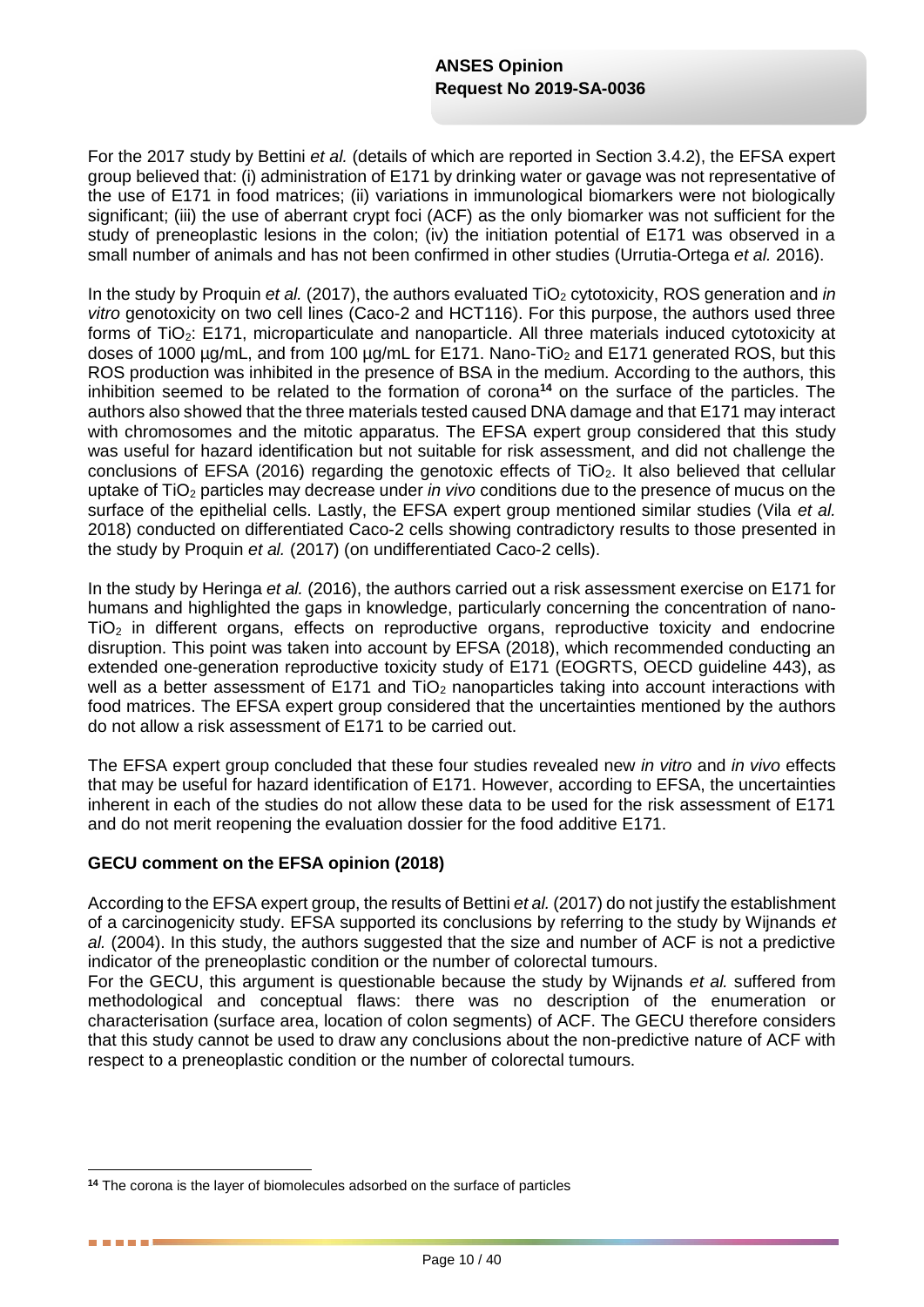# **3.5. Analysis of publications on the toxicology of the food additive E171**

The publications identified and selected in accordance with the procedures specified in Section 2 are listed in the "References" annex at the end of this opinion. With regard to the scientific reviews resulting from the literature search, the GECU did not appraise each of the publications mentioned in these reviews but focused only on the review authors' conclusions.

As a preamble to the analysis of the publications relating to the toxicology of E171, the GECU would like to point out that the vast majority of the studies selected were conducted with samples of E171 or food-grade TiO<sub>2</sub> previously dispersed in BSA solution and then sonicated. This protocol, as recommended in the Nanogenotox**<sup>15</sup>** and NanoREG**<sup>16</sup>** programmes, aims to harmonise sample preparation conditions in order to obtain theoretically comparable suspensions between different laboratories in terms of particle size distribution. The GECU believes that the sonication step may have the effect of redispersing particles organised into aggregate or agglomerate structures, which is not fully representative of E171 as found in foodstuffs. Nevertheless, the GECU considers that these conditions help identify certain hazards associated with E171.

### **3.5.1. Analysis of literature reviews**

Two literature reviews published by Winkler *et al.* (2018) and Sohal *et al.* (2018a) investigated the toxicity of different forms of TiO<sub>2</sub>. These two studies summarised the progress made in identifying the TiO<sub>2</sub> hazard and also highlighted missing data and uncertainties limiting the implementation of a suitable risk assessment for nanomaterials. Most of the studies reported in these two reviews examined nanoscale anatase and/or rutile forms of TiO<sub>2</sub>, very few concerned E171 or "food-grade" TiO2. The GECU focused on studies where the substance used in the test systems was the food additive E171 or a form of food-grade TiO<sub>2</sub>. The analysis of the oral *in vivo* experimental studies therefore highlighted the following points:

- The very low but rapid systemic absorption of TiO<sub>2</sub> particles larger than 100 nm (primary particles). Kreyling *et al.* (2017) showed, using radiolabelled particles, that 0.6% (by mass) of 70 nm anatase particles passed the intestinal barrier one hour after administration and about 0.05% (by weight) were internalised after seven days. Two studies in volunteers conducted by Pele *et al.* (2015) and Böckmann *et al.* (2000), on the absorption of gelatine capsules containing 50 mg of food-grade TiO<sub>2</sub>, confirmed rapid absorption in humans (2 h after ingestion) of  $TiO<sub>2</sub>$  particles (maximum  $TiO<sub>2</sub>$  blood concentrations were observed 6 h after oral administration), with the absence of lesions in the intestinal mucosa having been verified in parallel (Pele *et al.* 2015).
- The absence of acute toxicity of  $TiO<sub>2</sub>$  particles of different sizes (25, 80 and 155 nm) administered at high doses (5 mg.kg bw $<sup>1</sup>$ , in a single dose by gavage according to OECD</sup> Guideline 420) in mice (Wang *et al.* 2007). The study of the biodistribution of the titanium (Ti) element by inductively coupled plasma mass spectrometry (ICP-MS) showed that the Ti element was found in all organs (liver, spleen, kidneys, lungs, brain) regardless of particle size. Ti levels in the brain were significantly higher when mice were exposed to 155 nm TiO<sub>2</sub> particles compared to 25 nm nanoparticles. The concentrations in the spleen were equivalent for all three types of particles. These results indicate that Ti particles can be transported to other tissues/organs after intestinal absorption.

. . . . .

<sup>1</sup> **<sup>15</sup>** [https://www.anses.fr/en/system/files/nanogenotox\\_deliverable\\_5.pdf](https://www.anses.fr/en/system/files/nanogenotox_deliverable_5.pdf)

**<sup>16</sup>** <http://www.nanoreg.eu/>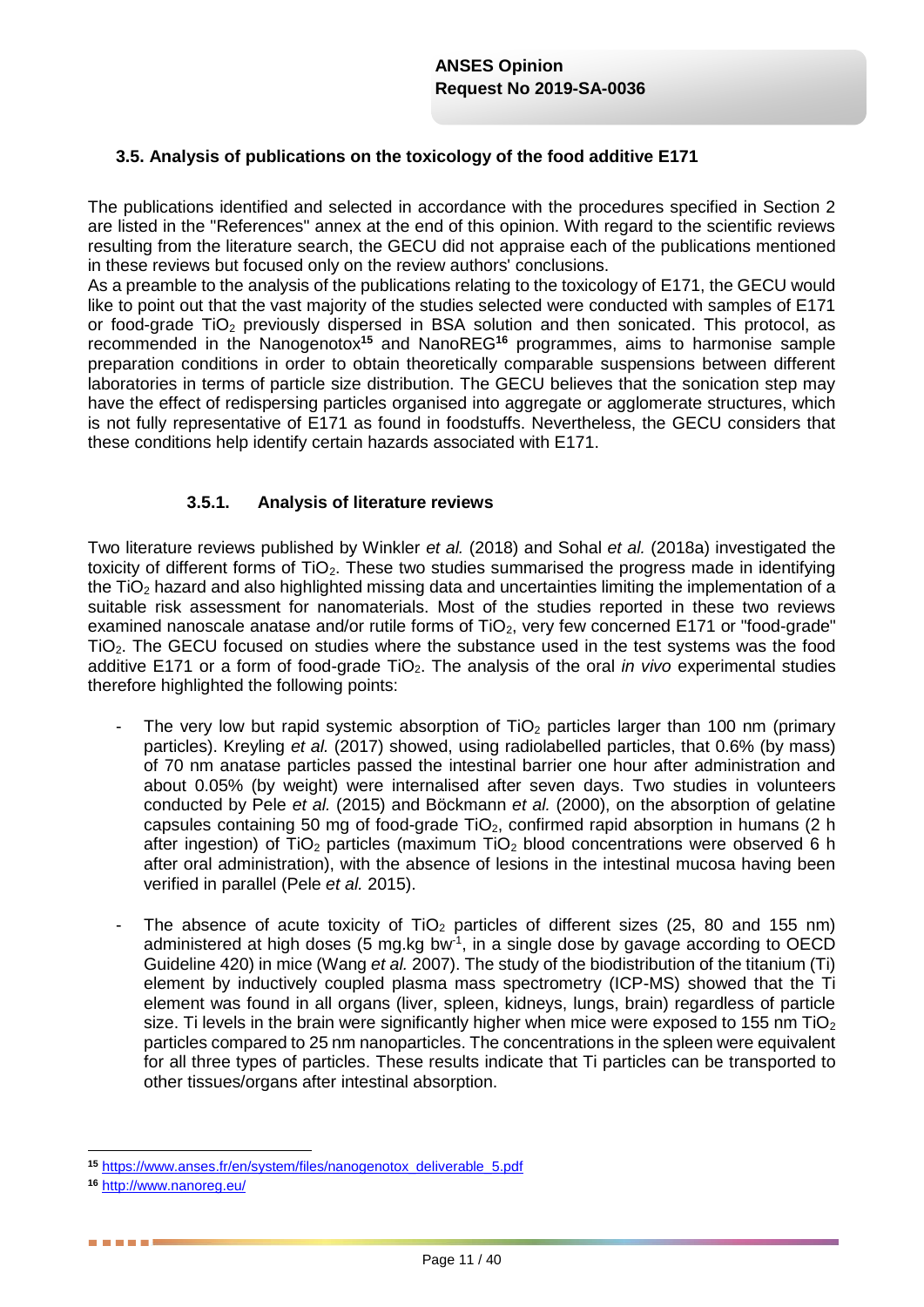- The low reproductive toxicity of different forms of pigment (153 nm anatase; 195 and 213 nm rutile) and nanoscale (42 nm anatase, 47 nm rutile, 43 nm anatase (89%) and rutile (11%) mixture) TiO<sup>2</sup> studied according to OECD Guideline 414. However, the assessment did not go beyond the foetal stage (structural abnormalities and foetal growth), and the functional deficits that represent an important aspect of development are not addressed in this quideline. Nevertheless, two studies using nanoscale forms of  $TiO<sub>2</sub>$  have shown for one, the presence of Ti in the hippocampus and impaired memory processes in rats (Mohammadipour *et al.* 2014, 2016); and for the other, histological alterations in the thyroid and changes in testosterone levels in male and female Sprague Dawley rats treated orally for five days with anatase (20-60 nm) at doses of 1 and 2 mg.kg bw<sup>-1</sup>.d<sup>-1</sup> (Tassinari *et al.* 2014).
- The lack of developmental studies, and on neurodevelopment in particular, is a weakness in the assessment of the toxicity of E171.
- The inflammatory response in the intestines of mice treated with  $TiO<sub>2</sub>$  (anatase) in 260 nm microparticulate form (food-grade) or 66 nm nanoparticle form, administered in suspension in water by gavage once a day for 10 days (100 mg.kg bw<sup>-1</sup>.d<sup>-1</sup>); the response is reflected in increased pro-inflammatory cytokines, particularly those of the Th1 and Th17 pathways, and in histological changes in the intestinal mucosa in mice treated with  $TiO<sub>2</sub>$  nano- and microparticles, changes that were not observed in controls. Hypertrophy and hyperplasia were observed in the three regions of the small intestine (duodenum, jejunum, ileum) during treatment with nanoparticles, while the ileum was the only one affected during treatment with TiO<sup>2</sup> microparticles (Nogueira *et al.* 2012).
- The sensitivity of young rodents to  $TiO<sub>2</sub>$  nanoparticles revealed in two experimental studies, and suspected effects on spermatogenesis.
- The carcinogenicity of  $TiO<sub>2</sub>$  considered negative by the oral route by EFSA (2016), based on two-year studies in rats and mice (NTP 1979) exposed to Unitane® 0-220; Winkler *et al.* (2018) identified uncertainties related to the lack of Unitane® characterisation and the analysis of the results.

In conclusion, the reviews by Winkler *et al.* (2018) and Sohal *et al.* (2018a) highlighted the following points:

- Rapid but very low systemic absorption of  $TiO<sub>2</sub>$  particles in animals, and confirmed but not quantified absorption in humans (in volunteers);
- The absence of acute toxicity in adult animals, and of effects on reproduction (fertility and foetal development);
- The lack of developmental studies, and on neurodevelopment in particular, with food-grade TiO2, which is a weakness in the assessment of the toxicity of E171;
- An inflammatory response in the intestine;

. . . . . .

- The suspected sensitivity of young animals;
- Acute toxicity studies do not show any toxic effects of  $TiO<sub>2</sub>$  nanoparticles, unlike chronic toxicity studies at realistic doses (based on daily dietary intake) and over the long term.

Winkler *et al.* (2018) concluded that the gaps and uncertainties in the toxicological studies of TiO<sub>2</sub> concerned the following points:

- The long-term toxic potential of  $TiO<sub>2</sub>$  given the persistence and tissue accumulation of internalised particles (half-life time: 650 days), even if the absorption rate is low;
- The translocation mechanisms and the reactivity on the intestinal barrier that could generate lymphocyte inflammation.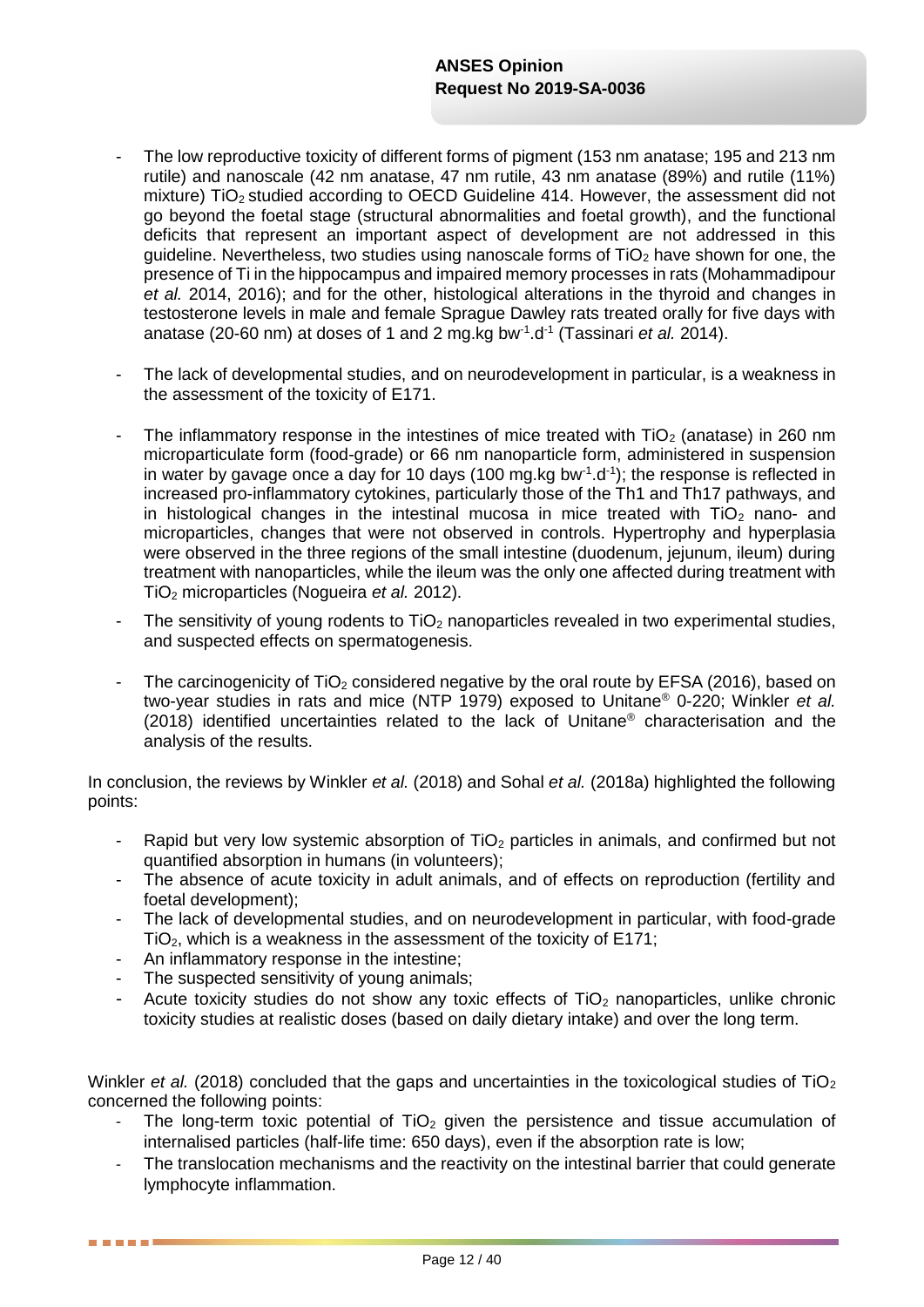Winkler *et al.* (2018) and Sohal *et al.* (2018a) recommend assessing:

- Endocrine disrupting potential, chronic effects on different lymphoid tissues (especially the intestinal barrier, liver, spleen) and systemic absorption;
- Effects on development and neurodevelopment:

in order to assess the health risks including for the most sensitive population components.

For the members of the GECU, these recommendations for  $TiO<sub>2</sub>$  in general apply even more so to E171 due to certain weaknesses in the toxicological dossier noted above.

#### **3.5.2. Characterisation of E171 in biological media or food simulants**

Due to the great diversity of E171 batches on the market, the physico-chemical characterisation of this food additive is an essential prerequisite for its risk assessment**<sup>17</sup>**,**<sup>18</sup>**. In addition to the identification process, the physico-chemical characterisation of E171 in biological media or food simulants helps provide information for understanding certain biological mechanisms (biomolecule adsorption, particle diffusion, digestion and absorption, etc.) observed in *in vivo* and *in vitro* study systems.

The study by Yusoff *et al.* (2018b) compared the behaviour of food-grade TiO<sub>2</sub> and P25 (reference nanoscale material). The physico-chemical characteristics of these two materials were studied in deionised water, BSA solution (1 and 20 mg/mL), sucrose solution (1 and 100 mg/mL), or mixed BSA/sucrose solution (high BSA - low sucrose or low BSA - high sucrose). This article followed an initial study (Yusoff *et al.*, 2018a), which demonstrated the decrease in size of food-grade TiO<sub>2</sub> agglomerates in the presence of BSA and sucrose, and the stability of the respective corona.

In their second study (Yusoff *et al.* 2018b), the authors showed, in solution, a behaviour of P25 nanoparticles (83% anatase, 17% rutile, mean size 22  $\pm$  4 nm, specific surface area 54 m<sup>2</sup>/g) that differed from that of E171 particles (anatase, size: 60-360 nm of which 30% (by number) of particles  $<$  100 nm, specific surface area 8 m<sup>2</sup>/g):

- P25 agglomerated significantly more than E171 in high sucrose concentrations, and then had a positive surface charge;
- Corona formation on the surface of P25 particles, in the presence of BSA and sucrose, was promoted compared to E171 particles;
- P25 sedimentation in water was slower than that of E171;
- Unlike P25, E171 systematically had a negative surface charge, regardless of the dispersion medium. The presence of sucrose and BSA increased the negative surface charge of the E171: the higher the sucrose/BSA ratio, the more this surface charge was negative.

This study showed the relative stability of the E171 suspensions, which were always negatively charged regardless of the base solution: sucrose, BSA or a mixture. The presence of BSA reduced the average hydrodynamic size of E171 particles from 366 nm to between 200 and 300 nm. The authors concluded that P25 cannot be used as an alternative to E171 in toxicity tests. Indeed, P25, although a homogeneous material used as a reference, does not behave in the same way as E171 in food simulants consisting of BSA and sucrose.

In the publication by Zhang *et al.* (2019), the authors investigated the impact of the food matrix on the fate and toxicity of E171 in the gastrointestinal tract. The authors developed a food matrix model

<sup>1</sup> **<sup>17</sup>** [https://www.anses.fr/fr/system/files/ANSES-Ft-Nanogenotox\\_FinalReport.pdf](https://www.anses.fr/fr/system/files/ANSES-Ft-Nanogenotox_FinalReport.pdf)

**<sup>18</sup>** <https://www.efsa.europa.eu/en/efsajournal/pub/5327>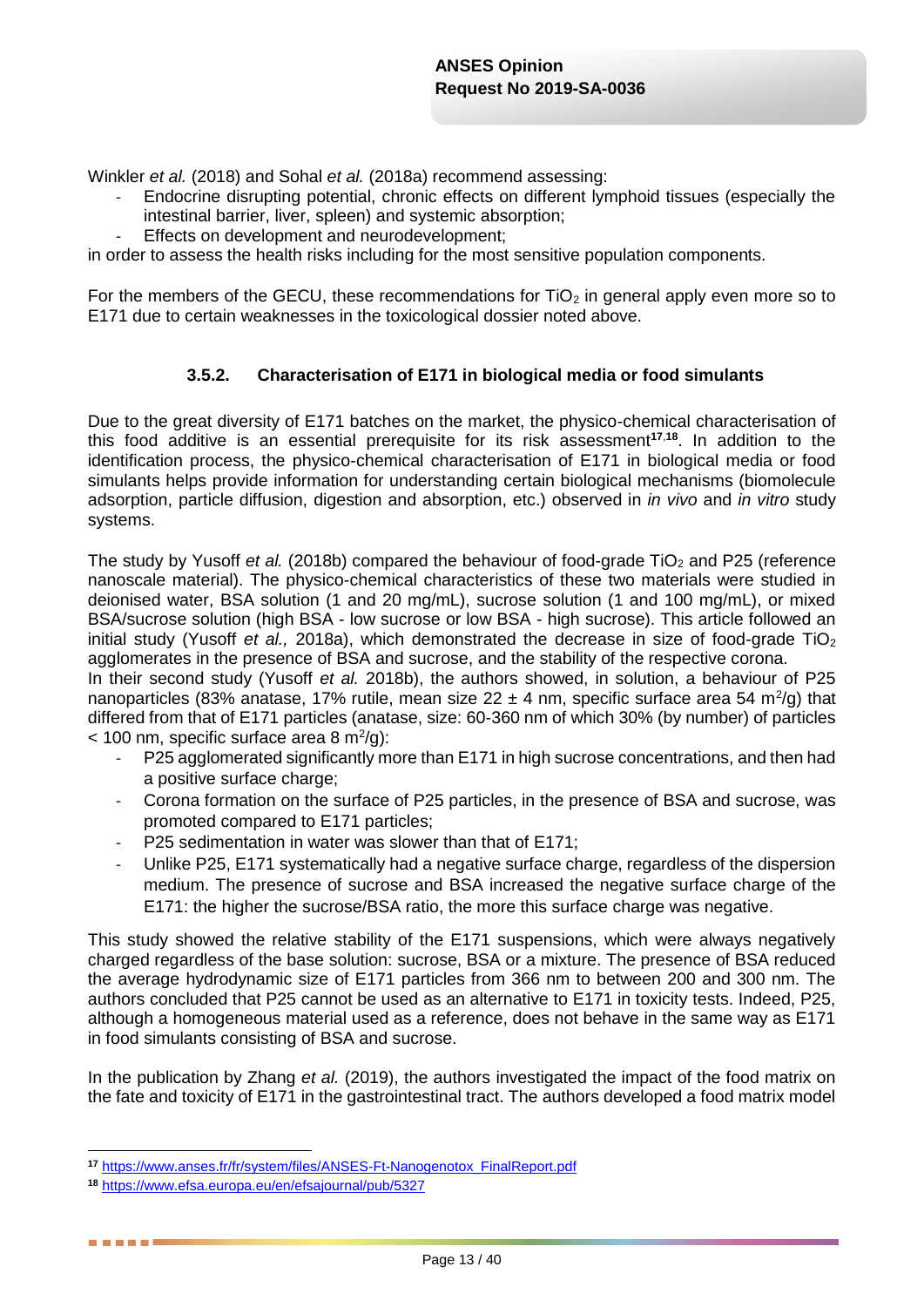based on the American diet**<sup>19</sup>**. This model was in the form of an oil-in-water emulsion, consisting mainly of oil droplets that are likely to aggregate (depletion phenomenon). This food model, in fluid or powder form, has been characterised in *in vitro* systems mimicking the digestion conditions of the mouth, stomach and intestine. In particular, the authors demonstrated that flocculation of the oil droplets was promoted under stomach conditions due to a more acidic pH that modified the surface charge of these droplets. The authors then investigated the cytotoxicity of E171 in a model of intestinal epithelial cells (triculture of Caco-2, HT29-MTX, Raji B). For this purpose, E171 was dispersed in a buffer or food model and incubated successively in media mimicking the conditions of the mouth, stomach and intestine. Lastly, the digestate was placed in contact with the intestinal epithelial cells and the release of lactate dehydrogenase (marker of altered cell plasma membrane) was quantified. The authors showed that the E171 dispersed in a food model was less cytotoxic than the same E171 dispersed in a buffer, regardless of the concentration of  $TiO<sub>2</sub>$  particles (0.75 and 1.5% m/m). For the highest concentration of TiO<sub>2</sub> particles, cytotoxicity was reduced by a factor of five when the particles were dispersed in the food model. The authors suggested that the adsorption of nutrients on the surface of the particles modifies the state of charge and aggregation of  $TiO<sub>2</sub>$ particles, thus modifying their mobility within the mucus and their absorption by epithelial cells.

The GECU points out that the characterisation of  $TiO<sub>2</sub>$  particles after dispersion in food simulants and then in the study system mimicking the intestine could have provided additional information for understanding absorption phenomena by epithelial cells.

In the publication by Sohal *et al.* (2018b) the authors studied the dissolution kinetics and behaviour of TiO<sub>2</sub> (A200 classified by the supplier as food-grade) in salivary, gastric and intestinal simulants and then in a model mimicking the sequential oral-gastric-intestinal digestion cascade. The objective of this study was to characterise the digestive environment in terms of changes in size, size distribution, morphology and pH modification.

In the simulated salivary fluid, no significant changes in particle size distribution, agglomerate size, total particle concentration and ion concentration were observed for TiO2.

In the simulated gastric fluid, the concentration of  $TiO<sub>2</sub>$  particles in the 120-140 nm size range decreased by 82%. The agglomerate size increased only slightly for TiO<sub>2</sub> during dissolution tests but no significant release of ions was observed.

In the simulated intestinal fluid, examination of the particle size distribution and changes in particle concentration after eight hours of incubation showed a 40% increase in the 150-250 nm size range. The total particle number concentration also increased by 65% in the simulated intestinal fluid, but no significant release of ions was recorded for TiO<sub>2</sub>.

Concerning dissolution in a physiologically relevant digestion cascade, no significant release of Ti<sup>4+</sup> ions was recorded for  $TiO<sub>2</sub>$ . The size of the agglomerates increased from about 330 nm initially to about 600 nm at the end of the gastric phase. The size of the 500 nm agglomerates of  $TiO<sub>2</sub>$  particles then decreased during transfer to the intestinal phase and increased (~900 nm) at the end of this phase. The maximum dissolution of  $TiO<sub>2</sub>$  was 0.42% at the beginning of the intestinal phase. The particle number concentration and size of  $TiO<sub>2</sub>$  agglomerates, as well as the adsorption of organic components on the particle surface and the corona effects, probably lead to such dissolution behaviour, a conclusion that is reinforced by TEM observations.

In conclusion, TiO<sub>2</sub> is biodurable<sup>20</sup> and persistent under oral and gastric digestion conditions. In the intestinal fluid. TiO<sub>2</sub> was dissolved to a maximum of 0.2% and the size of the agglomerate increased from 330 nm to 570 nm (average value over the entire intestine). Examination of all the results showed that E171 was biodurable in each of the digestive fluids studied and during the oral-gastricintestinal digestion cascade with maximum  $TiO<sub>2</sub>$  dissolution of 0.42% at the beginning of the intestinal phase.

1

. . . . .

**<sup>19</sup>** "What We Eat in America" NHANES 2013–2014

**<sup>20</sup>** Biodurable is the ability to resist chemical/biochemical alterations. It contributes significantly to biopersistence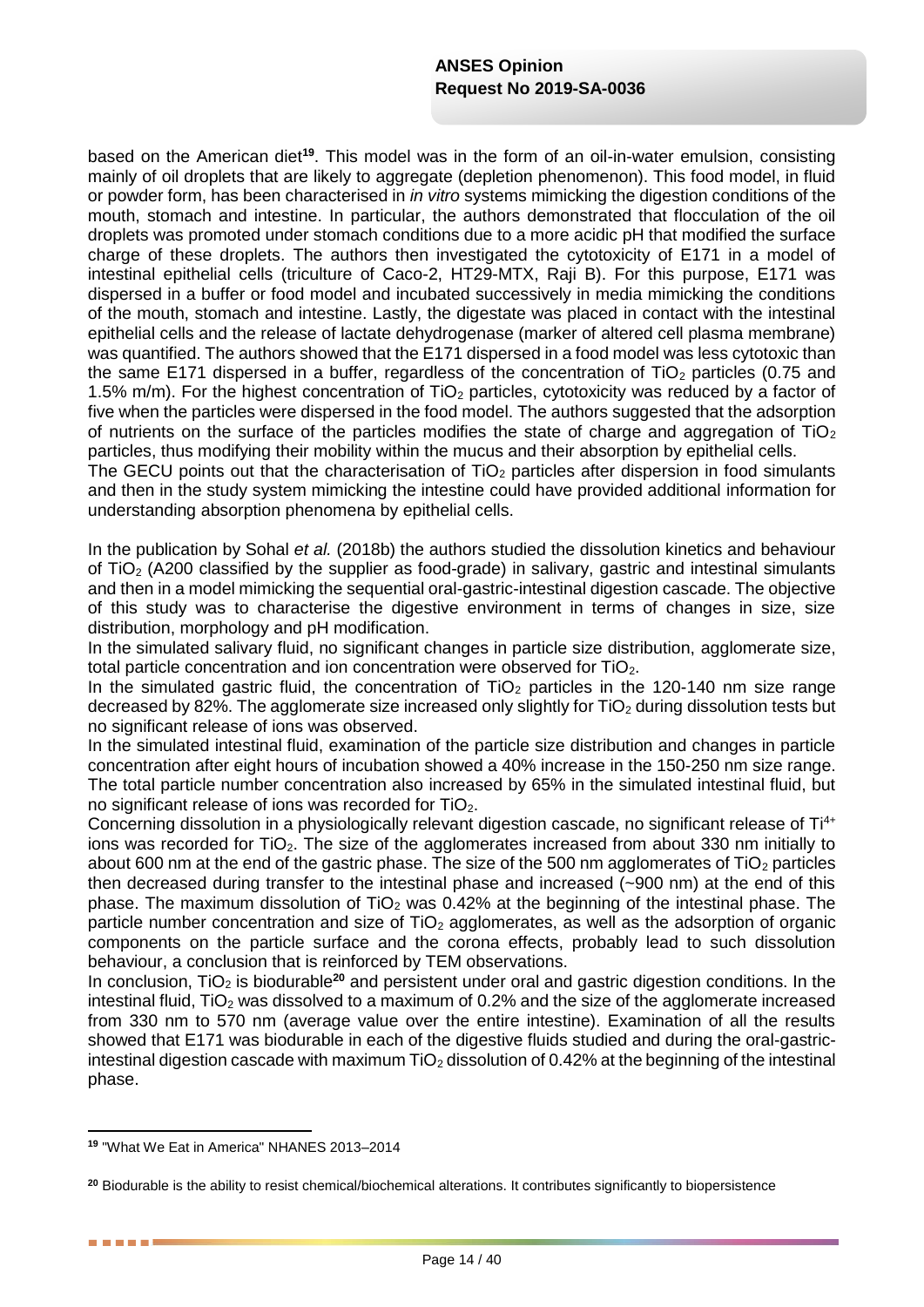In this study, the authors used anatase-type  $TiO<sub>2</sub>$  referenced under the code A200. According to the supplier, this substance has properties similar to food-grade  $TiO<sub>2</sub>$ . However, the lack of information on the identification of A200, in particular on size distribution or specific surface area, as well as the lack of information on the uses of this substance, meant that the GECU was unable to confirm whether it is similar to E171 in terms of physico-chemical characteristics, behaviour and health effects.

#### **GECU conclusions on the characterisation of E171 in biological media or food simulants**

The GECU points out that the physico-chemical characterisation of E171 batches has become almost systematic and that the data generated are of good quality due to the choice of appropriate analytical techniques and the measurement of relevant parameters.

Physico-chemical characterisations in complex environments have shown the influence of food simulants on the behaviour and fate of E171 in test systems. These observations highlight the importance of the sample preparation stage as a prelude to toxicological studies.

These studies also showed that the behaviour of the model nanoparticles of  $TiO<sub>2</sub>$  (P25) may differ from that observed with E171 and that their use as an alternative is not desirable when characterising the hazard of the food additive E171.

The studies by Sohal *et al.* (2018b) in systems mimicking oral-gastric-intestinal digestion conditions showed that E171 is biodurable and dissolves only very slightly (up to 0.42%). The variable physicochemical conditions throughout the digestive tract lead to dynamic agglomeration processes (increase and decrease in agglomerate size), which may explain the low levels of oral absorption of  $TiO<sub>2</sub>$  particles.

This point supports the hypothesis of toxicological concern following acute and/or chronic exposure to E171 mainly regarding the integrity of the gastrointestinal barrier, without it being possible to rule out adverse effects at a systemic level.

Between 2017 and March 2019, three publications on E171 studied the interactions of TiO<sub>2</sub> with bacterial strains and the impacts of  $TiO<sub>2</sub>$  exposure on the quantity and quality of intestinal mucus. Summaries of these publications are provided below.

#### **3.5.3. Studies on the effects of E171 on the microbiota and intestinal barrier**

The studies reported in this section were not conducted on animal microbiota but in *in vitro* test systems on a few bacterial strains reflecting neither the exhaustiveness nor the complexity of the human intestinal microbiota.

The objectives of the study by Radziwill *et al.* (2018) were to examine the interactions between bacteria (from commensal intestinal flora or foodborne) and  $TiO<sub>2</sub>$  (food-grade compared to a reference nano- $TiO<sub>2</sub>$ ) and assess their impact on bacterial growth.

This first study was carried out on isolated cultures of eight bacterial strains belonging to the species *Escherichia coli*, *Lactobacillus rhamnosus*, *Lactococcus lactis* (subsp. *lactis* and *cremoris*), *Streptococcus thermophilus* and *Lactobacillus sakei*. After adding different concentrations of TiO<sup>2</sup> ranging from 32 to 320 µg/mL to the culture medium prior to bacterial growth, each strain's tolerance to TiO<sub>2</sub> was determined by measuring the duration of the lag (latency) phase, the maximum specific growth rate, and the final absorbance (measured every 15 min for 24 hours). Bacterial viability was assessed by spreading  $TiO<sub>2</sub>$ -exposed (group exposed to 320  $\mu$ g/mL) and non-exposed bacteria onto plates and counting the number of colony-forming units (CFU) after 24 hours of incubation.

. . . .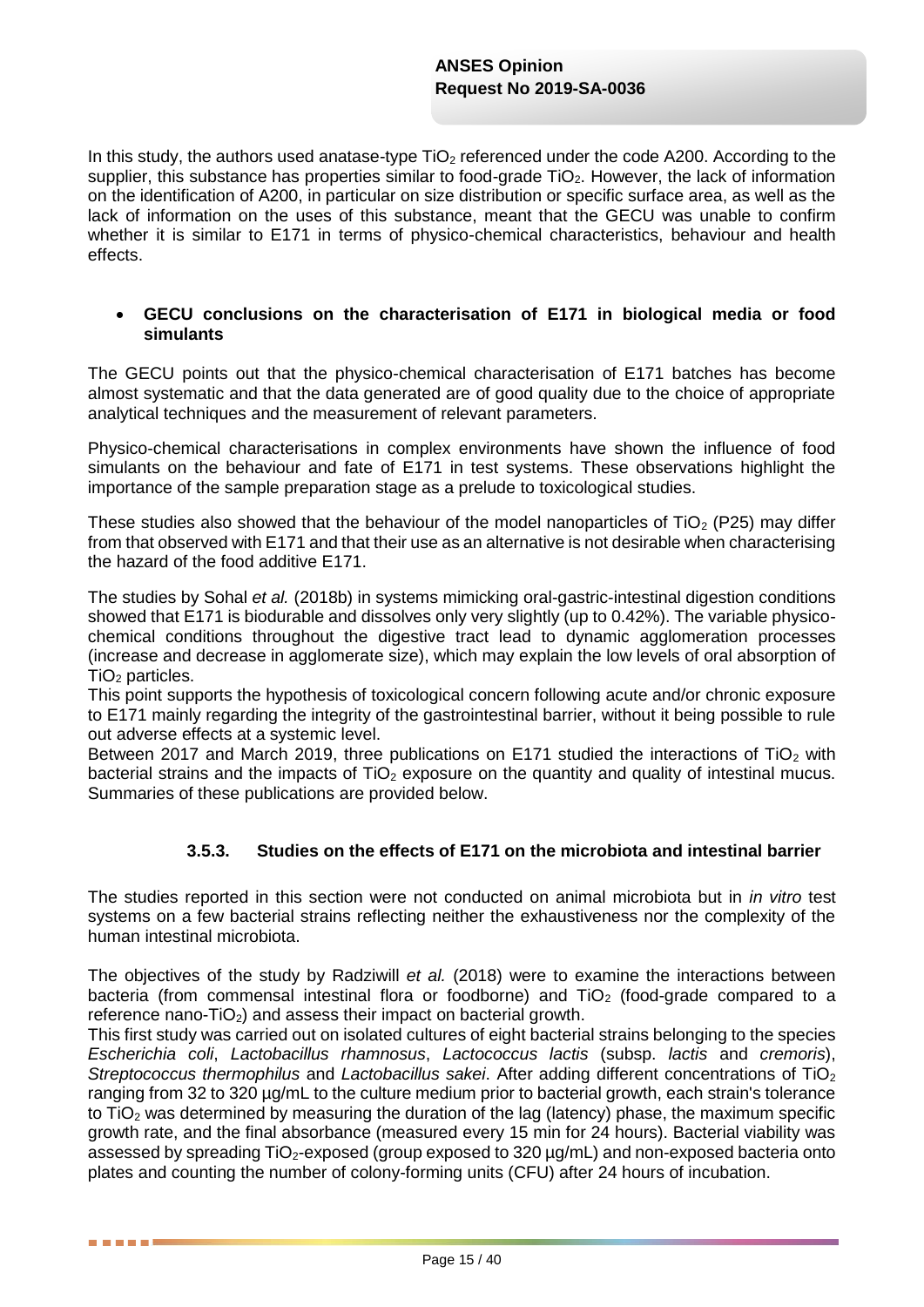The elemental composition (the recorded ions were  ${}^{12}C_{14}N$ ,  ${}^{32}S$ ,  ${}^{31}P_{16}O_2$ ,  ${}^{46}Ti_{16}O$  and  ${}^{48}Ti_{16}O$ ) of two bacteria – *E. coli* and *L. lactis* – exposed to TiO<sub>2</sub> was mapped. Lastly, to answer the question about TiO2/bacteria interactions and possible associated toxicity, imaging techniques were used to study the internalisation of TiO<sup>2</sup> in two model bacteria (*E. coli* K12 and *L. lactis*) exposed to 320 µg/mL of  $TiO<sub>2</sub>$ .

The results showed that bacterial growth was inhibited by E171 for all the selected bacteria.

Regarding internalisation, deep ultraviolet (DUV) fluorescence imaging revealed a co-localisation of TiO2/bacteria which, in some cases, caused morphological and structural damage to *E. coli* and *L. lactis*. One part of the bacterial population interacted strongly with E171 and, to a lesser extent, with nano-TiO2. The results showed that around 7% of exposed *E. coli* bacteria trapped E171 while no internalisation was observed for *L. lactis*. These results appear to support other toxicity results observed in bacteria exposed to E171 showing that alterations in growth kinetics and reduced viability are greater for *E. coli*.

By scanning electron microscopy (SEM), a small number of bacteria of the genus *L. lactis* exposed to TiO<sup>2</sup> showed extensive cell wall damage with leakage of intracellular components. For *E. coli*, bacteria treated with E171 were twisted and rougher with surface rifts (wider and shorter cells, or even completely deformed).

In conclusion, morphological and ultrastructural changes limited to a small number of bacterial cells were noted. E171 particles were tightly associated with the surface of the bacteria, causing some deformation at the contact zone. TiO<sub>2</sub> can also be partially trapped by bacteria to induce moderate bacterial toxicity, with the most significant effects observed in *E. coli*.

The *in vitro* study by Dudefoi *et al.* (2017) used a defined anaerobic intestinal bacterial community containing 33 bacterial strains (MET-1) and exposed for 48 h at 37°C in the dark with agitation to 100 and 250 mg/kg of E171, considered by the authors as low and high exposures respectively, equivalent to those observed in the intestine after ingestion of pieces of chewing gum or confectionery. An E171/porcine pancreas α-amylase mixture was also studied to model the additional presence of a digestive enzyme. Physiological, biochemical and genomic DNA analyses were carried out following the treatments.

Levels of  $CO<sub>2</sub>$  and N<sub>2</sub> and total gas volumes for the treated cultures were similar to the control cultures, indicating that E171 had no significant influence on bacterial metabolism. In terms of biochemical analysis, E171 had little impact on the overall fatty acid composition, with slight variations in saturated fatty acid composition for the two E171 concentrations tested

Genomic DNA analysis revealed similar patterns between MET-1 treated and not treated with E171. No differences in phylogenetic distributions were noted between the groups exposed to E171 and control groups. When the taxonomic distribution was normalised with respect to total fatty acids, there was no negative impact on MET-1 viability after E171 treatments.

The addition of E171 resulted in slight increases in the relative proportions of *Acidaminococcus intestini*, *Eubacterium ventriosum* and *Eubacterium rectale* strains.

In conclusion, the addition of relevant concentrations of E171 (100 to 250 mg/L) had little impact on bacterial respiration, fatty acid profile or phylogenetic composition. These results suggest that foodgrade  $TiO<sub>2</sub>$  particles do not significantly alter the human intestinal microbiota.

Talbot *et al.* (2018) used *in vitro* and *in vivo* test systems. *In vitro*, differentiated HT29-MTX cells (mucus-secreting) were treated with E171 at 40 µg/mL. *In vivo*, groups of male rats were exposed orally for seven days to 10 mg/kg bw/day or for 60 days to doses of 0.1 and 10 mg/kg bw/day of E171 (and NM-105). According to the study authors, these dose levels are similar to the estimates calculated by EFSA (2016) with, for the most protective scenario (i.e. lifetime exposure to maximum levels of E171), average exposure estimates ranging from 0.4 mg/kg bw/day for infants and the elderly to 10.4 mg/kg bw/day for children.

-----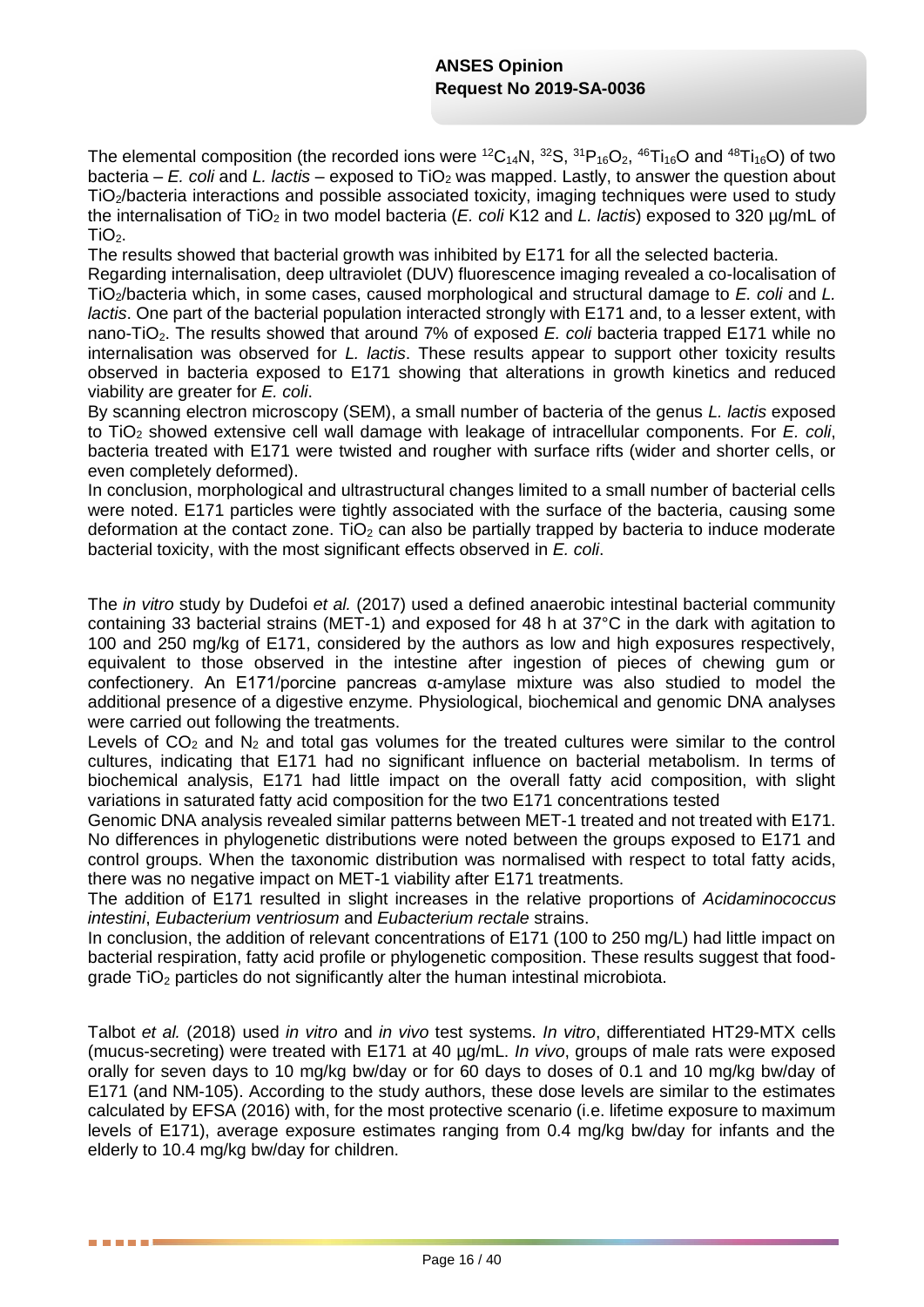The use of confocal laser scanning microscopy on HT29-MTX cells exposed to E171 demonstrated the penetration and heterogeneous accumulation of  $TiO<sub>2</sub>$  particles in mucus, probably due to the non-uniform amount of mucus covering the cells.

Analysis of the caecal content of rats at the end of short-term or subchronic treatment showed little or no impact on the composition of short-chain fatty acids compared to controls, regardless of the type of TiO2. The authors also noted the absence of modification of mucin O-glycosylation in the small intestine or of O-glycans in the colon of rats exposed orally for seven or 60 days to TiO<sub>2</sub>, regardless of the type of  $TiO<sub>2</sub>$ . These results indicate that the cohesive properties and protective function of the mucus do not appear to be impaired.

In conclusion, *in vitro*, E171 particles accumulated in the mucus secreted by HT29-MTX cells. *In vivo*, exposure to E171 had little or no impact on the overall short-chain fatty acid composition of the caecum, probably indicating the absence of substantial quantitative changes in mucus. Regarding mucus quality, no impairment of mucin O-glycosylation in the small intestine or distal colon of rats treated for seven or 60 days was observed with E171 compared to untreated animals, indicating that it had little impact on the population of the intestinal microbiota with "mucophilic" potential.

### **GECU conclusions on the effects of E171 on the microbiota and intestinal barrier**

The three publications reported in this section studied  $TiO<sub>2</sub>$  interactions on bacterial strains and intestinal mucus.

On bacterial cultures grown and exposed to E171 in isolation, morphological and ultrastructural changes limited to a small number of bacterial cells were noted. TiO<sub>2</sub> can also be partially trapped by bacteria and induce moderate bacterial toxicity. On the other hand, the addition of relevant concentrations of E171 (reflecting exposure levels in humans) had little impact on bacterial respiration, fatty acid profile or phylogenetic composition.

*In vitro*, on cultures of human intestinal cells, E171 particles appeared to accumulate in the mucus secreted by the cells. The role of this mucus as a barrier and translocation facilitator (due to accumulation) is not clearly understood.

In rats, exposure to E171 had little or no impact on the overall short-chain fatty acid composition of the caecum, probably indicating the absence of substantial quantitative changes in mucus. Regarding mucus quality, no impairment of mucin O-glycosylation in the small intestine or distal colon of rats treated for up 60 days was observed with E171 compared to untreated animals.

In conclusion, there is insufficient evidence to conclude that E171 significantly alters the intestinal microbiota and intestinal mucus following oral exposure.

# **3.5.4. Studies on inflammation**

. . . . .

Riedle *et al.* (2017) investigated the adjuvant properties of TiO<sub>2</sub> and the consequences on IL-1β and TNF-α secretion and pro-inflammatory effects. Secretion of IL-1β can be triggered by pathogenassociated molecular patterns such as lipopolysaccharides (LPS) and bacterial peptidoglycans. In this study, the authors considered the influence of genotype on pro-inflammatory effects using mice with a mutation of the NOD2 gene. This mutation promotes secretion of IL-1β and therefore inflammation. The authors isolated macrophages from the bone marrow of mice with the NOD2 gene mutation (NOD2 mice) and mice without the mutation (WT mice). These macrophages were prestimulated with LPS at a concentration of 10 ng/mL for three hours and then exposed to food-grade  $TiO<sub>2</sub>$  (average particle size 119 nm with 40% less than 100 nm) at concentrations ranging from 5 to 100 µg/mL with or without muramyl dipeptide (MDP, a synthetic peptidoglycan) or bacterial peptidoglycan (PG) at doses of 0 or 10 µg/mL.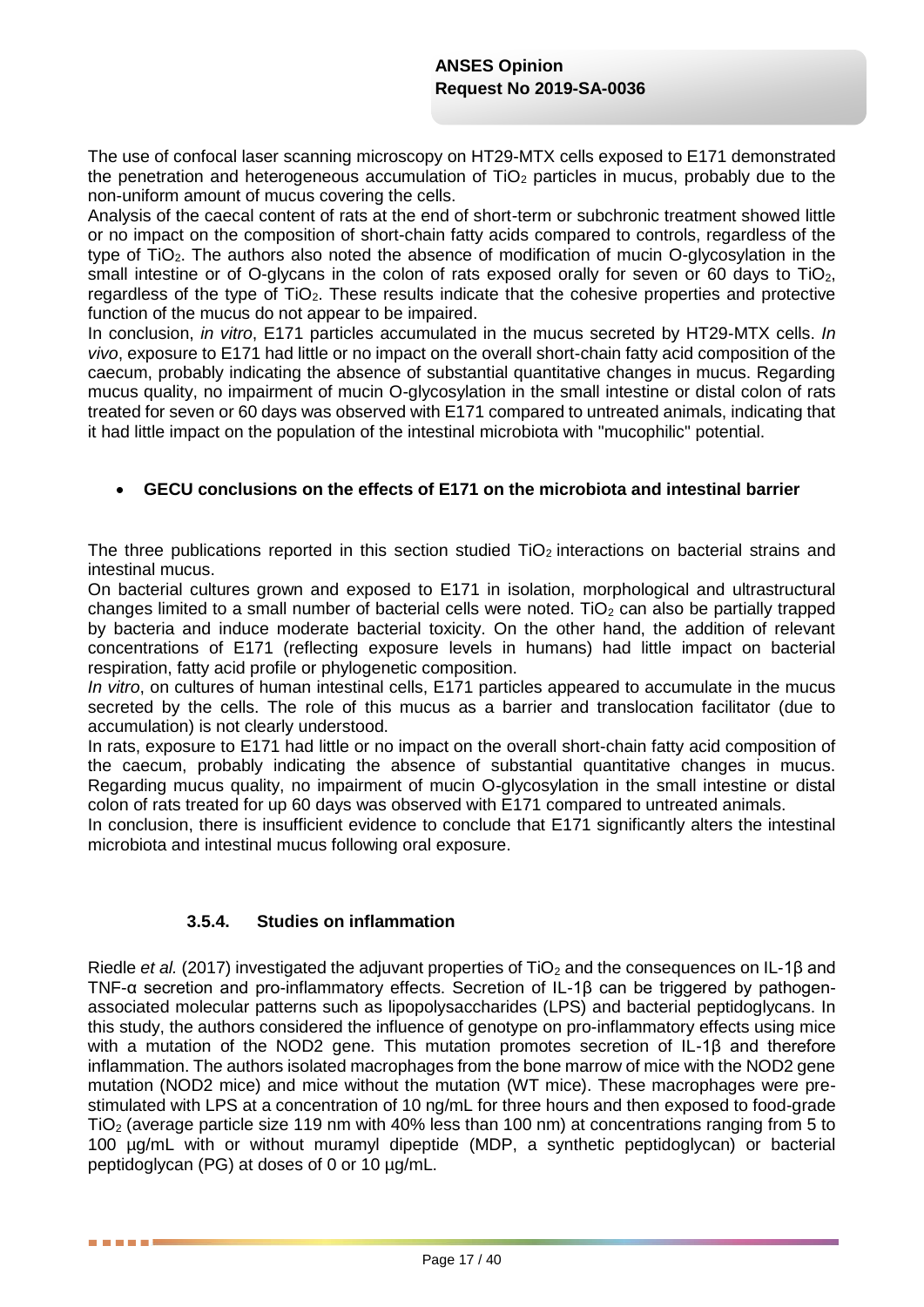The authors showed a decrease in cell viability when  $TiO<sub>2</sub>$  concentration increased for both NOD2 and WT genotypes. The addition of MDP and PG to  $TiO<sub>2</sub>$  increased the effect very slightly compared to TiO<sub>2</sub> alone. The quantities of TiO<sub>2</sub> particles internalised by the cells increased in a dose-dependent manner for both NOD2 and WT genotypes; the presence of PG or MDP did not influence this internalisation.

In the absence of  $TiO<sub>2</sub>$ , IL-1 $\beta$  secretion was not triggered on macrophages previously stimulated with LPS and in the presence of MDP. Secretion was stimulated very slightly in the presence of PG. On the other hand, there was a dose-dependent stimulation of IL-1β secretion in the presence of TiO<sub>2</sub> (between 5 and 100 µg/mL). According to the authors, these results confirm that LPS stimulates pro-IL-1β but does not trigger activation of the inflammasome. The latter, on the other hand, was activated by the presence of  $TiO<sub>2</sub>$  for both genotypes. After co-exposure of  $TiO<sub>2</sub>$  and MPD or PG, IL-1β secretion was further stimulated for the NOD2 genotype. TNF-α secretion was observed solely with macrophage prestimulation by LPS; this secretion was more pronounced for the NOD2 genotype. The presence of TiO<sub>2</sub>, MDP and PG further stimulated TNF- $\alpha$  secretion, however no additive effects were observed between  $TiO<sub>2</sub>$  and bacterial fragments.

#### **GECU conclusions on the inflammation studies**

The studies reported by Riedle *et al.* (2017) were conducted *in vitro* from bone marrow-derived macrophages from mice. The protocol in place (particularly concerning the collection of macrophages from bone marrow) was not able to mimic conditions that would make it possible to report on the potential effects associated with local inflammation.

#### **3.5.5. Studies relating to genotoxic effects**

In the publication by Jensen *et al.* (2019), the authors assessed the effect of E171 (99.8% anatase and 0.2% rutile) on intestinal barrier integrity *in vivo*, as well as its genotoxicity.

After dispersion of E171 in sterile water with 2% foetal calf serum added, production of reactive oxygen species (ROS) was measured on undifferentiated Caco-2 intestinal cells after three hours of exposure to doses from  $0.125$  to 125  $\mu$ g/mL (i.e. 0.078 to 78  $\mu$ g/cm<sup>2</sup>). E171 did not induce the production of ROS in Caco-2 cells after three hours of treatment. However, potential interference during the test was not assessed.

The authors subsequently exposed female rats to 50 and 500 mg/kg bw/day intragastrically (gavage) once a week for 10 weeks. The rats were sacrificed 24 hours after the final administration. The classical and modified comet assays (used to detect oxidative lesions using DNA repair enzymes: formamidopyrimidine DNA glycosylase (Fpg) and human oxoguanine glycosylase 1 (hOGG1)) were performed using frozen organs (liver and lungs).

The comet assay, normal or modified, showed no DNA damage in the liver and lung. However, these studies did not have positive controls for DNA damage. The positive control used in the study means that it is not possible to confirm whether the test was conducted properly or to verify enzyme activity. The authors did not observe any change in haematological parameters in the serum of rats treated with E171. At the highest dose, E171 caused a reduction in the gene expression of a tight junction protein (TJP1) in the colon. The translocation of particles or other compounds and the systemic effects observed could therefore have been caused by the loss of integrity of the intestinal barrier. No effect on the expression level of another tight junction protein (occludin) was observed.

No effect on telomere length was observed in the liver and spleen of rats exposed to E171. A decrease in telomere length, a marker of cell senescence and age-related diseases such as cancer, was reported in the lung with the highest dose of E171. For this study, the response variability was very high (percentage decrease with a 95% confidence interval from -0.2 to -34.4%). By exposing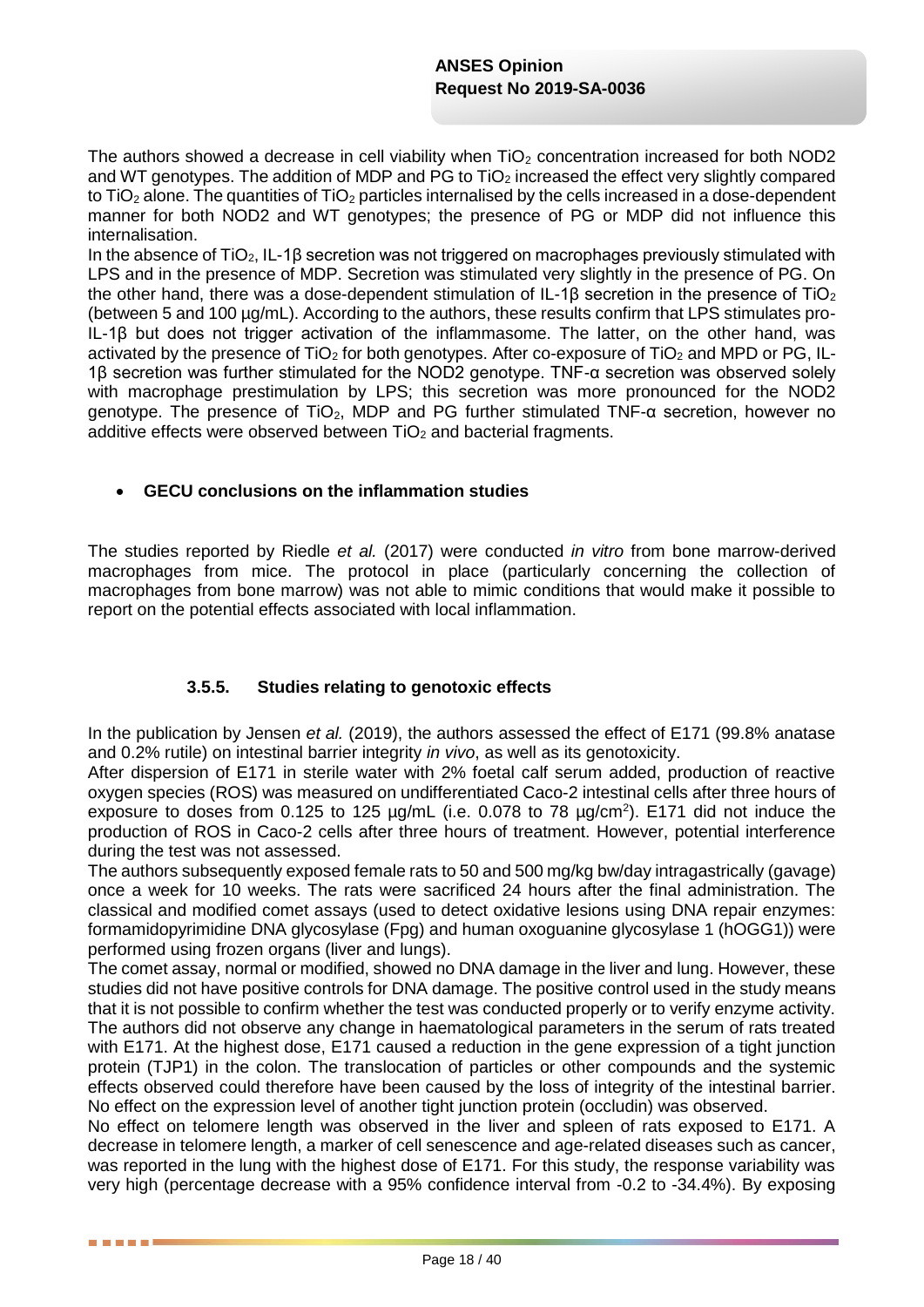A549 lung cells *in vitro* to the plasma pool of rats exposed to E171, a decrease in telomere length was observed but only with the lowest dose of E171.

Lastly, THP1 cells (human monocyte model) previously exposed or not to an agent causing oxidative damage (KBrO<sub>3</sub>) were incubated for 30 min with protein extracts from the lungs of rats treated orally with E171 before exposure to Fpg. The repair of oxidative DNA damage caused by KBrO<sub>3</sub> was not affected by the lung extract.

The GECU considers that the doses used in the *in vivo* study (especially the highest) appear to be unrepresentative of the data on potential human exposure and were administered according to a protocol that is far removed (once every week for 10 weeks) from the one recommended in OECD guideline 489 for the comet assay. In addition, the DNA damage was not assessed on primary exposed organs (gastrointestinal tract). Moreover, the effects, particularly the primary DNA alterations and oxidative stress, were measured 24 hours after the last administration, enabling repair phenomena to occur. Lastly, the choices made for certain protocols (absence of positive controls, use of extract pools, non-specific immunolabelling) and the expression of certain data (results expressed in relative terms, low correlation between telomere length and doubling time) do not allow the relevance of the study results to be assessed.

The publication by Gea *et al.* (2019) investigated the *in vitro* cytotoxic and genotoxic effects of different shaped  $TiO<sub>2</sub>$  nanoparticles, P25 and food-grade  $TiO<sub>2</sub>$  particles (anatase with an average size of 150  $\pm$  50 nm) on human lung cells (BEAS-2B). The particles were dispersed in water containing 1% dimethylsulfoxide (DMSO) before homogenisation by ultrasonication. The concentrations used ranged from 5 to 80  $\mu$ g/mL (1.3 to 20.7  $\mu$ g/cm<sup>2</sup>) for the cytotoxicity measurements and from 20 to 160  $\mu$ g/mL (5.2 to 41.6  $\mu$ g/cm<sup>2</sup>) for the genotoxicity studies. Cytotoxic effects were assessed following measurements of mitochondrial activity and alteration of the plasma membrane of the cells. Genotoxic effects were determined by measuring DNA damage through two comet assays, the first (alkaline comet assay) determined direct DNA damage, the second (Fpgmodified comet assay) followed the same protocol but in the presence of the DNA repair enzyme (Fpg) and enabled both direct and indirect DNA damage to be determined.

Concerning the cytotoxicity studies, the authors reported that P25 caused a slight decrease in cell viability from 50 µg/mL in the presence of light. This decrease in cell viability was less marked in the absence of light and appeared from 80 µg/mL. No cytotoxic effects were observed for the other forms of TiO<sup>2</sup> at the highest tested dose of 80 µg/mL after 24 hours of exposure in the presence or absence of light.

Regarding genotoxic effects in the presence of light, the authors observed that P25 was not genotoxic in the absence of Fpg but caused dose-dependent DNA damage in the presence of Fpg. Oxidative DNA damage was observed from 50  $\mu$ g/mL for P25. In the case of food-grade TiO<sub>2</sub>, dosedependent DNA damage (from 50 ug/mL) was observed in the presence or absence of the Fpg enzyme, with oxidative damage considerably greater than direct damage. In the absence of light, the genotoxic effects of P25 were only ever observed in the presence of Fpg but with a lower intensity compared to the conditions under light. For food-grade  $TiO<sub>2</sub>$ , in the absence of light, genotoxic effects were observed with or without Fpg, and oxidative damage was observed from the highest concentration (160  $\mu$ g/mL). Lastly, Raman spectroscopic imaging showed the presence of TiO<sub>2</sub> particles (P25 and food-grade  $TiO<sub>2</sub>$ ) in lung cells.

The GECU noted several limitations in this study, such as the lack of information concerning the physico-chemical characterisation of food-grade  $TiO<sub>2</sub>$  and questionable methodological choices for the genotoxicity and cytotoxicity protocols (the presence of DMSO possibly affecting the oxidative response, the 24-hour exposure time allowing repair mechanisms to be established, different treatment conditions between the cytotoxicity and genotoxicity studies, interference (test responses that could be affected by the presence of particles) not investigated, choice of cells studied, absence of cytotoxicity data at the highest doses tested in genotoxicity studies).

**. . . . .**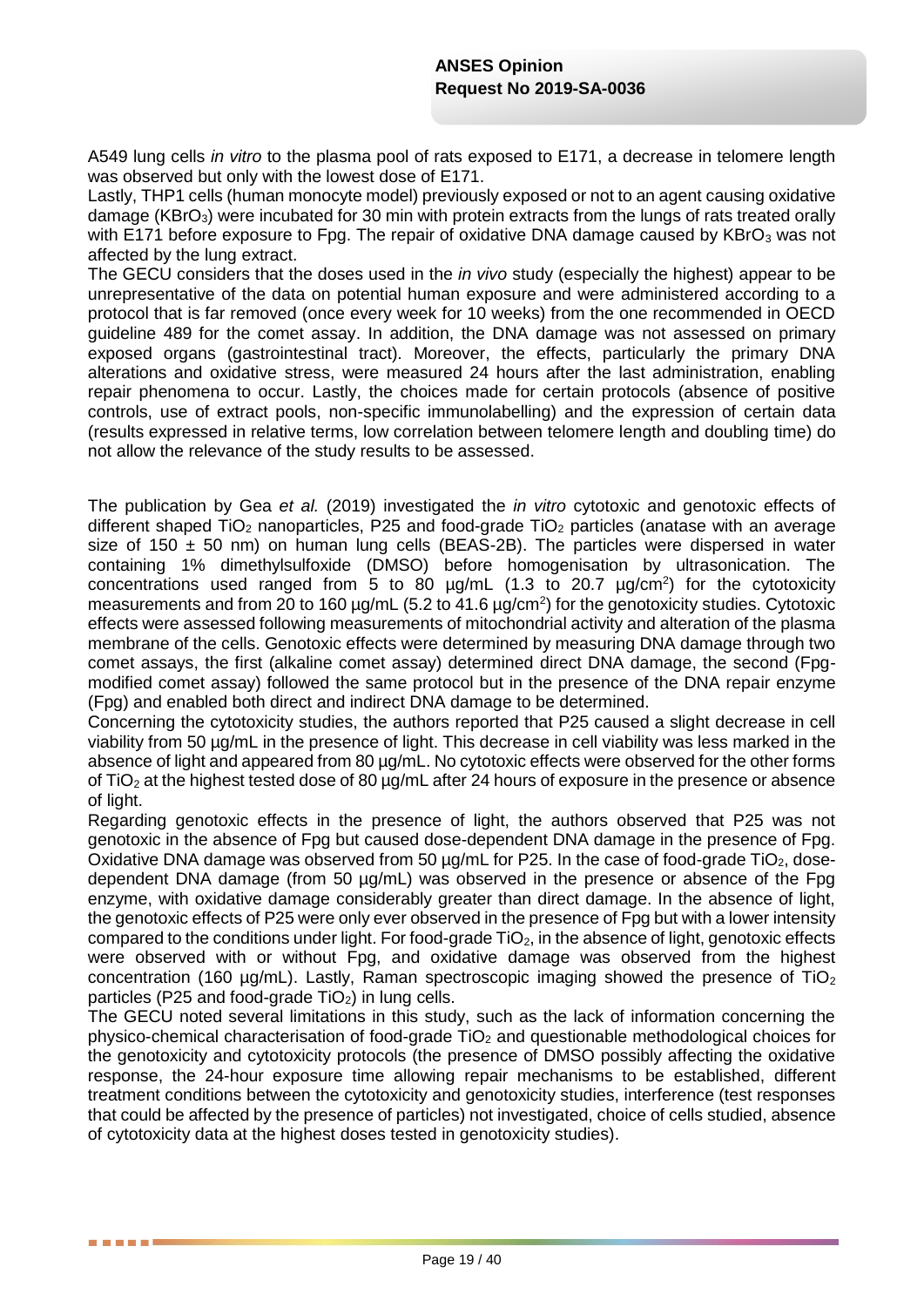In the study by Dorier *et al.* (2018), the authors examined the effects of E171 (primary particles 118  $\pm$  53 nm) and two nanoparticle forms of TiO<sub>2</sub>: NM-105 (23 nm) and A12 (12 nm) on human intestinal cells (undifferentiated Caco-2 and HT29 MTX) under *in vitro* conditions. Cytotoxicity, DNA damage, oxidative stress and endoplasmic reticulum stress were studied.

The TiO<sub>2</sub> particles were sonicated in ultrapure sterile water immediately before exposure of the cells. The hydrodynamic diameter and polydispersity index values for E171 were published in a previous article. After dilution in culture medium containing foetal calf serum, the authors indicated an increase in the hydrodynamic diameter of E171 particles from  $415 \pm 69$  nm to 739  $\pm$  355 nm and an increase in the polydispersity of the particles. After particle dispersion, the cells were exposed to doses of 20, 50, 100 and 200 µg/mL for the three forms of particles tested.

The authors observed no cytotoxic effects after six and 48 hours of exposure to E171 and NM-105 (results obtained with A12 not presented) at doses of up to 200 µg/mL.

All forms of  $TiO<sub>2</sub>$  led to an increase in ROS production regardless of the exposure time (between six and 48 hours), with a dose-dependent increase in the case of E171. The expression of genes encoding proteins involved in antioxidant defence mechanisms was measured. Only expression of the genes of the antioxidant enzyme superoxide dismutase 1 was reduced after 48 hours of exposure to E171 at 50 µg/mL. The authors observed no DNA damage, no increase in the level of oxidised guanine, no effect on the level of 53BP1 foci (marker of double-strand breaks), and no modification in the expression of certain repair genes and genes involved in endoplasmic reticulum stress. The authors concluded that E171 causes only minor effects on the intestinal epithelium.

The results of this study confirm other findings obtained from a similar study conducted by the same team (Dorier *et al.* 2017). In this publication, the authors also showed that E171 was moderately toxic on the same cell types, Caco-2 and HT29 MTX. The genotoxic effects (DNA damage via oxidative stress) of E171 in these cellular models were more pronounced after repeated exposure (three times per week for three weeks) to E171 compared to cells exposed for six, 24 or 48 hours.

The GECU noted several limitations in this study: concentrations were expressed in µg/mL and not µg/cm<sup>2</sup> , and treatment conditions (well surface, volume) were not clearly established (except for the viability and comet assays), which does not facilitate conversion from one unit to another. Moreover, given these uncertainties, the concentrations tested do not appear to be similar for all the parameters studied. No data were provided on the stability of  $TiO<sub>2</sub>$  particles over time in the medium. Lastly, the use of a co-culture of undifferentiated Caco-2 and HT29-MTX limited the conclusion regarding the effect on the intestinal epithelium.

In the publication by Proquin *et al.* (2017), the authors investigated the *in vitro* cytotoxic and genotoxic effects of E171 (39% nanoparticles) on human intestinal cells (Caco-2 or HCT116) and compared them to those observed for  $TiO<sub>2</sub>$  nanoparticles (size ranging from 10 to 30 nm) and microparticles (mean size 535 nm).

E171 and TiO<sub>2</sub> nano- and microparticles were dispersed in 0.05% bovine serum albumin (BSA) by sonication for 30 min. In the case of the study of chromosome damage, demonstrated by a micronucleus assay, E171 was dispersed in a medium containing 10% foetal calf serum to avoid the appearance of false positives.

For the cytotoxicity study, Caco-2 cells were exposed to all three forms of  $TiO<sub>2</sub>$  at concentrations ranging from 0.001 to 1 mg/mL (0.143 to 143  $\mu$ g/cm<sup>2</sup>) for 24 hours. For HTC116 cells, only E171 was tested at concentrations ranging from 0 to 1 mg/mL (100  $\mu$ g/cm<sup>2</sup>). E171 produced a cytotoxic effect on Caco-2 cells at concentrations of 14.3  $\mu$ g/cm<sup>2</sup> (0.1 mg/mL) and 143  $\mu$ g/cm<sup>2</sup> resulting in a 27 and 73% decrease in cell viability after 24 hours of exposure, respectively. TiO<sub>2</sub> nanoparticles and microparticles produced a cytotoxic effect on Caco-2 cells at a maximum dose of 143  $\mu q/cm^2$ resulting in a 33 and 48% decrease in cell viability, respectively. In the case of HCT116 cells, no evidence of cytotoxicity was observed up to the maximum dose of 100 μg/cm<sup>2</sup>.

The authors then focused on ROS generation in an acellular and cellular system (on Caco-2 cells) in the absence or presence of  $H_2O_2$  (which can mimic an inflammatory environment). In the acellular system, in the presence of BSA, no ROS formation was observed with the three forms of  $TiO<sub>2</sub>$  for concentrations ranging from 0.143 to 143  $\mu$ g/cm<sup>2</sup> in TiO<sub>2</sub> particles. The authors explained these

-----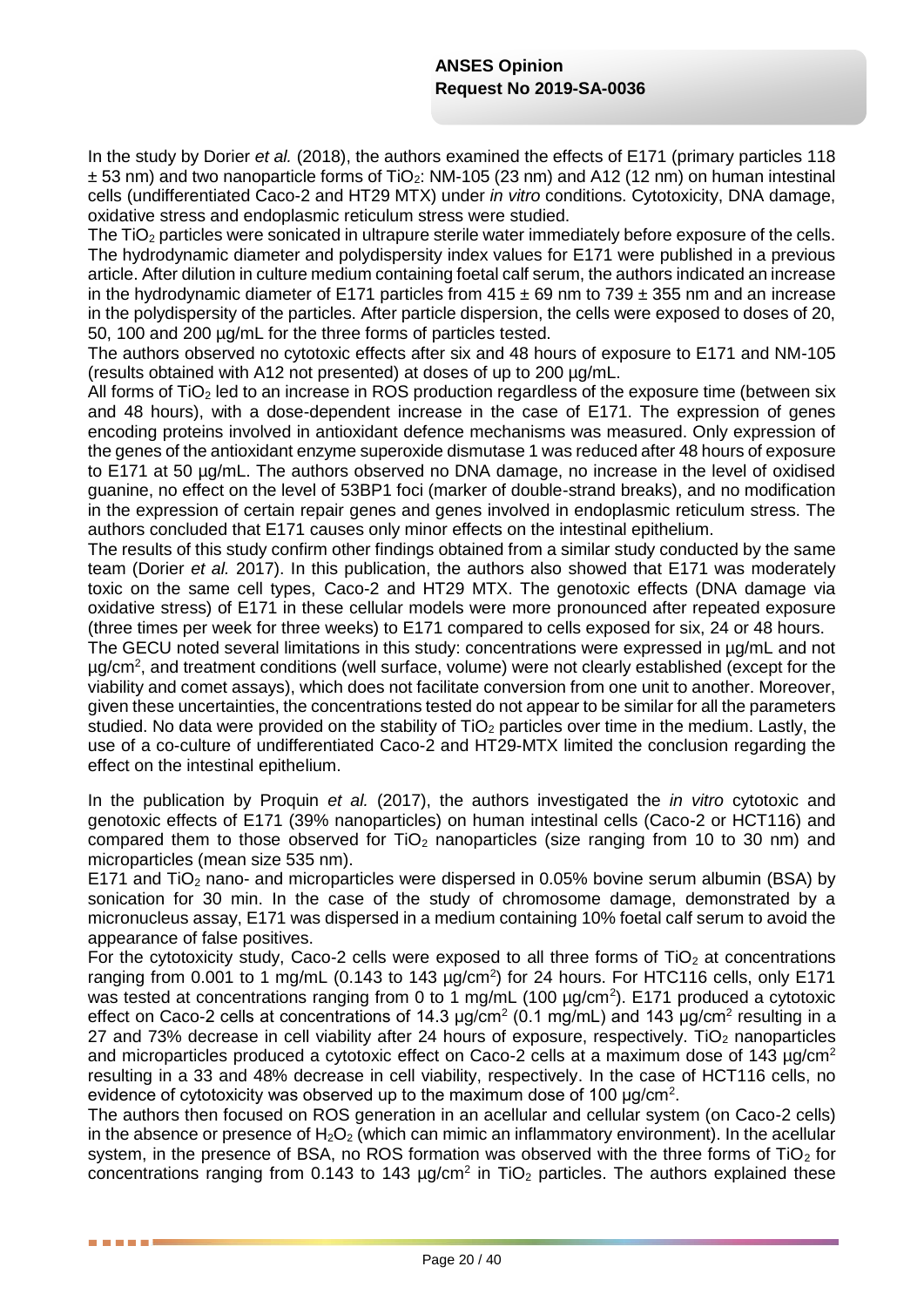results by the presence of protein corona that may inhibit this production. In the same system, in the absence of BSA, ROS were generated in the presence of E171 and  $TiO<sub>2</sub>$  nanoparticles, with the quantities of ROS produced not statistically significant with or without  $H_2O_2$ . In the cellular system, in the absence of BSA,  $E171$  and  $TiO<sub>2</sub>$  nanoparticles did not produce ROS up to the maximum tested dose of 1.43  $\mu q/cm^2$  with or without H<sub>2</sub>O<sub>2</sub>, only microparticles generated ROS from the lowest tested concentration of 0.14  $\mu$ g/cm<sup>2</sup> in the presence of H<sub>2</sub>O<sub>2</sub>.

Primary DNA damage was assessed by a comet assay on Caco-2 cells with all three forms of  $TiO<sub>2</sub>$ at a concentration of 0.14  $\mu$ g/cm<sup>2</sup> (and up to 1.43  $\mu$ g/cm<sup>2</sup> for nanoparticles) with or without azoxymethane (AOM, genotoxic agent). E171, nano- and microparticles induced DNA breaks in Caco-2 cells with or without co-treatment with AOM.

Chromosome aberrations were assessed with a micronucleus assay, exposing HTC116 cells to E171 at concentrations ranging from 0 to 100  $\mu$ g/cm<sup>2</sup>. E171 caused an increase in micronuclei in HCT116 cells from 5  $\mu$ g/cm<sup>2</sup>. The authors also observed that E171 seemed to interact with the centromere region of kinetochore poles during mitosis and suggested that E171 was attached to the DNA of mitosis cells.

The GECU noted several limitations in this study. There was no indication of the stability of the particles over time or the impact of the different media used on this stability. No indication was provided as to how the controls were treated in terms of sonication.

Concerning the micronucleus assay, some of the recommendations of OECD guideline 487 were not followed (choice of cell line, measurement of cytotoxicity in the presence of cytochalasin B). Very few binucleated cells are observed in the photos, suggesting a problem performing the micronucleus assay on HCT116 cells, and no raw data were presented. In addition, the photos of the kinetochores proposed in the publication are inconclusive.

Lastly, not all results were obtained on the same cell line (micronucleus only on HCT116 cells and the rest of the studies on Caco-2 cells);

The GECU points out that in the EFSA evaluation (2018), some of these limitations had already been reported.

# **GECU conclusion on genotoxicity**

. . . . .

Many studies have been performed on the genotoxic effects of  $TiO<sub>2</sub>$  particles. In the review by Charles *et al.* (2018), the authors analysed 36 publications including *in vitro* genotoxicity data. A genotoxic effect was reported in 60% of the studies (only one study conducted with E171 was selected and indicated an *in vitro* genotoxic effect), although it was not possible to associate a type of TiO<sup>2</sup> (crystallinity, size, coating) with a specific response. Most publications analysed in this review showed that the genotoxic effect was caused by a secondary mechanism via oxidative stress.

The new studies analysed by the GECU do not call into question the conclusions of Charles *et al.* (2018). The generation of oxidative stress *in vitro* appears to be one of the mechanisms by which food-grade TiO<sup>2</sup> causes DNA damage. Only one *in vivo* study with E171 since 2017 was identified. Although the GECU noted a lack of genotoxic activity and oxidative stress generation, the study protocol followed for this study does not seem relevant.

Despite there being no studies showing a direct interaction of  $TiO<sub>2</sub>$  particles with DNA and/or the mitotic apparatus, the direct effect of  $TiO<sub>2</sub>$  on genetic material or other molecules interacting with genetic material cannot be excluded.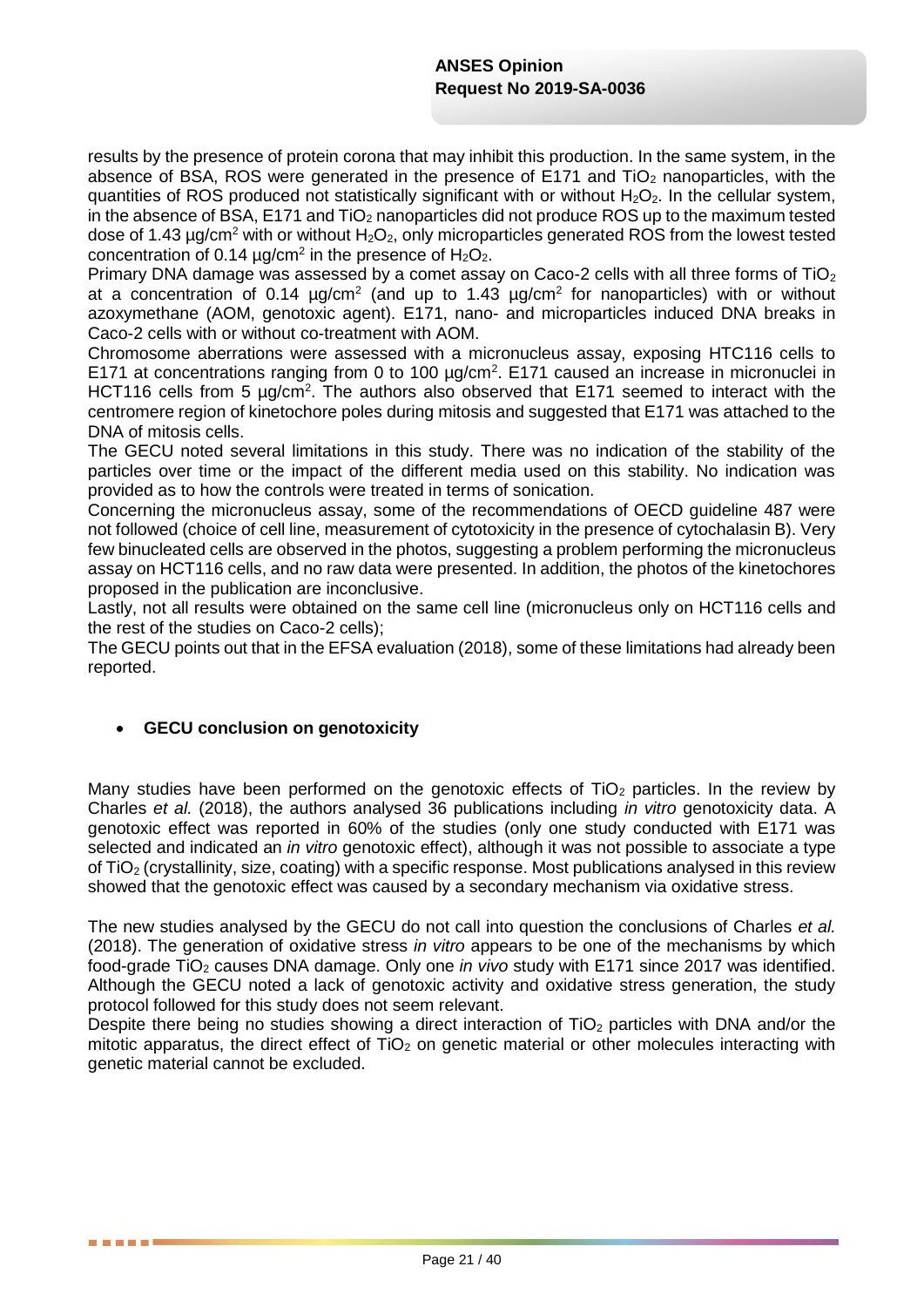### **3.5.6. Studies on carcinogenic effects**

The three publications by Proquin *et al.* (2018 a, b, c) were based on the results of an *in vivo* study that included a transcriptomic analysis of the distal colon of mice after repeated administration of E171 with or without co-treatment with azoxymethane (AOM) and dextran sodium sulphate (DSS) to mimic an initiation step (genotoxic effect of AOM) coupled with irritation (effect of DSS). It followed another study conducted by the same team (Urrutia-Ortega *et al.* 2016), which concluded that there was an increase in the number of tumours observed in the distal colon of mice exposed to E171 by ingestion for ten weeks and previously treated with AOM and DSS. The studies conducted by Proquin *et al.* sought to determine the molecular changes associated with the increased number of tumours, however, treatment was shortened to three weeks because physiological changes had already been observed after four weeks of treatment in the previous study (Urrutia-Ortega *et al.* 2016).

Initially, E171 (5 mg/kg bw/day, 39% nanoparticles by number) was administered by gavage to mice five times a week for three weeks. Four animals, i.e. two males and two females in each group (control and treated) were sacrificed after two, seven, 14 and 21 days.

Following treatment with E171, gene changes were observed on 417, 971, 1512 and 229 genes after two, seven, 14 and 21 days respectively. Among these gene changes, only 32 deregulated genes, 23 of which have known biological functions, were common to three of the four treatment durations. The observed modulations were more pronounced after seven and 14 days. After two days of treatment, three groups of processes were primarily affected: i) signalling (mainly genes involved in olfactory as well as G protein-coupled receptors) ii) immune response and iii) cancer signalling. After seven days of treatment, cell signalling was greatly affected and had a far higher number of deregulated genes than after two days. Cancer signalling was also affected and several new groups appeared: i) cell cycle, ii) oxidative stress, iii) neural response and iv) metabolism.

Using another approach, mRNA processing and membrane transport of small molecules also seemed to be processes that were affected. After two and seven days, signalling (olfactory and G protein-coupled receptors) was not affected but after 14 days, cancer signalling was modulated through several potential pathways. Effects were also observed on the immune response and cell cycle. Lastly, modulations affecting a smaller number of genes were noted with respect to oxidative stress, bone development and neural response. The second approach used for the analysis indicated effects on metabolism, in particular protein metabolism and the metabolism of certain diseases. After 21 days, only three groups of processes were affected: i) olfactory and G-protein signalling as at two and seven days, ii) oxidative stress and iii) metabolism. However, it should be noted that for the last two processes, the modulations and the number of genes involved remained low.

The authors concluded that E171 acts on the colon through different mechanisms (immune response, inflammation, olfactory and G-protein receptors, cell cycle, DNA repair, metabolism, serotonin receptors, cancer-related genes). Some of these mechanisms could explain how E171 may affect the development of colorectal cancer.

In the publication by Proquin *et al.* (2018c), the authors wanted to test the hypothesis that after ingestion, E171 could induce gene expression changes associated with inflammation, disruption of cancer-related genes and impairment of the immune system before detectable tumours appear. The authors followed the previous experimental design but with a treatment including a single administration of AOM at 12.5 mg/kg by intraperitoneal injection one week before the experiment, as well as one administration of 2% DSS via drinking water during the first five days of the experiment.

The number of genes modulated after exposure to E171 preceded by AOM and DSS treatment was much higher than with E171 alone: 411 genes after two days, 3506 genes after seven days, 2553 genes after 14 days and 1178 genes after 21 days. Very few genes (only 27, of which eight have no known function) were common to three of the four treatment durations. After two days, only one biological function was modulated, that of olfactory and G-protein signalling. The modulation levels

. . . .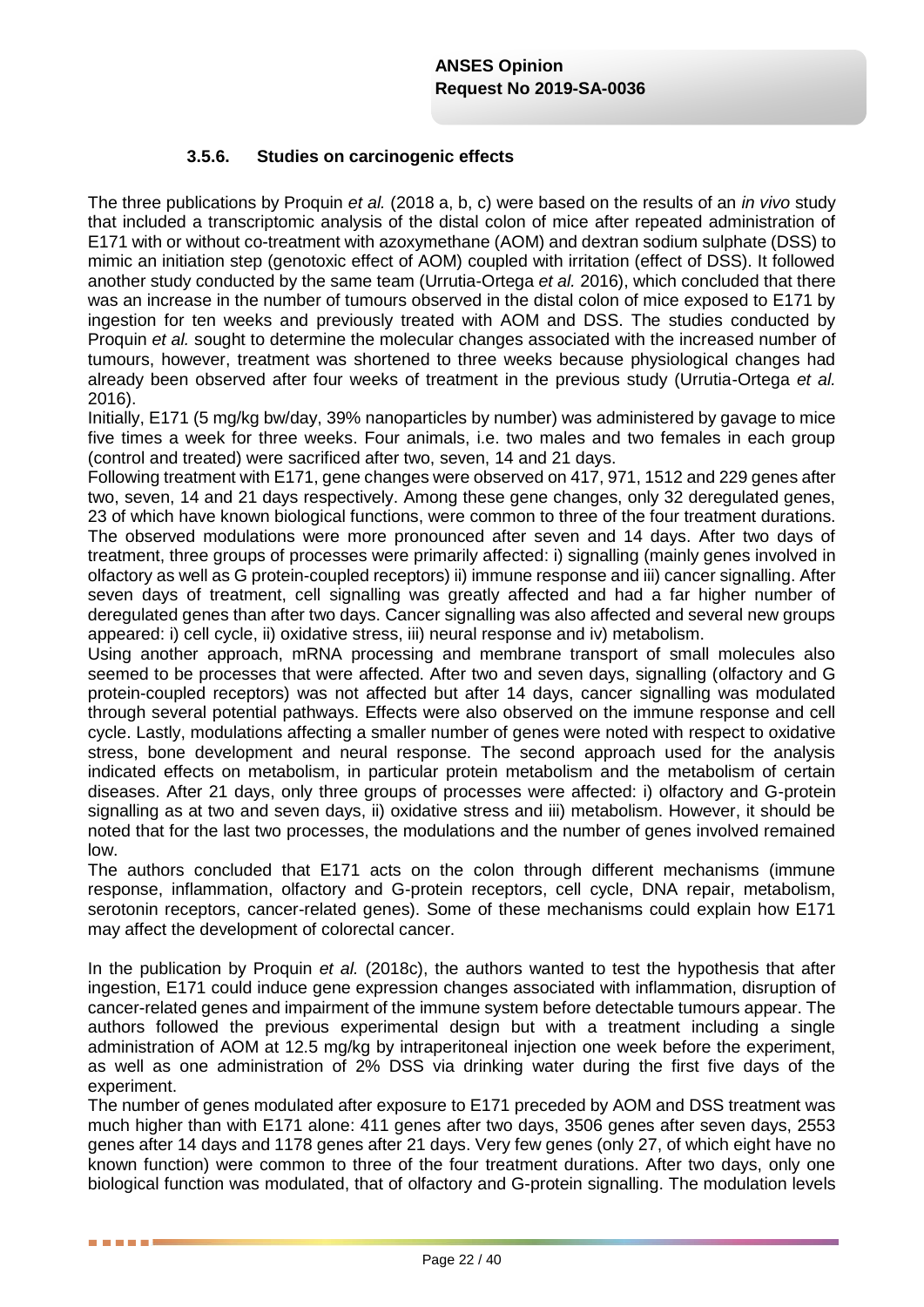were relatively high, and far higher than those observed during treatment with E171 alone. Overall, deregulation of expression levels was observed after seven days for genes involved in molecular transport, metabolism, signalling, xenobiotic metabolism, the extracellular matrix and immune response. After 14 days, 40 different pathways for eight biological functions were modified. The genes involved in the development of colon cancer and its signalling, modulated after 14 days, were genes for xenobiotic metabolism. Neural response and molecular transport were also processes affected by the treatment. Twenty-one days after the start of treatment, no changes in genes associated with xenobiotic metabolism or metabolism were detected. The modified pathways were signal transduction, immune response, extracellular matrix organisation and neuronal response, predominantly with decreased expression.

For all four treatment durations, modulations of expression were observed regarding signalling and the immune system. From seven days to 21 days after the start of treatment, the extracellular matrix and neuronal response were modulated. At seven and 14 days, especially marked effects were observed on signalling, metabolism, neuronal system and xenobiotic metabolism.

By comparing the results of the three publications, it appears that common processes are altered by E171 with or without prior treatment with AOM and DSS, such as olfactory receptor and G-protein signalling, as well as the immune and neuronal response. However, some processes are only affected in the presence of AOM and DSS, such as xenobiotic metabolism, molecular transport, haemostasis and extracellular matrix organisation.

The authors concluded that E171 affects biological mechanisms that can facilitate the development of cancer and that these are promoted with AOM/DSS treatment.

#### **GECU conclusions on the carcinogenicity studies**

**. . . . .** 

The GECU would like to point out that the carcinogenicity studies (NTP 1979) selected by EFSA during the evaluation of E171 were carried out without any prior characterisation of the Unitane® (anatase, size distribution not specified), which was assumed to be food grade. In its 2016 opinion, EFSA concluded that E171 was not carcinogenic based on study results obtained with Unitane® . However, there is no available information that would guarantee similarities in terms of physicochemical characterisation between Unitane® and E171. The potential tumour-promoting-type effects of E171 demonstrated experimentally by Urrutia-Ortega *et al.* (2016) and Bettini *et al.* (2017) need to be confirmed by the implementation of new studies, in particular including the use of several biomarkers (see the GECU's recommendations in Section 3.7).

In the work conducted by Proquin *et al.* (2018, a, b, c), the authors concluded that E171 affects biological mechanisms that can facilitate the development of cancer and that these are promoted with AOM/DSS treatment. In addition, the GECU noted that the level of histone expression after seven days of treatment could be the basis for the epigenetic changes

The GECU also noted that the often minor responses with E171 alone may be related to the study protocol, which was conducted over only three weeks of treatment, with colons sampled two to three days after the last administration (except for the first two days of treatment); the choice of this duration is not supported by the results presented in the study by Urrutia-Ortega *et al.* (2016). In addition, two rats per sex were analysed per treatment duration, which could have increased the variability of the results compared to the use of only one sex, as the study by Urrutia-Ortega et *al.* was only conducted on male mice. Lastly, the conclusions regarding the increase in proliferation were unconvincing due to the quality of the immunolabelling of sections.

The evidence reported in the studies by Proquin *et al.* (2018 a, b, c) supported the questions about E171 raised by ANSES (2017) during its analysis of the study by Bettini *et al.* (2017), in particular relating to the promoting effects.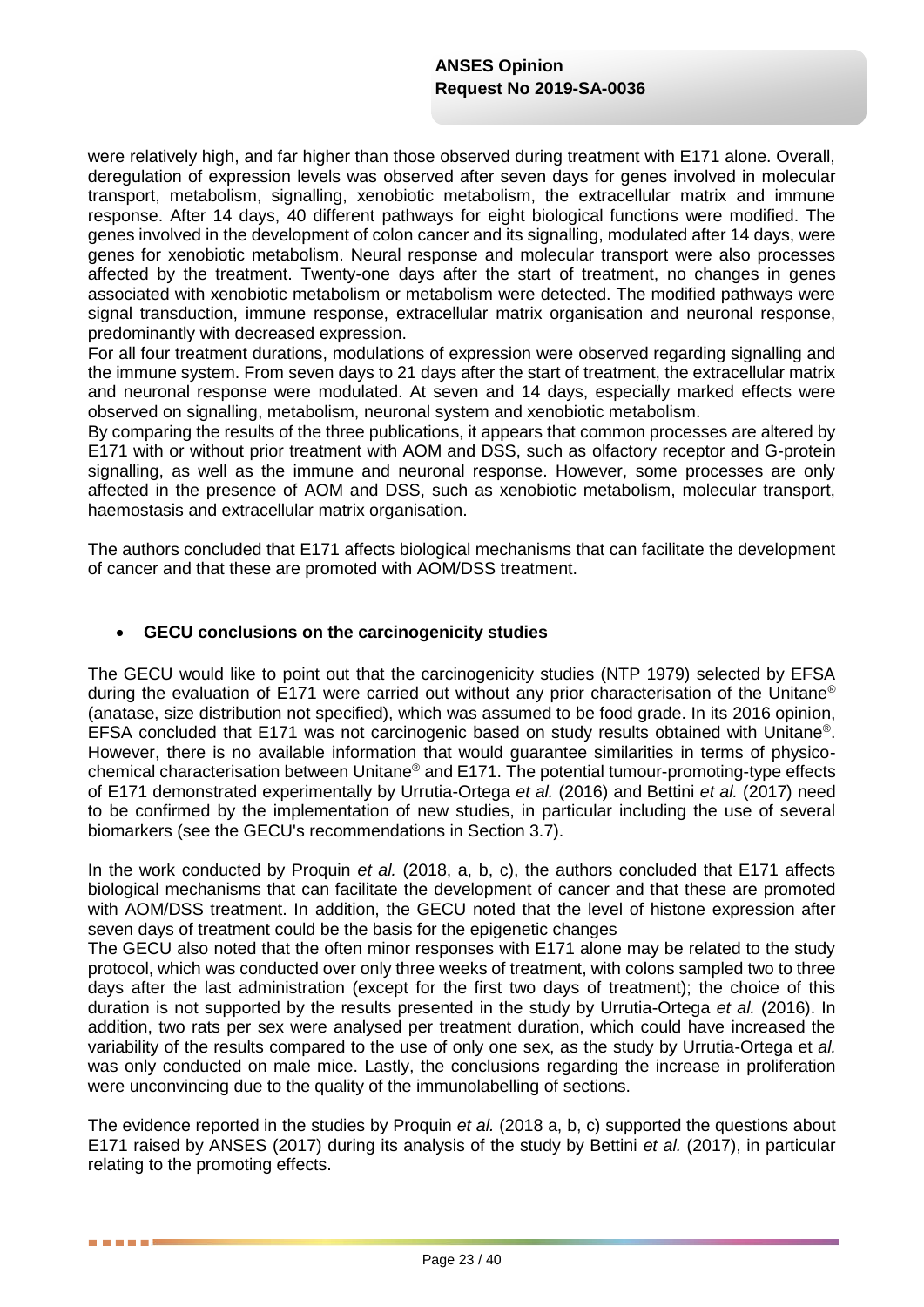### **3.5.7. Studies on developmental defects**

The study by Jovanovic *et al.* (2018) was carried out over twenty generations of *Drosophila* and reported measurements, after exposure to E171, of progeny viability (from egg to adult) in each generation, fertility, development, morphology, accumulation of the Ti element, genotoxicity in the third larval stage in the F1, F10 and F20 generations, and the amount of protein granules in trophocytes (nutritive cells).

This study followed a preliminary study (Jovanovic *et al.* 2016) conducted in *Drosophila melanogaster* over one generation that highlighted an increase in pupation time, the down-regulation of expression of genes involved in oxidative stress and the appearance of aberrant phenotypes following exposure to E171.

The authors found that the concentration of E171 in the feeding medium of *Drosophila* corresponded to human oral exposure of 20 mg/kg bw/day. The multigenerational study indicated that exposure to E171 significantly altered the development and reproductive dynamics of *Drosophila*, reduced fertility and increased genotoxicity. The appearance of aberrant phenotypes (< 0.1%) manifested as morphological anomalies (missing wing, deformed thorax), observed solely in insects exposed to E171, should also be noted. These phenotypic aberrations were not transmitted to the progeny (verified by crossing over the next five generations) and are believed to result from developmental defects.

In the study by Savic *et al.* (2018), the authors examined the effects of a sedimentary environment contaminated with E171 on the lifecycle and development of chironomid larvae (mudworms). The chironomid is a dipterous insect whose larval cycle takes place in sediment before emergence. The results showed that contamination of the sediment with E171 at concentrations above 1000 mg/kg of sandy sediment is toxic to chironomids (increase in mortality ratio and decrease in emergence ratio). Stress induced by  $TiO<sub>2</sub>$  at low concentrations (2.5, 25 and 250 mg  $TiO<sub>2</sub>/kg$  of sediment) that had no effect on viability, resulted in morphometric changes in the head capsule and wings (significant variations in the size of the mentum (elongation, shape and presence of teeth), mandibles and wings) and malformations.

In the study by Ma *et al.* (2019), the authors compared the toxicological effects of non-nanoscale (non-food-grade) TiO<sub>2</sub>, food-grade TiO<sub>2</sub> and P25 in the nematode, a model organism widely used in biology. Phototoxicity was measured after 24 hours of exposure, including three hours under UV light, in the nematode at doses ranging from 1 to 10 mg/L for all three forms of  $TiO<sub>2</sub>$ . The results indicated that P25 is the most phototoxic form while non-nanoscale  $TiO<sub>2</sub>$  is the least phototoxic form. In the absence of UV, the authors observed a decrease in nematode longevity for all three forms of TiO2, with a greater decrease for P25: up to 27%.

The authors also showed that, at comparable levels, all three forms of  $TiO<sub>2</sub>$  resulted in dosedependent effects on reduced reproduction and shortened lifespan in the dose range tested (1 to 10 mg/L). Lastly, the results indicated vulval defects following exposure of nematodes to the three forms of TiO2, with the greatest effects being observed with P25.

#### **GECU conclusions on the developmental studies**

. . . . . .

The work appraised in this section cannot be considered in a context of risk assessment for humans due to the study systems used and the difficulty of transposing the doses involved (studies by Ma *et al.* (2019) and Savic *et al.* (2018)) to exposure levels via ingestion in humans. However, this work does highlight some warnings about developmental defects.

Jovanovic *et al.* (2018) conducted a multi-generational study on *Drosophila*, a model for studying differentiation mechanisms. The main feature of this study on *Drosophila* was the appearance of developmental defects (of non-genetic origin) following ingestion of E171 at doses representative of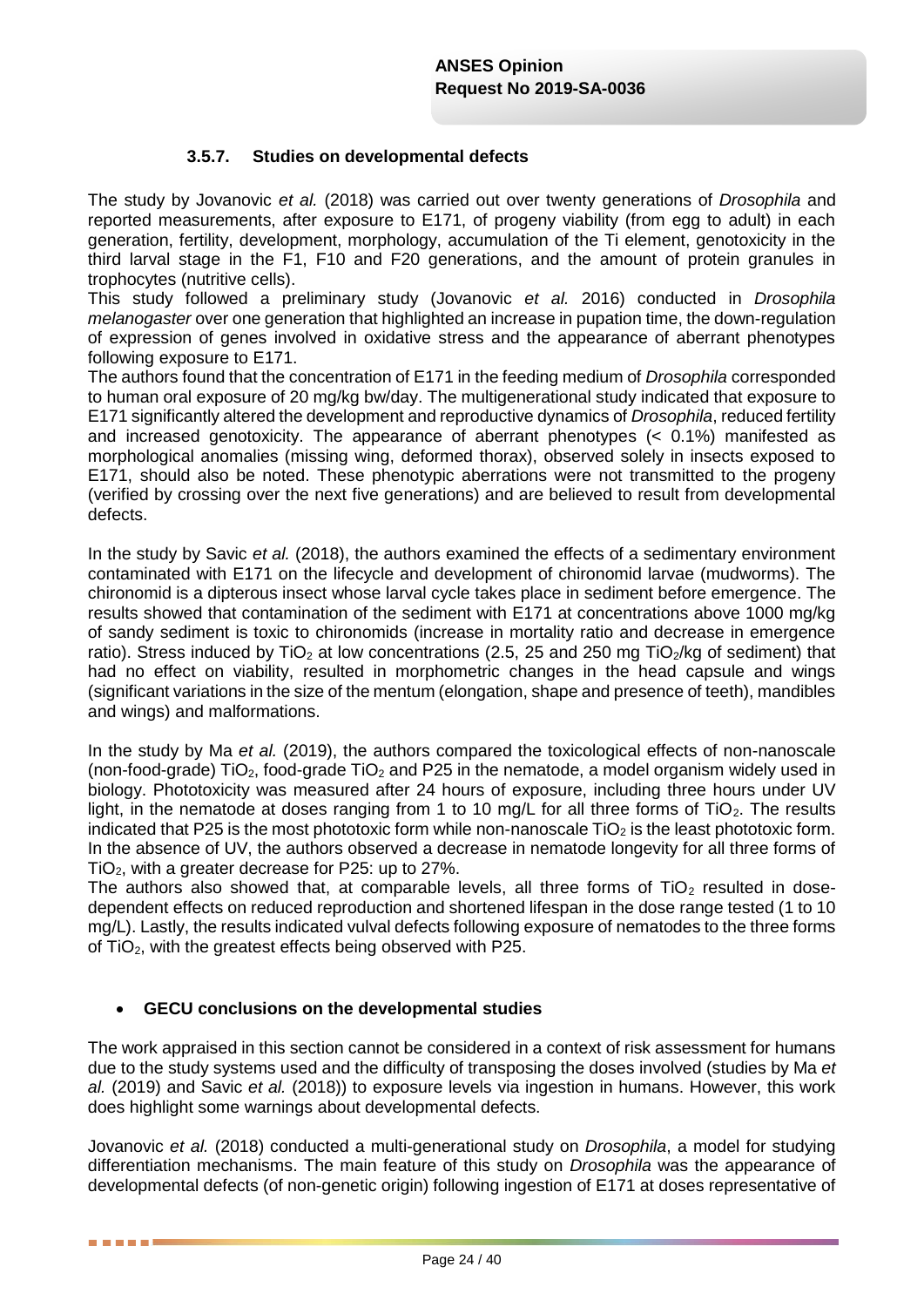human exposure. The study by Savic *et al.* (2018) on the larval stages and emergence of the chironomid was consistent with that of Jovanovic *et al.* (2018) on *Drosophila*, i.e. the appearance of developmental defects induced by exposure to E171.

#### **3.5.8. Studies on the effects of E171 on the cardiovascular system**

In the study by Jensen *et al.* (2018a), the authors investigated the cardiovascular effects of E171 in *ex vivo* (aorta rings) and *in vivo* (rats, 1 gavage per week for 10 weeks, at exposure doses of 50 and 500 mg/kg bw) models. The study showed that oral exposure to E171 caused alterations in the vasomotor response of the coronary arteries, with no evidence of oxidative stress. E171 (at doses of 500 mg/kg) increased acetylcholine-induced vasorelaxation and 5HT-induced vasocontraction (5 hydroxytryptamine or serotonin).

The same responses were obtained *ex vivo* after direct exposure of the aorta rings. No significant differences in blood parameters indicating oxidative stress (ascorbate, malondialdehyde, tetrahydrobiopterin as a marker of eNOS pathway activation and dimethylarginine) were observed between the control and treated groups.

The same authors (Jensen *et al.* 2018b) verified these results *ex vivo* using human subcutaneous artery segments (obtained from surgical tissue samples from the abdominal belt) exposed to E171 at doses of 14 and 140 ug/mL. On the basis of the EFSA evaluation, the concentration of 140 ug/mL corresponds to the maximum average daily intake of 10.4 mg.kg bw<sup>-1</sup>. $d<sup>-1</sup>$  in children, and that of 14 µg/mL to one-tenth of this intake. *Ex vivo* exposure of 30 minutes and 18 hours (to 14 and 140 µg/mL) increased arterial vasoconstriction, while vasorelaxation was not significantly altered after 18 hours. Gene expression of endothelial cells (5-HT, 5-HT2A receptors; ICAM-1 and VCAM intercellular and vascular cell adhesion molecules) was unchanged.

The objectives of the study by Freyre *et al.* (2018) were to examine the influence of the shape of different  $TiO<sub>2</sub>$  particles (E171 and two types of nano-TiO<sub>2</sub> anatase) but also of the dispersion medium (foetal bovine serum (FBS) or saline solution (SS)) on the response observed in the microvessel network, angiogenesis gene modulation and femoral ossification, in an embryonic model of the Leghorn hen *(Gallus gallus domesticus L.*). Seven days after fertilisation, a single dose of 10 µg/egg was injected via the blood flow of the chorioallantoic membrane (CAM) for each  $TiO<sub>2</sub>$  suspension. After a post-exposure recovery period of seven days, CAMs and embryo femurs were recovered to determine the impact of  $TiO<sub>2</sub>$  exposure on the microvessel network (on CAM), angiogenesis gene expression and femoral ossification (length and width).

The authors observed that depending on the medium used to suspend E171, there were significant differences in hydrodynamic size (measured by dynamic light scattering) and zeta potential, with values of  $90.57 \pm 4.6$  nm / -21.1  $\pm 0.5$ mV and  $695.5 \pm 141.6$  nm / -38.36  $\pm 1.57$ mV in FBS and SS, respectively.

Measurements of CAM microvascular density showed that all three forms of  $TiO<sub>2</sub>$  led to a decrease in average branch length (-8.8  $\mu$ m for E171) when the TiO<sub>2</sub> was dispersed in SS, but no effect was observed in the case of FBS. On the other hand, the average maximum branch length was unchanged regardless of the types of  $TiO<sub>2</sub>$  and the medium used. No differences were observed in the expression of genes involved in angiogenesis regulation after treatment with  $TiO<sub>2</sub>$  (only a major general effect was observed when FBS or SS was used to disperse nanoparticles).

Concerning ossification, the femurs of eggs exposed to FBS alone showed alterations in mineralisation; these alterations were also observed in the femurs of eggs exposed to the different types of TiO<sub>2</sub> tested. None of the TiO<sub>2</sub> dispersed in SS induced alterations in femoral ossification.

. . . . .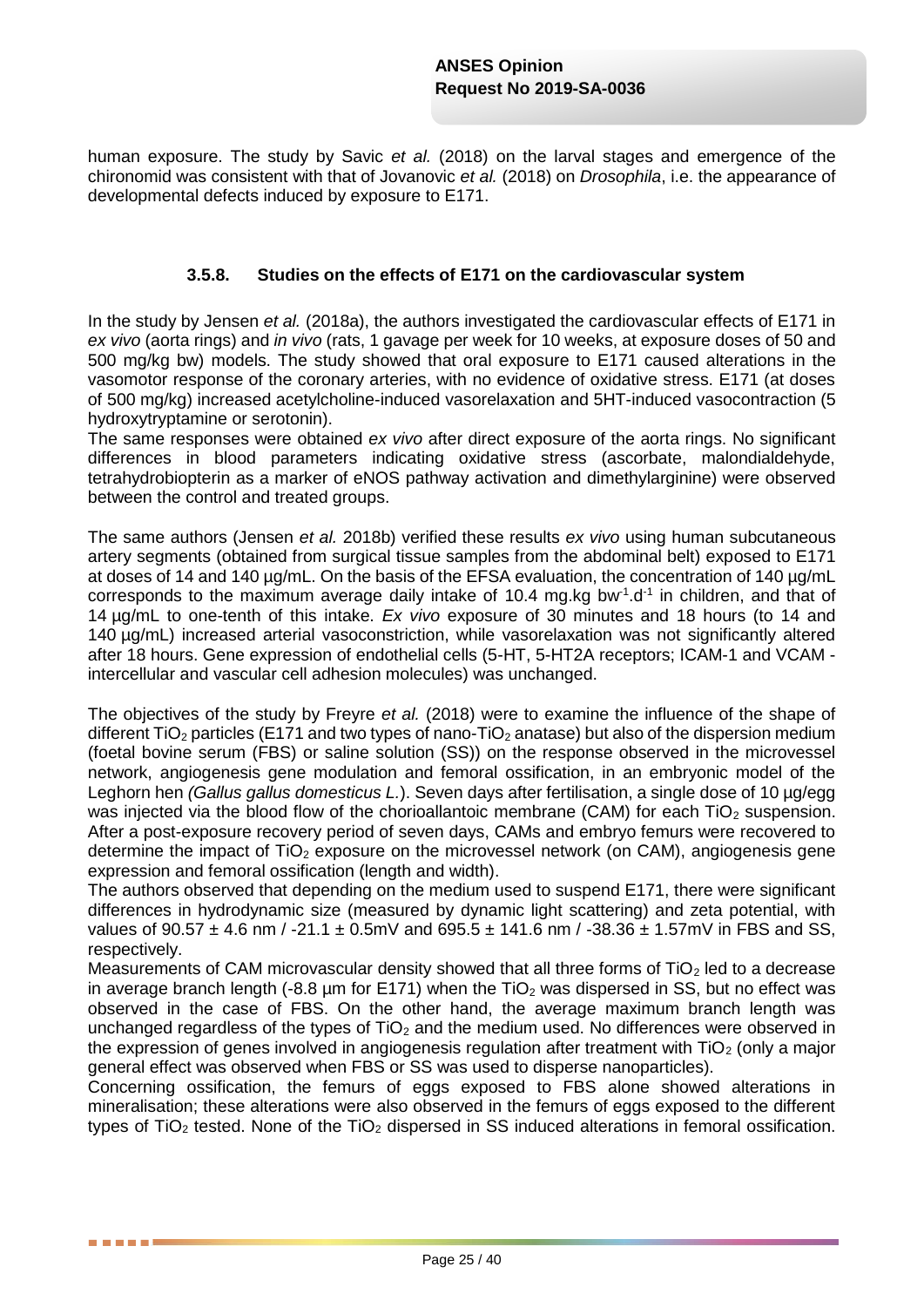As there is no consensus on the choice of dispersion medium to be used for toxicological studies of nanoparticles and for intravenous injection with *in vivo* models, the GECU considers that this study mainly demonstrates the importance of the medium used for nanoparticle dispersion, which differs in physical form and modifies the bio-nano interface. For E171, the only effect observed was in the microvascular density of CAM when dispersed in SS. No differences in the expression of genes involved in angiogenesis regulation were observed after treatment with different types of TiO2. Lastly, no TiO<sub>2</sub>-specific alteration of femoral ossification was noted.

#### **GECU conclusions on the studies on the effects of E171 on the cardiovascular system**

In summary, the vascular effects identified in the first study (Jensen *et al.* 2018a) were significant, but remained low given the high level of exposure.

The authors concluded that exposure to E171 may lead to an increase in arterial tone, blood pressure, hypertension and heart failure.

The GECU notes that these results support the impairment of vascular microcirculation and cardiac effects reported in rodents after inhalation of TiO<sub>2</sub> nanoparticles (Nurkiewicz *et al.* 2008; Kan *et al.* 2012 and 2014) or after intratracheal administration (Savi *et al.* 2014).

#### **3.6. GECU conclusions and recommendations**

. . . .

Since ANSES's opinion (2017-SA-0020) on the oral toxicity of E171, several studies on hazard identification of E171 have, despite certain methodological limitations, highlighted new signals (changes in histone regulation or developmental effects) or reported previously published effects (e.g. genotoxic effects observed *in vitro* and mediated by oxidative stress).

Physico-chemical characterisation studies in food and biological simulants show that TiO<sub>2</sub> is biodurable within the oral-gastric-intestinal tract and that corona formation, due to the adsorption of food matrix components, modifies the surface properties of  $TiO<sub>2</sub>$  particles and can influence their fate *in vivo*.

In studies on interactions between TiO<sub>2</sub> particles and certain bacterial strains *in vitro*, there is no indication that E171 can significantly alter the intestinal microbiota following oral exposure. The GECU would like to point out that the studies reported in this opinion were conducted exclusively *in vitro*, and therefore do not reflect the complexity or exhaustiveness of the intestinal microbiota. *In vivo*, exposure to E171 probably does not induce substantial qualitative or quantitative changes in mucus.

Studies in *Drosophila* have shown developmental defects of non-genetic origin after ingestion of E171 at doses equivalent to the levels of exposure observed in humans.

Studies conducted *ex vivo* (on segments of human subcutaneous arteries) and in rats have shown that high doses of exposure to E171 can cause cardiovascular effects that may lead to hypertension and heart failure.

Recent *in vitro* genotoxicity studies provide no new evidence but confirm that DNA damage is generated by oxidative stress induced by  $TiO<sub>2</sub>$ . However, the latest studies do not rule out the possibility of a direct effect of  $TiO<sub>2</sub>$  on DNA and/or on the mitotic apparatus that could be causing the damage.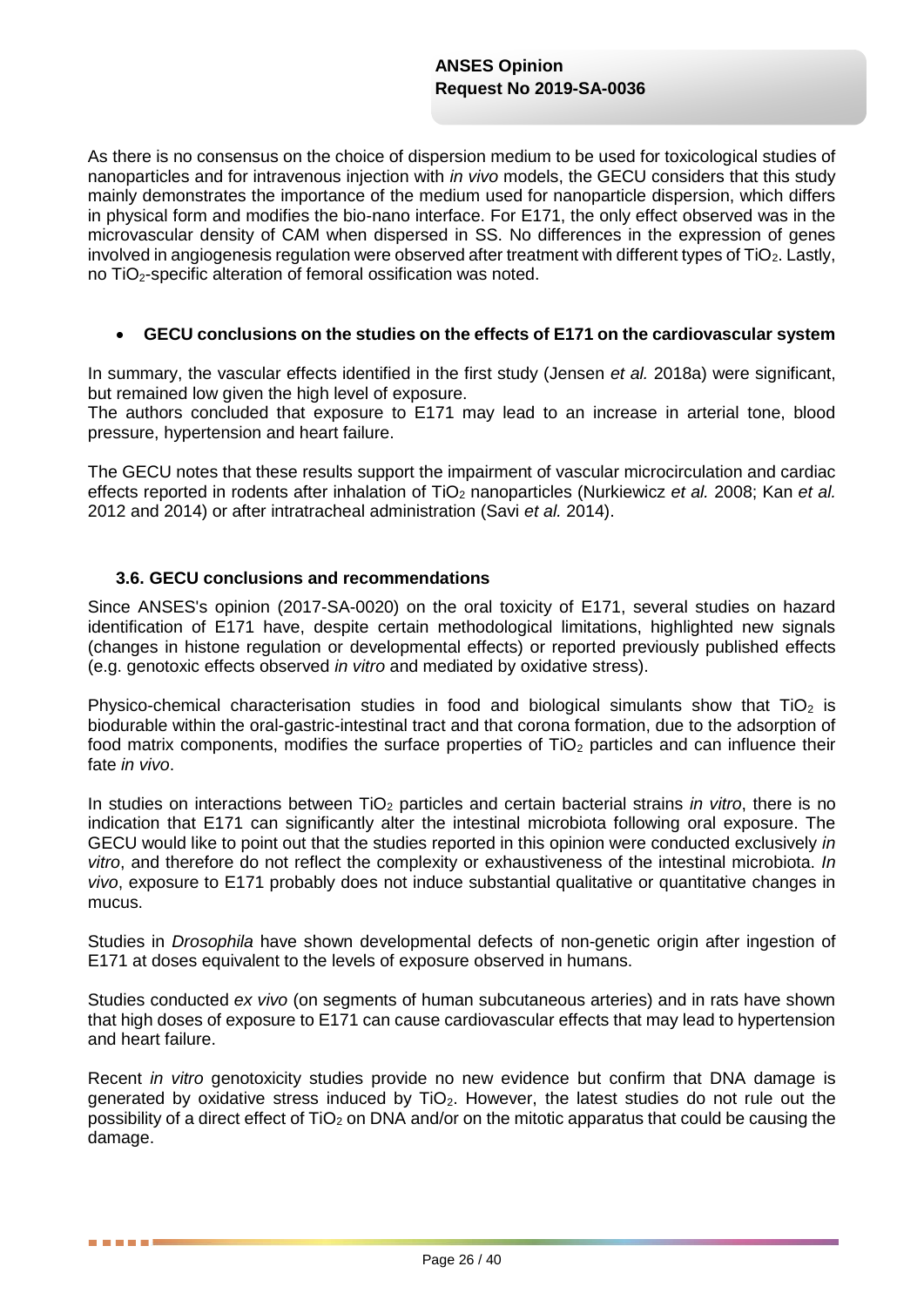Carcinogenicity studies report changes in gene expression in an initiation/inflammation model as well as epigenetic effects suggested mainly by changes in histone expression, which may be consistent with the potential promoting effect discussed in the studies by Ortega *et al.* (2016) and Bettini *et al.* (2017). In addition, the NTP (1979) conclusions stated that "*TiO<sup>2</sup> was not carcinogenic by the oral route for mice, but that no firm conclusion can be reached about the possible carcinogenicity of this compound to rats*".

Based on the analysis of the publications reported in this opinion, the GECU is making the following recommendations.

In its 2017 opinion, ANSES reiterated the need to implement protocols for toxicological studies and physico-chemical characterisation adapted to nanomaterials. The GECU points out that the characterisation of E171, and of all substances containing a nanoscale fraction, is an essential first step for all hazard identification and exposure calculation studies. The GECU notes that the characterisation of substances containing a nanoscale fraction, E171 in particular, has become more systematic and robust through the use of appropriate analytical techniques and the measurement of relevant parameters.

In view of the results provided in the studies by Proquin *et al.* (2018 a, b, c), the GECU reiterates its recommendations (ANSES 2017) to confirm the potential promoting effect of E171 observed in the colon via experiments integrating the use of several biomarkers (aberrant crypt foci, mucin depleted foci, beta catenin accumulated crypt) and/or over longer exposure periods in order to evaluate tumour induction. An additional group with a larger number of animals (compared to the study by Bettini *et al.* (2017)) is needed to confirm or refute a potential initiating effect of E171.

Studies in 2018 (Jovanovic *et al.*, Savic *et al.*) identified developmental defects in invertebrates following exposure to E171. The GECU therefore recommends exploring the toxic potential of E171 on mammalian development. This recommendation is supported by the lack of knowledge on reproductive effects and endocrine disruption highlighted by Heringa *et al.* (2016).

In 2018, EFSA recommended conducting an extended one-generation reproductive toxicity study of E171 (EOGRTS, OECD guideline 443), as well as a better assessment of E171 taking into account interactions with food matrices. The GECU emphasises that in the case of E171, the full version of the EOGRTS should be performed (2018) including the study of neurodevelopmental toxicity effects, developmental immunotoxicity and endocrine parameters, especially sex and thyroid hormones.

#### **4. ANSES'S CONCLUSIONS AND RECOMMENDATIONS**

. . . . . .

ANSES endorses the conclusions and recommendations of the GECU.

Based on the literature review conducted by the GECU, 25 new studies on the oral toxicity of E171 published since 2017 were identified. Some of these studies revealed new signals, such as changes in histone regulation or developmental defects in invertebrates, as well as *in vitro* genotoxic effects via oxidative stress (effects identified for different forms of nanoparticle TiO<sub>2</sub>, including E171). However, none of these new studies were able to confirm or refute the potential carcinogenesispromoting effect of E171 reported in the study by Bettini *et al.* (2017).

In view of these points, which are unable to resolve the uncertainties regarding the safety of the additive E171, ANSES reiterates its 2017 conclusions (opinion 2017-SA-0020). It recommends: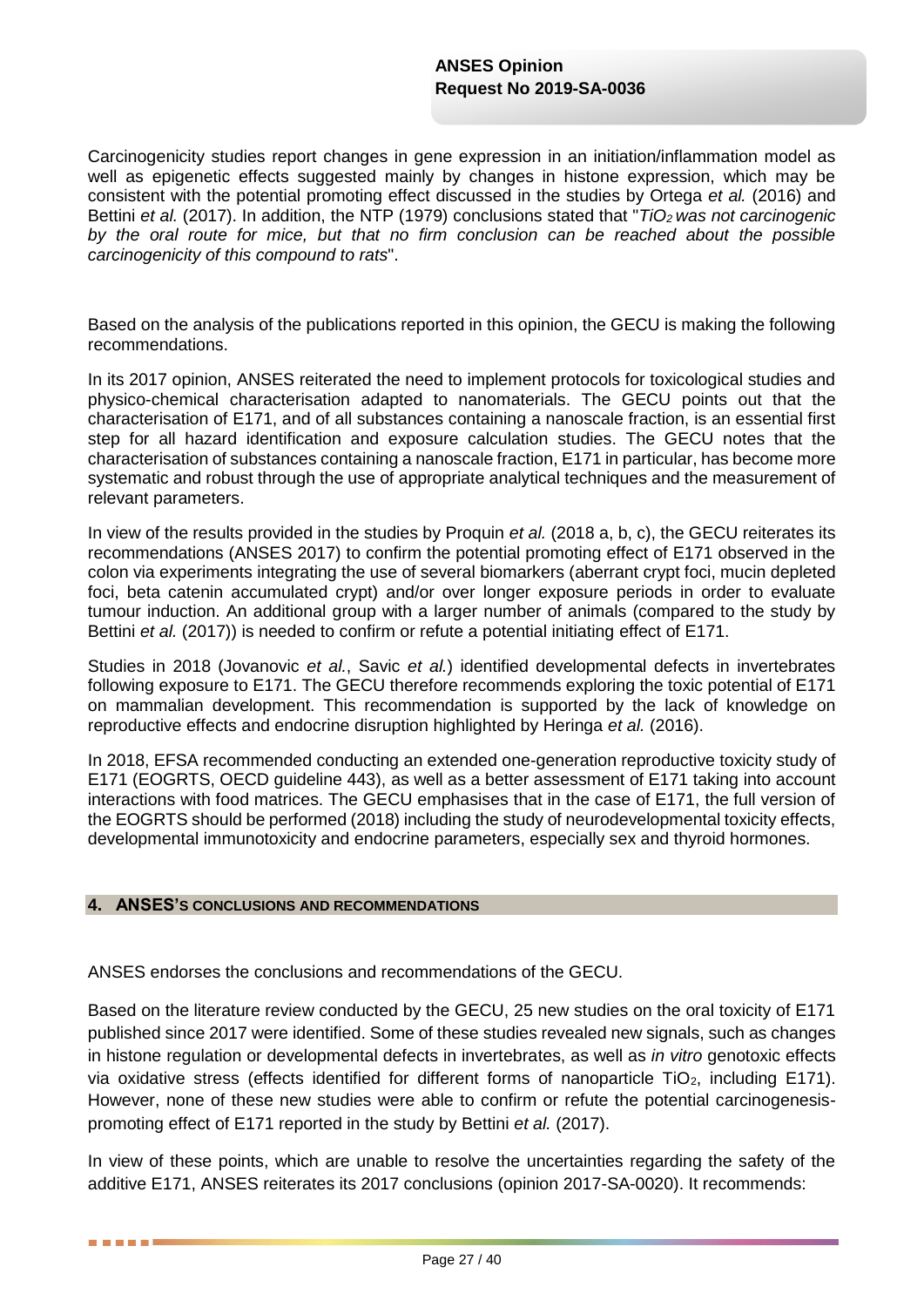- Precisely characterising E171, on a physico-chemical level. Due to the great heterogeneity of E171 batches produced and placed on the market, the absence of a precise physicochemical characterisation of this food additive has now become an obstacle to assessing the risks associated with its consumption;
- Better characterising the possible E171 hazard, which requires the rapid acquisition of additional data that can be used to reach a decision on the various observed signals. These data mainly concern reprotoxicity studies, also mentioned by EFSA in 2016, and *in vivo* genotoxicity studies specific to E171, which should be conducted in light of the results obtained *in vitro*. In a context of widespread use of the food additive E171, authorised in 51 food categories and according to the principle of *quantum satis* (no maximum limit is set, the substance does not have an ADI), manufacturers will be expected to make this information available;
- As part of the process for obtaining marketing authorisation for the additive, assessing the justification for its use for the consumer, which must be based on clearly established benefits (technological value, substitution impossible, value to the consumer or community).

Moreover, and pending a better characterisation of the hazard and the risks of E171, ANSES restates its previous general conclusions on nanomaterials aimed at limiting the exposure of workers, consumers and the environment as part of a gradual approach, in particular by promoting safe products that are equivalent in terms of function and effectiveness, and do not contain nanomaterials.

signed, Dr Roger GENET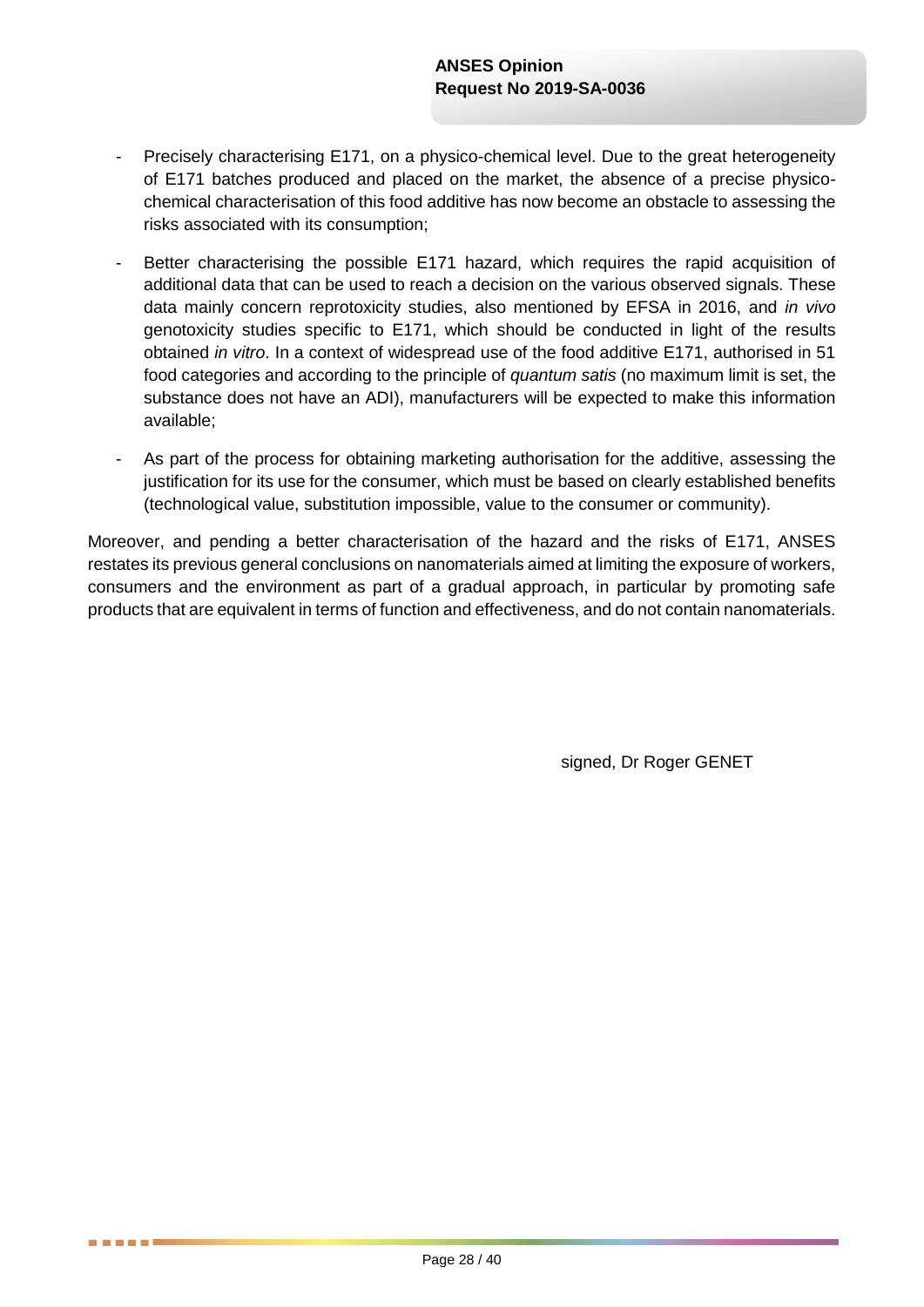#### **KEYWORDS**

E171, Dioxyde de titane, Additif alimentaire

#### **KEYWORDS**

E171, Titanium dioxide, Food additive

#### **ANNEX**

#### **Annex 1: Presentation of the participants**

**PREAMBLE:** The expert members of the Expert Committees and Working Groups or designated rapporteurs are all appointed in a personal capacity, *intuitu personae*, and do not represent their parent organisation.

#### **Members of the GECU**

Ms Valérie FESSARD – Head of Unit – ANSES – Expertise in toxicology Mr Fabrice NESSLANY – Laboratory Director – Expertise in toxicology Ms Paule VASSEUR – Professor Emeritus – Expertise in toxicology

### **Scientific coordination**

. . . . .

Mr Bruno TESTE – Scientific Project Leader – ANSES Ms Eleni ANASTASI – EU-FORA Fellow (State General Laboratory of Cyprus/ANSES)

#### **Annex 2: Data on E171 occurrence in certain food categories**

In order to identify the concentration levels of E171 within different food categories, the GECU listed the data on occurrence of this food additive that were available in the literature. Additional information was obtained from European (EFSA) and national (RIVM) agencies, NGOs (*Agir pour l'Environnement*)) and the DGCCRF, in the context of monitoring nanomaterial labelling.

According to EC Regulation No 1333/2008 [1], TiO<sub>2</sub> is authorised in Europe as a food additive (E171) at *quantum satis* in 51 food categories defined according to the regulations [21].

To this end, two approaches were implemented:

The use of data corresponding to usage levels reported by manufacturers. For these data, the GECU referred to the information reported in the EFSA opinion (EFSA 2016) and the RIVM report (2016). Concentration data (minimum, maximum, mean) were calculated for each food category where data were available. For the calculation of the mean, a weighting approach was implemented to combine data from different sources (in particular for the EFSA and RIVM data).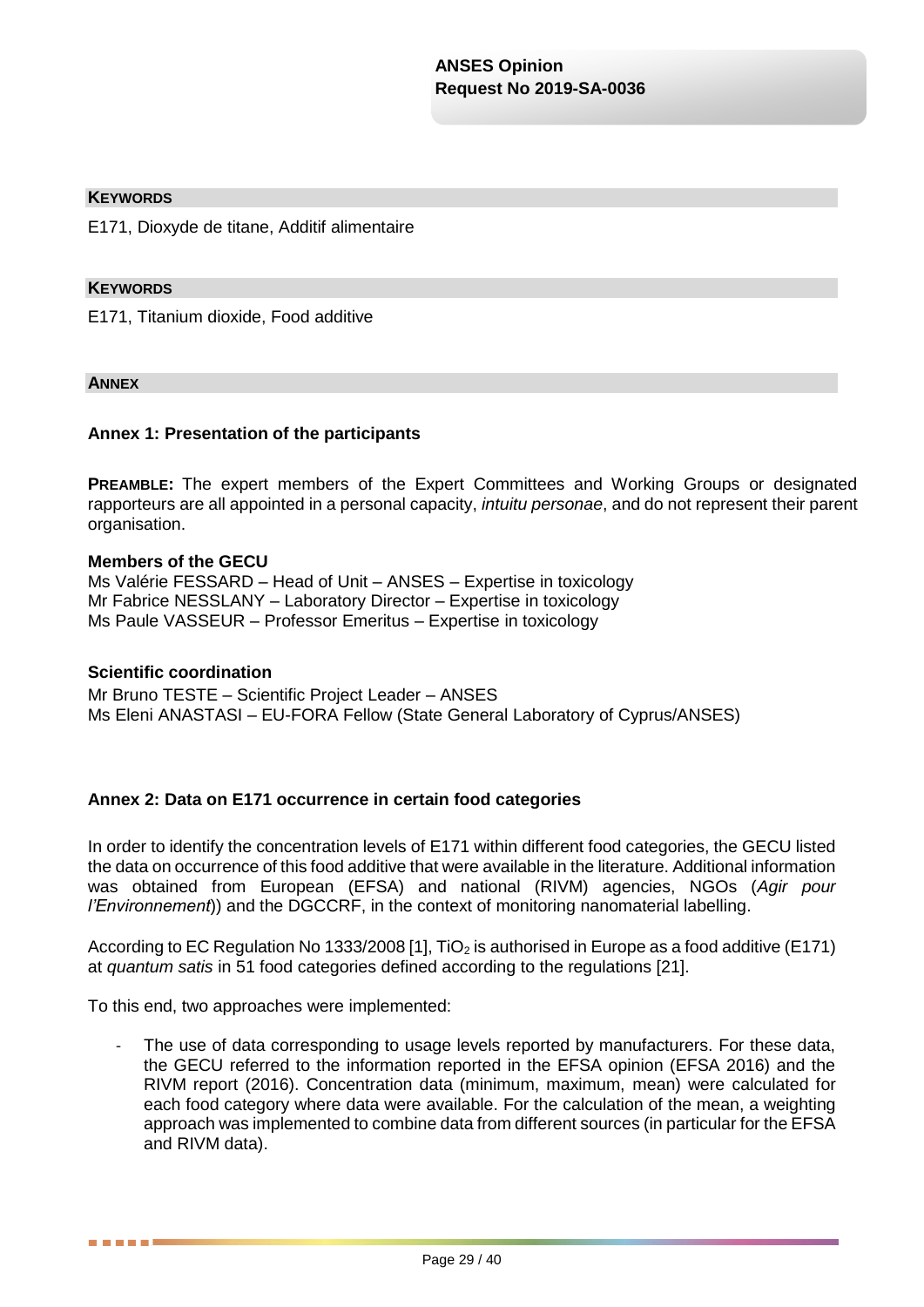The use of analytical data providing information on E171 concentration levels in different food products. Information on products and analytical methods was collected to facilitate the categorisation of food products and assess the robustness of the measurements. This led to 292 items of data from the analysis of food products being considered, with each food product being categorised according to the FCS approach (food categorisation system, as stated in Regulation (EC) No 1333/2008). Concentrations (minimum, maximum and mean) of E171 were calculated for each of the food categories.

The concentrations of E171 in the different food categories calculated from the usage data reported by industry and the analytical data are presented in Table 1. Occurrence data have been provided for 25 of the 51 food categories.

According to the review carried out, the highest concentrations of E171 are found in a few food categories; in particular, confectionery, dairy analogues, fine bakery products, sauces and also in food supplements in which the maximum concentration was measured (26,950 mg/kg).

a a mateix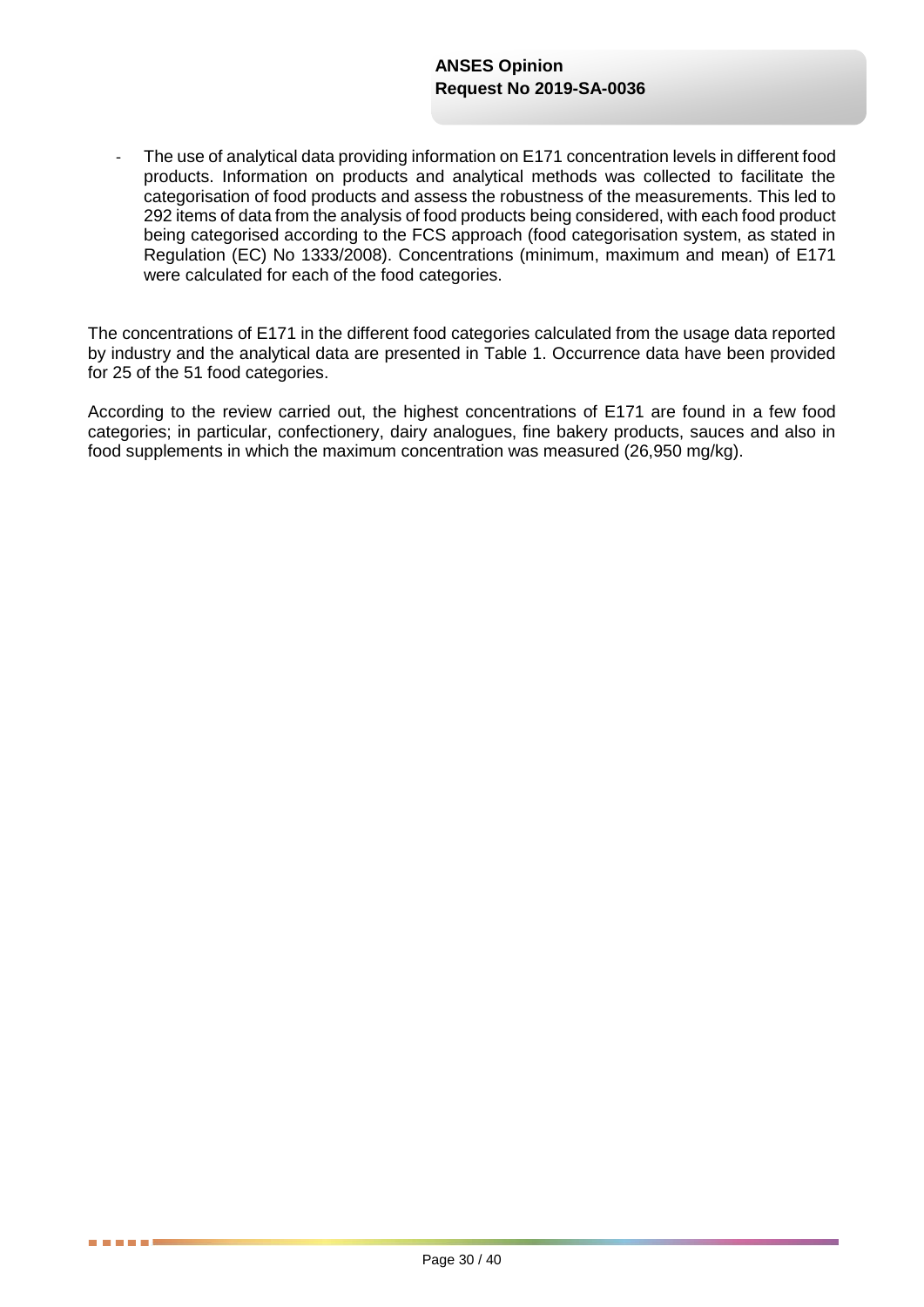**Table 1. Concentrations of the food additive E171 in mg/kg or mg/L per food category (according to the FCS categorisation). Min., Mean and Max. correspond respectively to the minimum, mean and maximum concentrations. The data highlighted in grey at the bottom of the table correspond to the food categories (1.1; 1.2; 1.2; 1.7.2; 4.2.1; 4.2.6; 5.1; 9.1; 11.4) for which the incorporation of E171 is not permitted.**

| <b>FCS</b><br>number | Food category                                                                                      | Quantity<br>of data | <b>Usage levels (industry)</b><br>or analytical data<br>(mg/kg or mg/L) |                  |       | Type of<br>data    | <b>Sources</b>                |
|----------------------|----------------------------------------------------------------------------------------------------|---------------------|-------------------------------------------------------------------------|------------------|-------|--------------------|-------------------------------|
|                      |                                                                                                    |                     | Min.                                                                    | Mean             | Max.  |                    |                               |
| 01.4                 | Flavoured fermented milk<br>products including heat-<br>treated products                           | $\mathbf{1}$        |                                                                         | 48               |       | Industry           | $[3]$                         |
| 01.6.3               | Other creams                                                                                       | $\mathbf{1}$        |                                                                         | 1.2              |       | Analytical<br>data | [6]                           |
| 01.7.1               | Unripened cheese, excluding<br>products falling in category<br>16                                  | 5                   | 0.3                                                                     | 0.9              | 1.5   | Analytical<br>data | $\overline{[5, 6]}$           |
| 01.7.5               | Processed cheeses                                                                                  | 8                   | 0.4                                                                     | 2.3              | 11.5  | Analytical<br>data | [6]                           |
| 01.8                 | Dairy analogues, including<br>beverage whiteners                                                   | $\overline{2}$      | 125                                                                     | 2563             | 5000  | Industry           | [2, 3]                        |
|                      |                                                                                                    | 11                  | 10                                                                      | 1590             | 7820  | Analytical<br>data | [5, 6, 11,<br>14, 15]         |
| 03                   | Ice-cream                                                                                          | 23                  | $\mathbf{1}$                                                            | 398              | 1902  | Industry           | [2, 3]                        |
|                      |                                                                                                    | $\overline{c}$      | 0.1                                                                     | 0.2              | 0.4   | Analytical<br>data | $[11]$                        |
| 04.2.4.1             | Fruit and vegetable<br>preparations, excluding<br>compote                                          | $\overline{2}$      | 0.3                                                                     | 0.3              | 0.3   | Analytical<br>data | $[11]$                        |
| 05.2                 | Other confectionery including<br>breath-refreshening<br>microsweets                                | 15                  | 9.5                                                                     | 911              | 4500  | Industry           | [2, 3]                        |
|                      |                                                                                                    | 51                  | 0.3                                                                     | 985              | 21940 | Analytical<br>data | $[5-8, 13,$<br>15, 17,<br>19] |
| 05.3                 | Chewing gum                                                                                        | 56                  | 100                                                                     | 3563             | 16000 | Industry           | [2, 3]                        |
|                      |                                                                                                    | 37                  | 0.3                                                                     | 2475             | 12100 | Analytical<br>data | $[4 - 11,$<br>17, 20]         |
| 05.4                 | Decorations, coatings and<br>fillings, except fruit-based<br>fillings covered by category<br>4.2.4 | 27.0                | 0.1                                                                     | 728              | 20000 | Industry           | [2, 3]                        |
|                      |                                                                                                    | $\overline{7}$      | 1.1                                                                     | 2291             | 5988  | Analytical<br>data | [5, 6, 14,<br>17]             |
| 06.3                 | <b>Breakfast cereals</b>                                                                           | $\overline{2}$      | 2.0                                                                     | $\overline{2.1}$ | 2.2   | Analytical<br>data | [6]                           |
| 06.7                 | Pre-cooked or processed<br>cereals                                                                 | $\mathbf{1}$        |                                                                         | 3.5              |       | Analytical<br>data | [6]                           |
| 07.2                 | Fine bakery products                                                                               | $\overline{5}$      | $\overline{76}$                                                         | 754              | 2338  | Industry           | [2, 3]                        |
|                      |                                                                                                    | $\overline{22}$     | 0.3                                                                     | 608              | 4037  | Analytical<br>data | [5, 6, 11,<br>15, 19,<br>20]  |
| 08.3.3               | Casings and coatings and<br>decorations for meat                                                   | $\overline{2}$      |                                                                         | 18               | 35    | Industry           | $[2]$                         |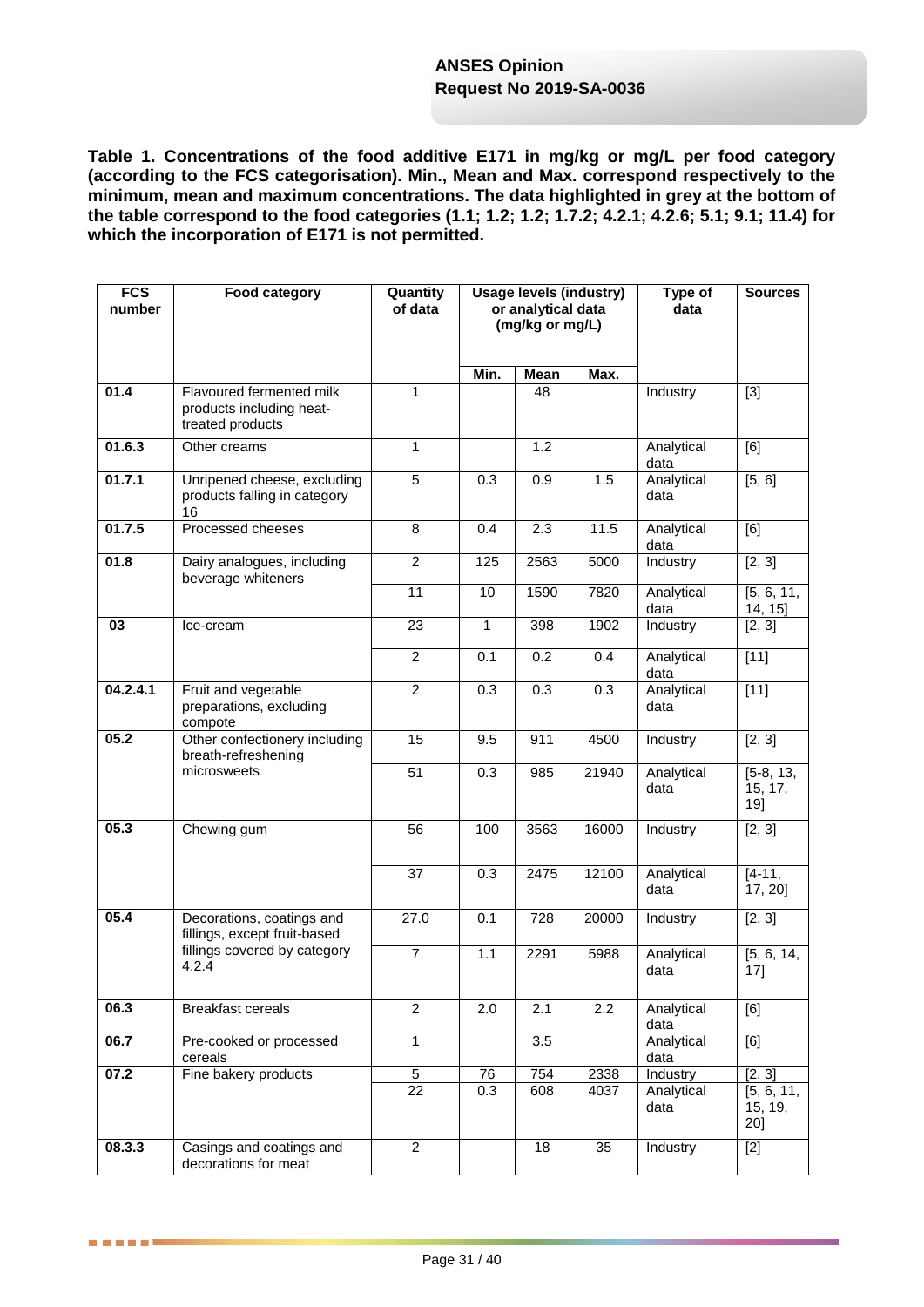| 09.2            | Processed fish and fishery<br>products, including molluscs<br>and crustaceans                                                                                       | 40              | 0.4            | 6.8       | 135   | Analytical<br>data | $\overline{[12, 18]}$ |
|-----------------|---------------------------------------------------------------------------------------------------------------------------------------------------------------------|-----------------|----------------|-----------|-------|--------------------|-----------------------|
| 12.4            | Mustard                                                                                                                                                             | $\overline{1}$  |                | 0.3       |       | Analytical<br>data | $[5]$                 |
| 12.5            | Soups and broths                                                                                                                                                    | $\mathbf{1}$    |                | 193       |       | Industry           | $[2]$                 |
| 12.6            | Sauces                                                                                                                                                              | 24              | 500            | 1514      | 4000  | Industry           | [2, 3]                |
|                 |                                                                                                                                                                     | 16              | 0.3            | 1360      | 7270  | Analytical<br>data | [5, 6, 11,<br>17, 20] |
| 12.7            | Salads and savoury-based<br>sandwich spreads                                                                                                                        | $\overline{7}$  | 83             | 83        | 83    | Analytical<br>data | [8]                   |
|                 |                                                                                                                                                                     | 1               |                | 2500      | 3000  | Industry           | $[2]$                 |
| 12.9            | Protein products, excluding<br>products covered in category<br>1.8                                                                                                  | $\overline{5}$  | 1700           | 3040      | 5000  | Industry           | $[3]$                 |
| 14.1.4          | <b>Flavoured drinks</b>                                                                                                                                             | 6               |                | 28        | 70    | Industry           | $[2]$                 |
|                 |                                                                                                                                                                     | $\overline{29}$ | 0.1            | 877       | 8320  | Analytical<br>data | [6, 8, 11,<br>15]     |
| 15.1            | Potato-, cereal-, flour- or<br>starch-based snacks                                                                                                                  | $\mathbf{1}$    |                | 2.0       |       | Analytical<br>data | [6]                   |
| 15.2            | Processed nuts                                                                                                                                                      | $\overline{7}$  | 500            | 2398      | 7000  | Industry           | [2, 3]                |
|                 |                                                                                                                                                                     | $\overline{c}$  | 1920           | 2460      | 3000  | Analytical<br>data | $[15]$                |
| $\overline{16}$ | Desserts, excluding products<br>covered in categories 1, 3                                                                                                          | $\overline{3}$  | 130            | 153       | 200   | Industry           | [2, 3]                |
|                 | and 4                                                                                                                                                               | 9               | 0.2            | 1779      | 12500 | Analytical<br>data | [6, 11,<br>$19$ ]     |
| 17.1            | Food supplements supplied<br>in a solid form, including                                                                                                             | 16              | $\overline{c}$ | 2626      | 12000 | Industry           | $[2]$                 |
|                 | capsules and tablets and<br>similar forms, excluding<br>chewable forms                                                                                              | 28              | 52             | 1349<br>5 | 26950 | Analytical<br>data | [2, 11]               |
| $1.1$           | Unflavoured pasteurised and<br>sterilised (including UHT)<br>milk                                                                                                   | 10              | 0.1            | 44.2      | 434   | Analytical<br>data | [6, 11]               |
| 1.2             | Unflavoured fermented milk<br>products, including natural<br>unflavoured buttermilk<br>(excluding sterilised<br>buttermilk), non-heat-treated<br>after fermentation | $\overline{7}$  | 0.1            | 47.6      | 83    | Analytical<br>data | [6, 8, 11]            |
| 1.7.2           | Ripened cheese                                                                                                                                                      | $\overline{2}$  | 1.1            | 1.4       | 1.7   | Analytical<br>data | [6]                   |
| 4.2.1           | Dried fruits and vegetables                                                                                                                                         | $\mathbf{1}$    |                | 11.6      |       | Analytical<br>data | [6]                   |
| 4.2.6           | Processed potato products                                                                                                                                           | $\mathbf{1}$    |                | 3.0       |       | Analytical<br>data | [6]                   |
| 5.1             | Cocoa and chocolate<br>products as covered by<br>Directive 2000/36/EC                                                                                               | 19              | 0.3            | 503       | 4620  | Analytical<br>data | $[5-7, 15]$           |
| 9.1             | Unprocessed fish and<br>fisheries products                                                                                                                          | 9               | 1.7            | 8.1       | 20    | Analytical<br>data | $[12]$                |
| 11.4            | Table-top sweeteners                                                                                                                                                | $\overline{2}$  | 0.3            | 0.3       | 0.3   | Analytical<br>data | [5]                   |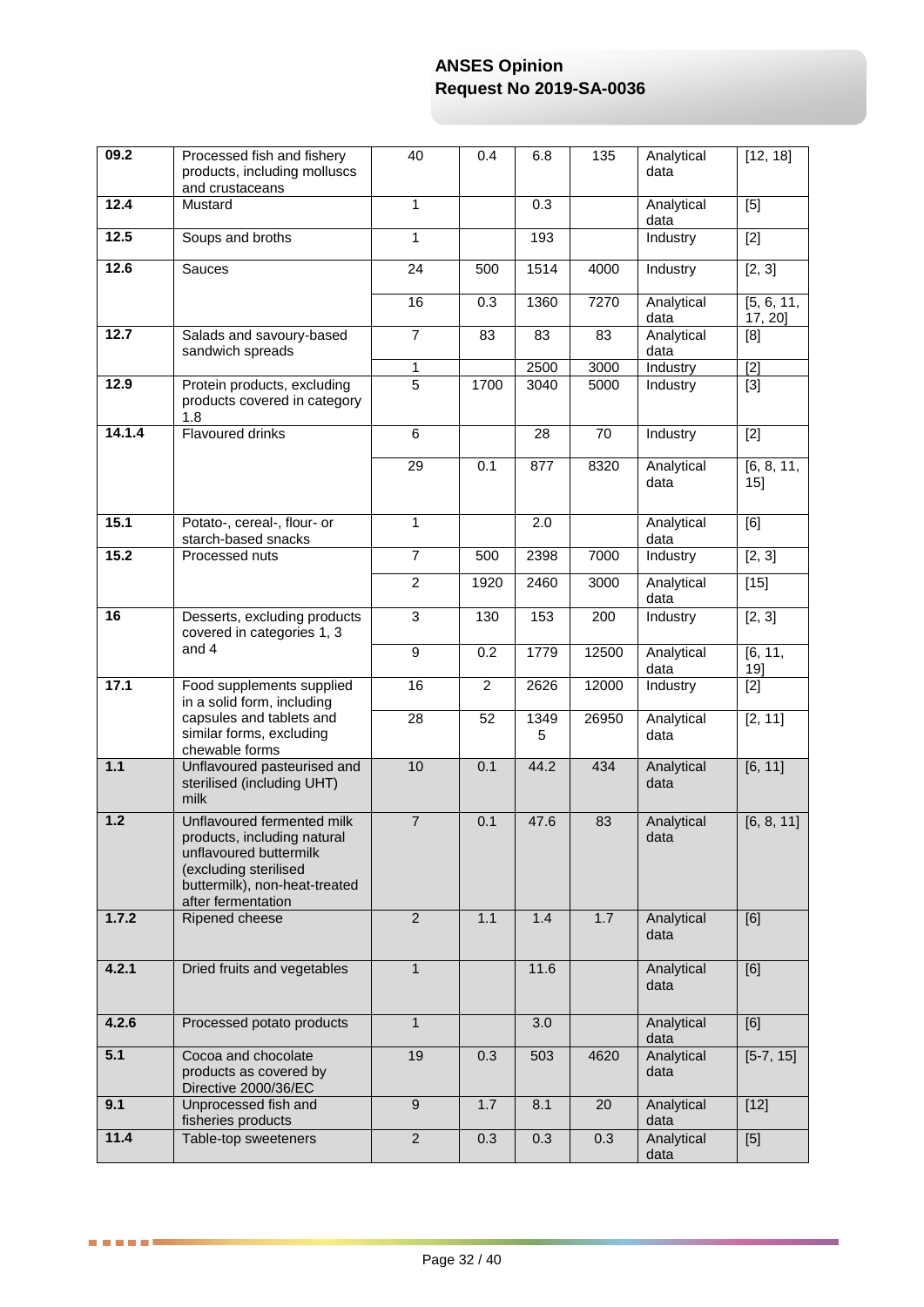The approach implemented by the GECU has several limitations and uncertainties.

The food products considered in this study come from different markets (Europe, China, United States, Australia, Jordan, Korea). The GECU did not limit its analysis to data from food products manufactured exclusively in Europe, since some food products are from brands distributed internationally. In addition, many products imported from different countries are now available in grocery stores or specialised supermarkets.

Food products were analysed using different analytical techniques (ICP-MS, ICP-HRMS, ICP-AES, UV spectrophotometry, etc.). Measurement validation data were not systematically specified except for the limits of detection (LOD) and quantification (LOQ).

For some data, the LODs and LOQs of the methods reported in the publications had to be calculated using data from the experimental protocols. Significant differences in LODs and LOQs were observed between the various techniques, however, despite these differences, no technique was excluded. In cases where E171 was not detected (value < LOD) or could not be quantified (value < LOQ) in a food matrix, the GECU decided to assign as the E171 concentration level, respectively, the value of the LOD or the LOQ of the technique used in the measurement (upper-bound approach). In cases where E171 was not detected in the food matrix and the LODs and LOQs were not specified, the data were not analysed.

In some cases, the description of the food products did not enable them to be clearly categorised according to the food categories defined in the Food Additives Regulation (FCS categories). Indeed, some "chocolate" products may be found in several food categories. In these cases, the food products were included in the most general food categories in terms of description.

Food products such as "raw milk" or "ice", whose description did not correspond to any food category, were excluded (seven out of 292 data items excluded). The GECU points out that the E171 concentrations were low (less than 0.5 mg/kg) for these excluded data.

Some of the analysed data came from food categories for which the use of E171 is not authorised by the regulations. These detected quantities can be explained by "carry-over", i.e. E171 is added to the final food via other ingredients. Detection of E171 in these food categories may also be explained by analytical background noise. Lastly, difficulties in categorising food products, as set out above, may also explain some of these results.

. . . . .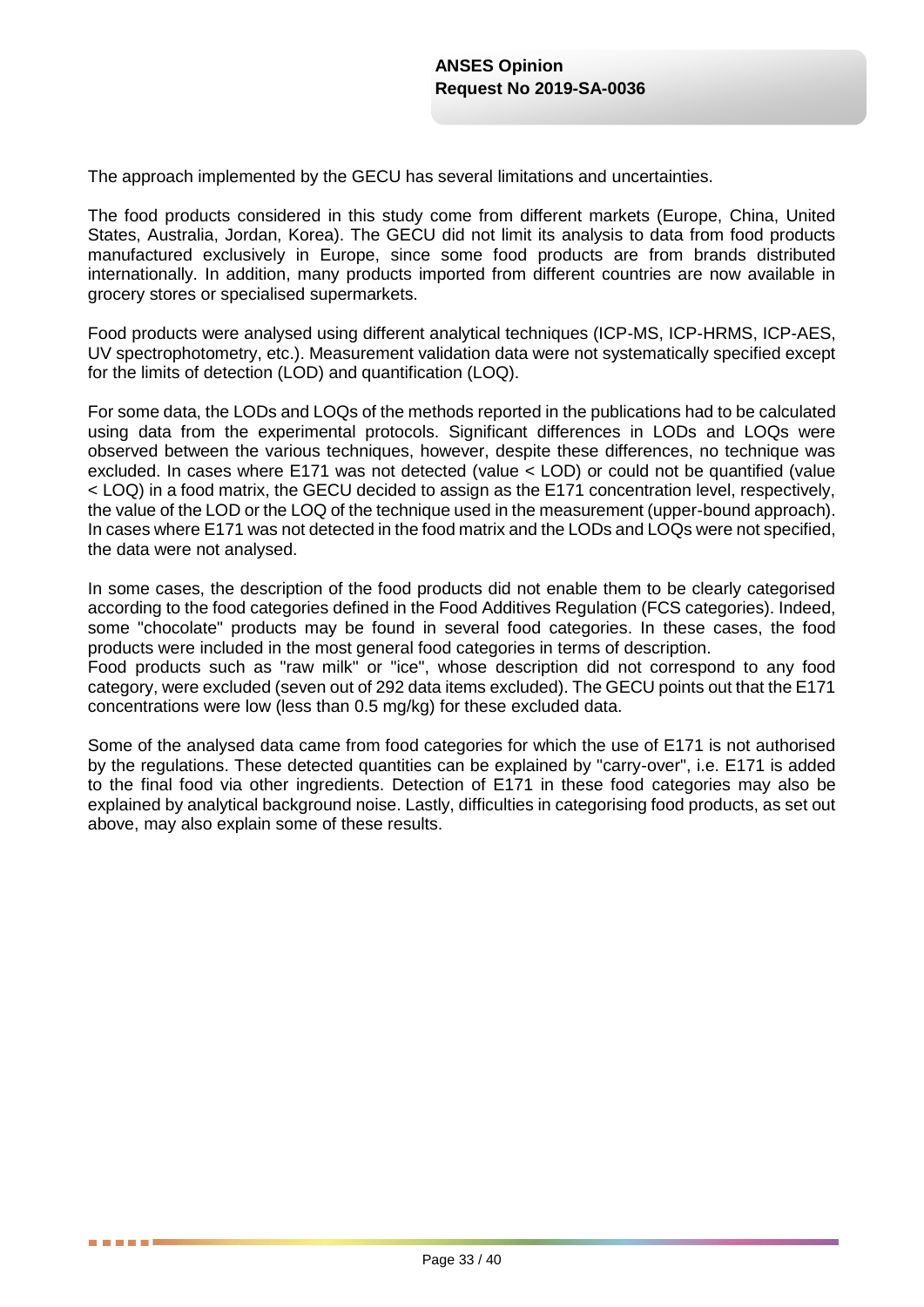#### **REFERENCES**

. . . . .

#### **Publications from the GECU's literature search**

Dudefoi W., Moniz K., Allen-Vercoe E., Ropers MH., Walker VK. (2017). Impact of food grade and nano-TiO2 particles on a human intestinal. Community. Food and Chemical Toxicology, 106, (2017), 242-249.

Dorier M., Béal D., Marie-Desvergne C., Dubosson M., Barreau F., Houdeau E., Herlin-Boime N., Carriere M. (2017). Continuous in vitro exposure of intestinal epithelial cells to E171 food additive causes oxidative stress, inducing oxidation of DNA bases but no endoplasmic reticulum stress. Nanotoxicology, 2017,11(6), 751–761.

Dorier M., Tisseyre C., Dussert F., Béal D., Arnal ME., Douki T., Valdiglesias V., Laffon B., Fraga S., Brandão F., Herlin-Boime N., Barreau F., Rabilloud T., Carriere M. (2018). Toxicological impact of acute exposure to E171 food additive and TiO2 nanoparticles on a co-culture of Caco-2 and HT29 MTX intestinal cells. Mutat. Res. Gen. Tox. En., [https://doi.org/10.1016/j.mrgentox.2018.11.004.](https://doi.org/10.1016/j.mrgentox.2018.11.004)

Efsa (2018). Evaluation of four new studies on the potential toxicity of titanium dioxide used as a food additive (E 171) EFSA journal 2018;16(7)5366.

Freyre-Fonseca V., Medina-Reyes EI., Téllez-Medina DI., Paniagua-Contreras GL., Monroy-Pérez E., Vaca-Paniagua F., Delgado-Buenrostro NL., Flores-Flores JO., López-Villegas EO., Gutiérrez-López GF., Chirino YI. (2018). Influence of shape and dispersion media of titanium dioxidenanostructures on microvessel network and ossification. Colloids and Surfaces B: Biointerfaces 162, (2018), 193–201.

Gea M., Bonetta S., Iannarelli L., Giovannozzi AM., Maurino V., Bonetta S., Hodoroaba VD., Armato C., Rossi AM., T. Schilirò. (2019). Shape-engineered titanium dioxide nanoparticles (TiO2-NPs): cytotoxicity and genotoxicity in bronchial epithelial cells Food and Chemical Toxicology 127 (2019) 89–100.

Jensen DM., Christophersen DV., Sheykhzade M., Skovsted GF., Lykkesfeldt J., Münter R., Roursgaard M., Loft S., Møller P. (2018a). Vasomotor function in rat arteries after ex vivo and intragastric exposure to food-grade titanium dioxide and vegetable carbon particles. Particle and Fibre Toxicology (2018)15:12.

Jensen DM., Skovsted GF., Lykkesfeldt J., Dreier R., Berg JO., Jeppesen JL., Sheykhzade M., Loft S., Møller P. (2018b). Vasomotor dysfunction in human subcutaneous arteries exposed ex vivo to food-grade titanium dioxide. Food and Chemical Toxicology, 120, (2018), 321–327.

Jensen DM., Løhr M., Sheykhzade M., Lykkesfeldt J., Wils RS., Loft S., Møller P. (2019). Telomere length and genotoxicity in the lung of rats following intragastric exposure to foodgrade titanium<br>dioxide and vegetable carbon particles. Mutagenesis. a gez003. dioxide and vegetable carbon particles. Mutagenesis, gez003, [https://doi.org/10.1093/mutage/gez003.](https://doi.org/10.1093/mutage/gez003)

Jovanović B., Jovanović N., Cvetković VJ., Matić S., Stanić S., Whitley EM., Mitrović TL. (2018). The effects of a human food additive, titanium dioxide nanoparticles E171, on Drosophila melanogaster - a 20 generation dietary exposure experiment. Scientific reports (2018) 8:17922.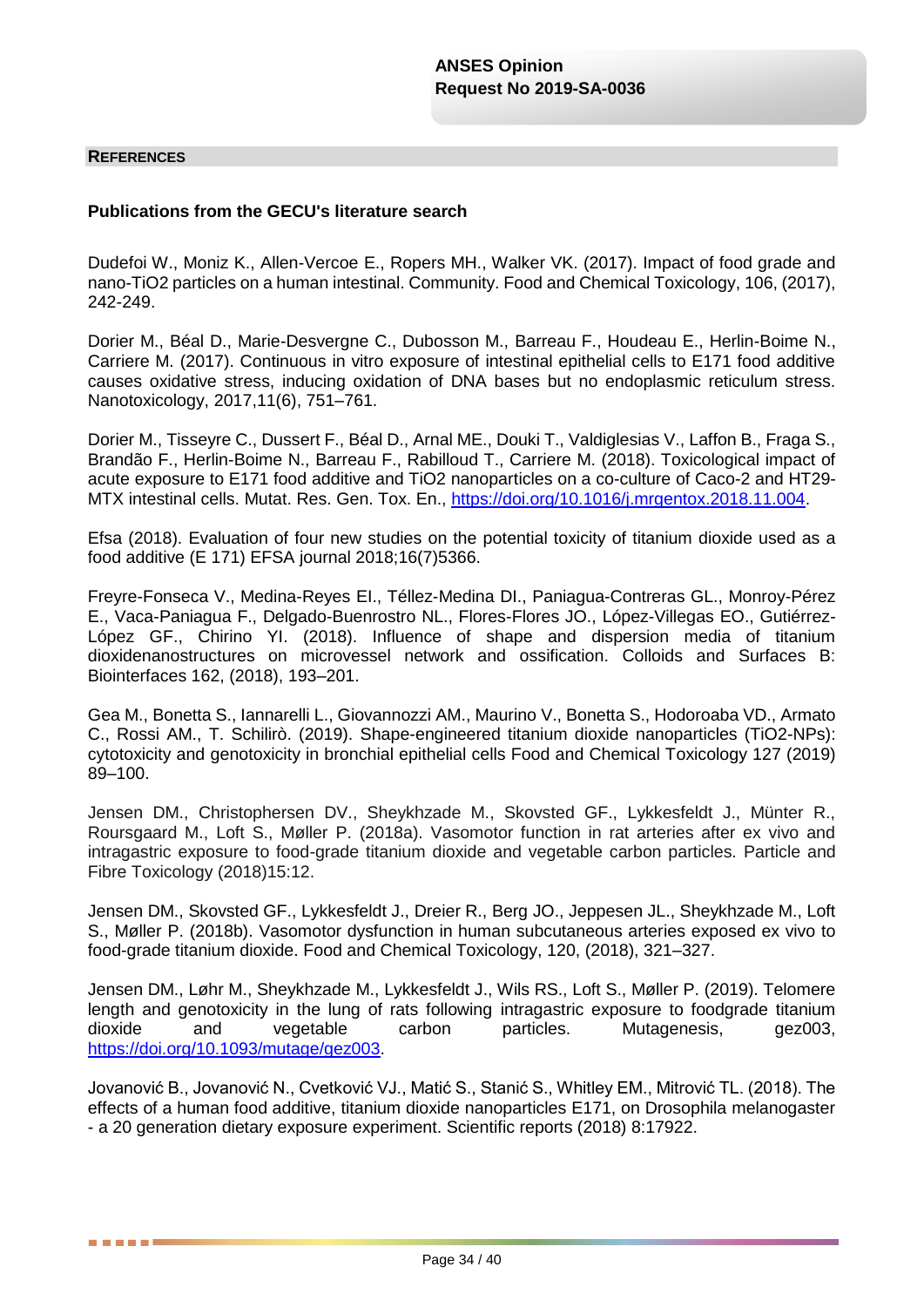Ma H., Lenz A., Gao X., Li S., Wallis LK. (2019). Comparative toxicity of a food additive TiO2, a bulk TiO2, and a nano-sized P25 to a model organism: the nematode C. elegans. Environ. Sci. Pollut. Res. (2019), 26:3556–3568.

Proquin H., Rodríguez-Ibarra C., Moonen CGJ., Urrutia Ortega IM., Briedé JJ., de Kok TM., van Loveren H., Chirino YI. (2017). Titanium dioxide food additive (E171) induces ROS formation and genotoxicity: contribution of micro and nano-sized fractions. Mutagenesis, 2017, 32, 139–149.

Proquin H., Jetten MJ., Jonkhout MCM., Garduño-Balderas LG., Briedé JJ., de Kok TM., Chirino YI., van Loveren H. (2018a). Gene expression profiling in colon of mice exposed to food additive titanium dioxide (E171). Food and Chemical Toxicology 111 (2018a) 153–165.

Proquin H., Jetten MJ., Jonkhout MC.M., Garduño-Balderas LG., Briedé JJ., deKok TM., Chirino Y., vanLoveren H. (2018b). Time course gene expression data in colon of mice after exposure to foodgrade E171. Data in Brief 16(2018)531–600.

Proquin H., Jetten MJ., Jonkhout MCM., Garduño- Balderas LG., Briedé JJ., de Kok TM., van Loveren H., Chirino YI. (2018c). Transcriptomics analysis reveals new insights in E171-induced molecular alterations in a mouse model of colon cancer. Sci Rep (2018) 8:9738.

Radziwill-Bienkowska JM., Talbot P., Kamphuis JBJ., Robert V., Cartier C., Fourquaux I., Lentzen E., Audinot JN., Jamme F., Réfrégiers M., Bardowski JK., P. Langella, Kowalczyk M., Houdeau E., Thomas M., Mercier-Bonin M. (2018). Toxicity of Food-Grade TiO2 to Commensal Intestinal and Transient Food-Borne Bacteria: New Insights Using Nano-SIMS and Synchrotron UV Fluorescence Imaging. Frontiers in microbiology; 2018; 9; 794.

Riedle S., Pele LC., Otter DE., Hewitt RE., Singh H., Roy NC., Powell JJ. (2017). Pro-inflammatory adjuvant properties of pigment-grade titanium dioxide particles are augmented by a genotype that potentiates interleukin 1β processing. Particle and Fibre Toxicology (2017) 14:51.

Savić-Zdravković D., Jovanović B., ÐurCević A., Stojković-Piperac M., Savić A., Vidmar J. D. Milošević. (2018). An environmentally relevant concentration of titanium dioxide (TiO2) nanoparticles induces morphological changes in the mouthparts of Chironomus tentans. Chemosphere, 211, (2018) 489-499.

[Sohal IS.](https://www.ncbi.nlm.nih.gov/pubmed/?term=Sohal%20IS%5bAuthor%5d&cauthor=true&cauthor_uid=29970114), [O'Fallon KS.](https://www.ncbi.nlm.nih.gov/pubmed/?term=O), [Gaines P.](https://www.ncbi.nlm.nih.gov/pubmed/?term=Gaines%20P%5bAuthor%5d&cauthor=true&cauthor_uid=29970114), [Demokritou P.](https://www.ncbi.nlm.nih.gov/pubmed/?term=Demokritou%20P%5bAuthor%5d&cauthor=true&cauthor_uid=29970114), [Bello D.](https://www.ncbi.nlm.nih.gov/pubmed/?term=Bello%20D%5bAuthor%5d&cauthor=true&cauthor_uid=29970114) (2018a). Ingested engineered nanomaterials: state of science in nanotoxicity testing and future research needs. [Part Fibre](https://www.ncbi.nlm.nih.gov/pubmed/29970114)  [Toxicol.](https://www.ncbi.nlm.nih.gov/pubmed/29970114) 2018; 3;15(1):29.

Sohal IS., Cho YK., O'Fallon KS., Gaines P., Demokritou P., Bello D. (2018b) Dissolution Behavior And Biodurability Of Ingested Engineered Nanomaterials In The Gastrointestinal Environment. ACS Nano, 2018,12(8):8115-8128.

Talbot P., Radziwill‑Bienkowska JM., Kamphuis JBJ., Steenkeste K., Bettini S., Robert V., Noordine ML., Mayeur C., Gaultier E., Langella P., Robbe‑Masselot C., Houdeau E., Thomas M., Mercier-Bonin M. (2018). Food-grade TiO2 is trapped by intestinal mucus in vitro but does not impair mucin O-glycosylation and short-chain fatty acid synthesis in vivo: implications for gut barrier protection. J Nanobiotechnol. (2018), 16:53.

Yusoff R., Nguyen LTH., Chiew P., Wang ZM., Ng KW. (2018a). Comparative differences in the behavior of TiO2 and SiO2 food additives in food ingredient solutions. J. Nanopart. Res. 20:76.

. . . . .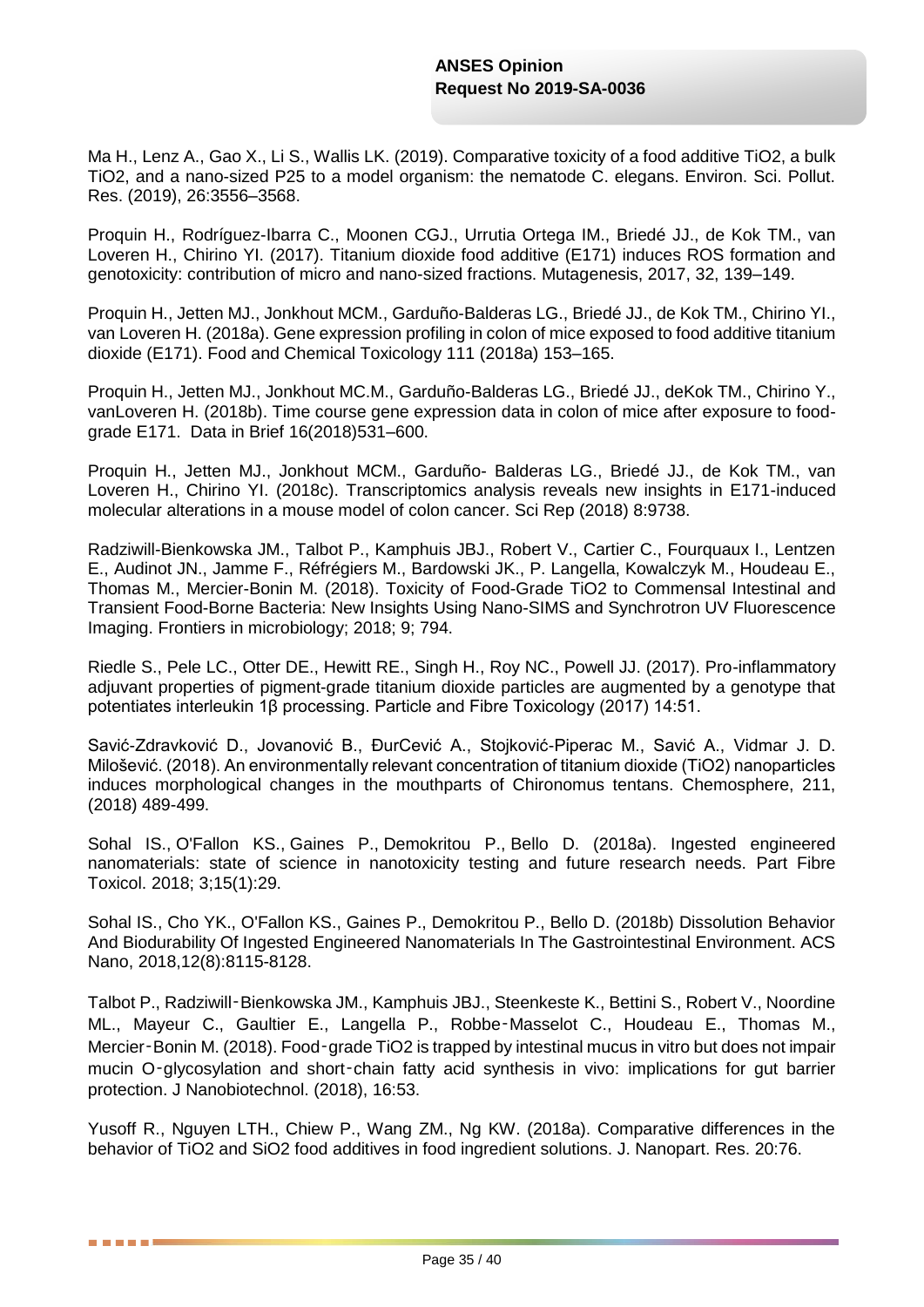Yusoff R., Kathawala MH., Nguyen LTH., Setyawatia MI., Chiew P., Wub Y., Ch'ng AL., ZM. Wang, Nga KW. (2018b)[. Biomolecular interaction and kinematics differences between P25 and E171 TiO2](http://apps.webofknowledge.com.inee.bib.cnrs.fr/full_record.do?product=UA&search_mode=GeneralSearch&qid=26&SID=F2mNq57kxoCMdIqFRs9&page=1&doc=2&cacheurlFromRightClick=no)  [nanoparticles.](http://apps.webofknowledge.com.inee.bib.cnrs.fr/full_record.do?product=UA&search_mode=GeneralSearch&qid=26&SID=F2mNq57kxoCMdIqFRs9&page=1&doc=2&cacheurlFromRightClick=no) [Nanoimpact 12, 51-57.](http://apps.webofknowledge.com.inee.bib.cnrs.fr/full_record.do?product=UA&search_mode=GeneralSearch&qid=26&SID=F2mNq57kxoCMdIqFRs9&page=1&doc=2&cacheurlFromRightClick=no)

[Winkler HC.](https://www.ncbi.nlm.nih.gov/pubmed/?term=Winkler%20HC%5bAuthor%5d&cauthor=true&cauthor_uid=29859103), [Notter T.](https://www.ncbi.nlm.nih.gov/pubmed/?term=Notter%20T%5bAuthor%5d&cauthor=true&cauthor_uid=29859103), [Meyer U.](https://www.ncbi.nlm.nih.gov/pubmed/?term=Meyer%20U%5bAuthor%5d&cauthor=true&cauthor_uid=29859103), [Naegeli H.](https://www.ncbi.nlm.nih.gov/pubmed/?term=Naegeli%20H%5bAuthor%5d&cauthor=true&cauthor_uid=29859103) (2018). Critical review of the safety assessment of titanium dioxide additives in food. [J. Nanobiotechnology.](https://www.ncbi.nlm.nih.gov/pubmed/29859103) 2018;1;16(1):51.

Zhang Z., Zhanga R., Xiao H., Bhattacharya K., Dimitrios Bitounis, Demokritou P., McClementsa DJ. Development of a standardized food model for studying the impact of food matrix effects on the gastrointestinal fate and toxicity of ingested nanomaterials. NanoImpact 13, (2019), 13–25.

#### **Other publications**

. . . . .

Anses (2017). Demande d'avis relatif à l'exposition alimentaire aux nanoparticules de dioxyde de titane (Avis 2017-SA-0020).

Anses (2019) avis relatif à « la proposition de VTR chronique par voie respiratoire pour le dioxyde de titane sous forme nanométrique (avis 2017-SA-0162).

Bettini S., Boutet-Robinet E., Cartier C., Coméra C., Gaultier E., Dupuy J., Naud N., Taché S., Grysan P., Reguer S., Thieriet N., Réfrégiers M., Thiaudière D., Cravedi J.-P., Carrière M., Audinot J.-N., Pierre F.H., Guzylack-Piriou L., Houdeau E. (2017). Food-grade TiO<sub>2</sub> impairs intestinal and systemic immune homeostasis, initiates preneoplastic lesions and promotes aberrant crypt development in the rat colon. Sci Rep. 2017, 7:40373.

[Bockmann, J;](http://apps.webofknowledge.com.inee.bib.cnrs.fr/OneClickSearch.do?product=UA&search_mode=OneClickSearch&excludeEventConfig=ExcludeIfFromFullRecPage&SID=F2mNq57kxoCMdIqFRs9&field=AU&value=Bockmann,%20J) [Lahl H.](http://apps.webofknowledge.com.inee.bib.cnrs.fr/OneClickSearch.do?product=UA&search_mode=OneClickSearch&excludeEventConfig=ExcludeIfFromFullRecPage&SID=F2mNq57kxoCMdIqFRs9&field=AU&value=Lahl,%20H), [Eckhert T.](http://apps.webofknowledge.com.inee.bib.cnrs.fr/OneClickSearch.do?product=UA&search_mode=OneClickSearch&excludeEventConfig=ExcludeIfFromFullRecPage&SID=F2mNq57kxoCMdIqFRs9&field=AU&value=Eckhert,%20T) et al. (2000). [Blood levels of titanium before and after oral](http://apps.webofknowledge.com.inee.bib.cnrs.fr/full_record.do?product=UA&search_mode=GeneralSearch&qid=2&SID=F2mNq57kxoCMdIqFRs9&page=1&doc=1&cacheurlFromRightClick=no)  [administration of titanium dioxide.](http://apps.webofknowledge.com.inee.bib.cnrs.fr/full_record.do?product=UA&search_mode=GeneralSearch&qid=2&SID=F2mNq57kxoCMdIqFRs9&page=1&doc=1&cacheurlFromRightClick=no) [Pharmazie 55 \(2\), 140-143.](http://apps.webofknowledge.com.inee.bib.cnrs.fr/full_record.do?product=UA&search_mode=GeneralSearch&qid=2&SID=F2mNq57kxoCMdIqFRs9&page=1&doc=1&cacheurlFromRightClick=no)

Charles S., Jomini S., Fessard V., Bigorgne-Vizade E., Rousselle C., Michel C. (2018). Assessment of the in vitro genotoxicity of TiO2 nanoparticles in a regulatory context. Nanotoxicology. 2018, 12(4):357-374.

EFSA (2012). Guidance for submission for food additive evaluations. EFSA Journal 2012;10(7):2760.

EFSA (2016). Re-evaluation of titanium dioxide (E171) as a food additive. EFSA Journal 2016;14(9):4545.

Guo Z., Martucci N., Moreno-Olivas F., Tako E. Mahler GJ. (2017). Titanium dioxide nanoparticle ingestion alters nutrient absorption in an in vitro model of the small intestine. NanoImpact, 2017, 5, 70–82.

Heringa MB., Geraets L., van Eijkeren JCH., Vandebriel RJ., deJong W., Oomen AG. (2016). Risk assessment of titanium dioxide nanoparticles via oral exposure, including toxicokinetic considerations. Nanotoxicology, 10(10):1515-1525.

Jovanović B., Cvetković VJ., Mitrović TLJ., (2016). Effects of human food grade titanium dioxide nanoparticle dietary exposure on Drosophila melanogaster survival, fecundity, pupation and expression of antioxidant genes. Chemosphere 144, 43-49.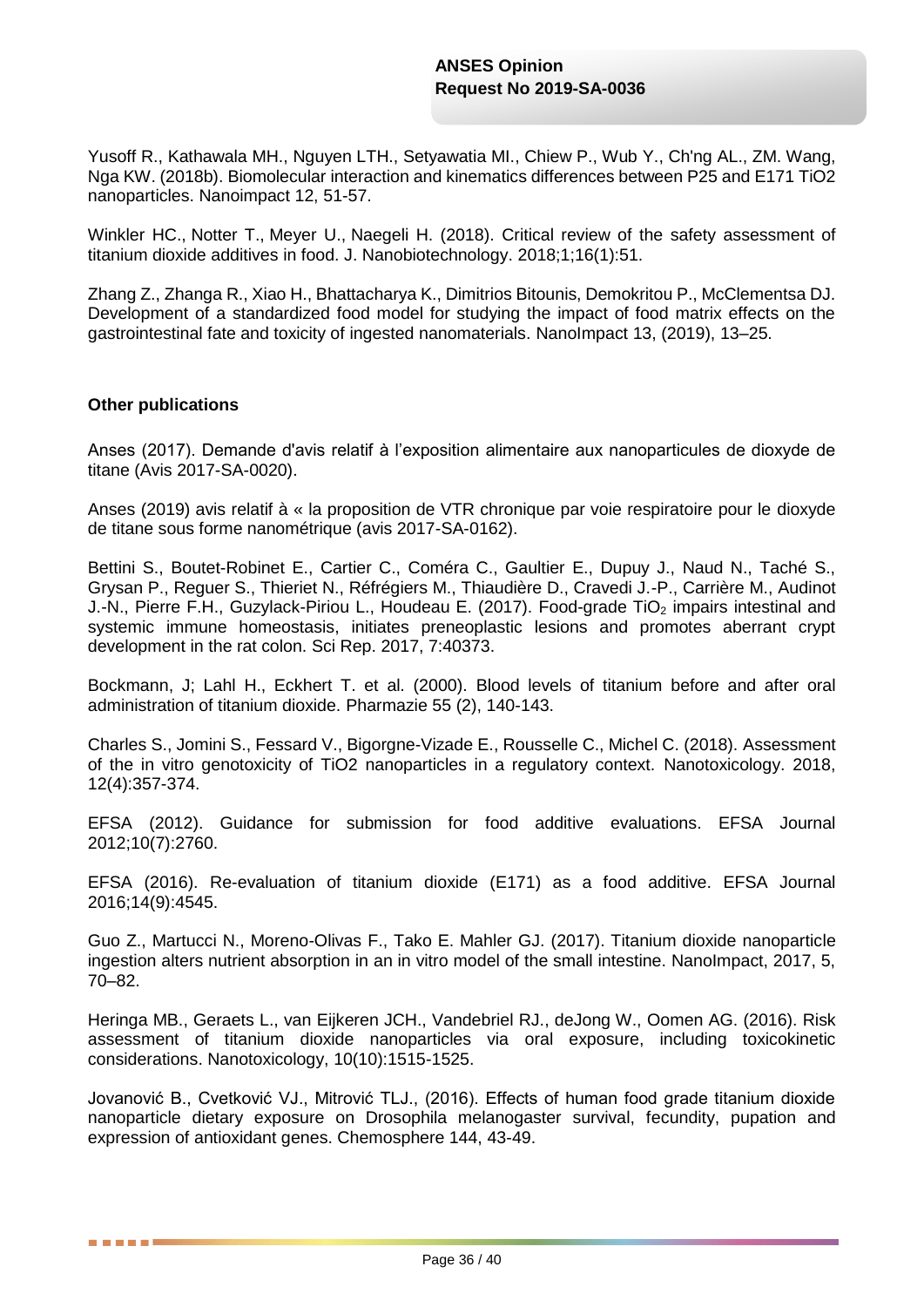[Kreyling WG.](https://www.ncbi.nlm.nih.gov/pubmed/?term=Kreyling%20WG%5bAuthor%5d&cauthor=true&cauthor_uid=28290734), [Holzwarth U.](https://www.ncbi.nlm.nih.gov/pubmed/?term=Holzwarth%20U%5bAuthor%5d&cauthor=true&cauthor_uid=28290734), [Schleh C.](https://www.ncbi.nlm.nih.gov/pubmed/?term=Schleh%20C%5bAuthor%5d&cauthor=true&cauthor_uid=28290734), [Kozempel.](https://www.ncbi.nlm.nih.gov/pubmed/?term=Kozempel%20J%5bAuthor%5d&cauthor=true&cauthor_uid=28290734) [J.](https://www.ncbi.nlm.nih.gov/pubmed/?term=Kozempel%20J%5bAuthor%5d&cauthor=true&cauthor_uid=28290734), [Wenk A.](https://www.ncbi.nlm.nih.gov/pubmed/?term=Wenk%20A%5bAuthor%5d&cauthor=true&cauthor_uid=28290734), [Haberl N.](https://www.ncbi.nlm.nih.gov/pubmed/?term=Haberl%20N%5bAuthor%5d&cauthor=true&cauthor_uid=28290734), [Hirn S.](https://www.ncbi.nlm.nih.gov/pubmed/?term=Hirn%20S%5bAuthor%5d&cauthor=true&cauthor_uid=28290734), [Schäffler](https://www.ncbi.nlm.nih.gov/pubmed/?term=Schäffler%20M%5bAuthor%5d&cauthor=true&cauthor_uid=28290734)  [M.](https://www.ncbi.nlm.nih.gov/pubmed/?term=Schäffler%20M%5bAuthor%5d&cauthor=true&cauthor_uid=28290734), [Lipka J.](https://www.ncbi.nlm.nih.gov/pubmed/?term=Lipka%20J%5bAuthor%5d&cauthor=true&cauthor_uid=28290734), [Semmler-Behnke M.](https://www.ncbi.nlm.nih.gov/pubmed/?term=Semmler-Behnke%20M%5bAuthor%5d&cauthor=true&cauthor_uid=28290734), [Gibson N.](https://www.ncbi.nlm.nih.gov/pubmed/?term=Gibson%20N%5bAuthor%5d&cauthor=true&cauthor_uid=28290734) (2017). Quantitative biokinetics of titanium dioxide nanoparticles after oral application in rats: Part 2. [Nanotoxicology,](https://www.ncbi.nlm.nih.gov/pubmed/28290734) 2017,11(4):443-453.

[Kan H.](http://apps.webofknowledge.com.inee.bib.cnrs.fr/OneClickSearch.do?product=UA&search_mode=OneClickSearch&excludeEventConfig=ExcludeIfFromFullRecPage&SID=F2mNq57kxoCMdIqFRs9&field=AU&value=Kan,%20Hong), [Wu Z.](http://apps.webofknowledge.com.inee.bib.cnrs.fr/OneClickSearch.do?product=UA&search_mode=OneClickSearch&excludeEventConfig=ExcludeIfFromFullRecPage&SID=F2mNq57kxoCMdIqFRs9&field=AU&value=Wu,%20Zhongxin), [Young SH.](http://apps.webofknowledge.com.inee.bib.cnrs.fr/OneClickSearch.do?product=UA&search_mode=OneClickSearch&excludeEventConfig=ExcludeIfFromFullRecPage&SID=F2mNq57kxoCMdIqFRs9&field=AU&value=Young,%20Shih-Houng), Chen TH., Cumpston JL., Chen F., Kashon ML., Castranova V. (2012). [Pulmonary exposure of rats to ultrafine titanium dioxide enhances cardiac protein phosphorylation](http://apps.webofknowledge.com.inee.bib.cnrs.fr/full_record.do?product=UA&search_mode=GeneralSearch&qid=23&SID=F2mNq57kxoCMdIqFRs9&page=2&doc=16&cacheurlFromRightClick=no)  [and substance P synthesis in nodose ganglia.](http://apps.webofknowledge.com.inee.bib.cnrs.fr/full_record.do?product=UA&search_mode=GeneralSearch&qid=23&SID=F2mNq57kxoCMdIqFRs9&page=2&doc=16&cacheurlFromRightClick=no) [Nanotoxicology](http://apps.webofknowledge.com.inee.bib.cnrs.fr/full_record.do?product=UA&search_mode=GeneralSearch&qid=23&SID=F2mNq57kxoCMdIqFRs9&page=2&doc=16&cacheurlFromRightClick=no) 6 (7), 736-745.

Kan H., Wu Z., Lin YC., Chen TH., Cumpston JL., Kashon ML., Leonard S., Munson AE., Castranova V. (2014). [The role of nodose ganglia in the regulation of cardiovascular function following pulmonary](http://apps.webofknowledge.com.inee.bib.cnrs.fr/full_record.do?product=UA&search_mode=GeneralSearch&qid=23&SID=F2mNq57kxoCMdIqFRs9&page=1&doc=1&cacheurlFromRightClick=no)  [exposure to ultrafine titanium dioxide.](http://apps.webofknowledge.com.inee.bib.cnrs.fr/full_record.do?product=UA&search_mode=GeneralSearch&qid=23&SID=F2mNq57kxoCMdIqFRs9&page=1&doc=1&cacheurlFromRightClick=no) [Nanotoxicology 8 \(4\),](http://apps.webofknowledge.com.inee.bib.cnrs.fr/full_record.do?product=UA&search_mode=GeneralSearch&qid=23&SID=F2mNq57kxoCMdIqFRs9&page=1&doc=1&cacheurlFromRightClick=no) 447-454.

Mohammadipour A., Fazel A., Haghir H., Motejaded F., Rafatpanah H., Zabihi H., Hosseini M., Bideskan AE. (2014). Maternal exposure to titanium dioxide nanoparticles during pregnancy; impaired memory and decreased hippocampal cell proliferation in rat offspring. Environ. Toxicol. Pharmacol. 37, 617–25.

Mohammadipour A., Hosseini M., Fazel A., Haghir H., Rafatpanah H., Pourganji M., Bideskan AE. (2016).The effects of exposure to titanium [dioxide nanoparticles during lactation period on learning](http://apps.webofknowledge.com.inee.bib.cnrs.fr/full_record.do?product=UA&search_mode=GeneralSearch&qid=21&SID=F2mNq57kxoCMdIqFRs9&page=1&doc=1)  [and memory of rat offspring.](http://apps.webofknowledge.com.inee.bib.cnrs.fr/full_record.do?product=UA&search_mode=GeneralSearch&qid=21&SID=F2mNq57kxoCMdIqFRs9&page=1&doc=1) [Toxicol.](http://apps.webofknowledge.com.inee.bib.cnrs.fr/full_record.do?product=UA&search_mode=GeneralSearch&qid=21&SID=F2mNq57kxoCMdIqFRs9&page=1&doc=1) [Indust.](http://apps.webofknowledge.com.inee.bib.cnrs.fr/full_record.do?product=UA&search_mode=GeneralSearch&qid=21&SID=F2mNq57kxoCMdIqFRs9&page=1&doc=1) [Health 32 \(2\), 221-228.](http://apps.webofknowledge.com.inee.bib.cnrs.fr/full_record.do?product=UA&search_mode=GeneralSearch&qid=21&SID=F2mNq57kxoCMdIqFRs9&page=1&doc=1) 

Nogueira CM., de Azevedo WM., Dagli ML., Toma SH., Leite AZ., Lordello ML., Nishitokukado I., Ortiz-Agostinho CL., Duarte MI., Ferreira MA., Sipahi AM. (2012). [Titanium dioxide induced](http://apps.webofknowledge.com.inee.bib.cnrs.fr/full_record.do?product=UA&search_mode=GeneralSearch&qid=20&SID=F2mNq57kxoCMdIqFRs9&page=1&doc=4&cacheurlFromRightClick=no)  [inflammation in the small intestine.](http://apps.webofknowledge.com.inee.bib.cnrs.fr/full_record.do?product=UA&search_mode=GeneralSearch&qid=20&SID=F2mNq57kxoCMdIqFRs9&page=1&doc=4&cacheurlFromRightClick=no) [World J Gastroenterol.](http://apps.webofknowledge.com.inee.bib.cnrs.fr/full_record.do?product=UA&search_mode=GeneralSearch&qid=20&SID=F2mNq57kxoCMdIqFRs9&page=1&doc=4&cacheurlFromRightClick=no) [18 \(34\), 4729-4735.](http://apps.webofknowledge.com.inee.bib.cnrs.fr/full_record.do?product=UA&search_mode=GeneralSearch&qid=20&SID=F2mNq57kxoCMdIqFRs9&page=1&doc=4&cacheurlFromRightClick=no) 

NTP (National Toxicology Program) 1979. Bioassay of TiO<sub>2</sub> for possible carcinogenicity. Tech. Rep. Ser. 97,1979.

Nurkiewicz T, Porter DW, Hubbs AF, Cumpston JL., Chen BT., Frazer DG., V. Castranova. (2008). Nanoparticle inhalation augments particle-dependent systemic microvascular dysfunction. Part. Fibre Toxicol. 5, 1.

Pele LC., Thoree V., Bruggraber SFA., Koller D., Thompson RPH., Lomer MC., Powell JJ. (2015). Pharmaceutical/food grade titanium dioxide particles are absorbed into the bloodstream of human volunteers. Part Fibre Toxicol. 12, 26.

Sprong, C., Bakker M., Niekerk M., Vennemann F. (2016). Exposure assessment of the food additive titanium dioxide (E 171) based on use levels provided by the industry. RIVM letter report 2015-0195, 2016.

Savi M., Rossi S., Bocchi L., Gennaccaro L., Cacciani F., Perotti A., Amidani D., Alinovi R., Goldoni M., Aliatis I., Lottici PP., Bersani D., Campanini M., Pinelli S., Petyx M., Frati C., Gervasi A., Urbanek K., Quaini F., Buschini A., Stilli D., Rivetti C., Macchi E., Mutti A., Miragoli M., Zaniboni M. (2014). Titanium dioxide nanoparticles promote arrhythmias via a direct interaction with rat cardiac tissue. Part. Fibre Toxicol. 2014, 11: 63.

Tassinari R., Cubadda F., Moracci G., Aureli F., D'Amato M., Valeri M., De Berardis B., Raggi A., Mantovani A., Passeri D., Rossi M., Maranghi F. (2014) Oral, short-term exposure to titanium dioxide nanoparticles in Sprague-Dawley rat: focus on reproductive and endocrine systems and spleen. Nanotoxicology 8, 654–662.

[Urrutia-Ortega IM.](https://www.ncbi.nlm.nih.gov/pubmed/?term=Urrutia-Ortega%20IM%5bAuthor%5d&cauthor=true&cauthor_uid=27117919), [Garduño-Balderas LG.](https://www.ncbi.nlm.nih.gov/pubmed/?term=Garduño-Balderas%20LG%5bAuthor%5d&cauthor=true&cauthor_uid=27117919), [Delgado-Buenrostro NL.](https://www.ncbi.nlm.nih.gov/pubmed/?term=Delgado-Buenrostro%20NL%5bAuthor%5d&cauthor=true&cauthor_uid=27117919), [Freyre-Fonseca V.](https://www.ncbi.nlm.nih.gov/pubmed/?term=Freyre-Fonseca%20V%5bAuthor%5d&cauthor=true&cauthor_uid=27117919), [Flores-](https://www.ncbi.nlm.nih.gov/pubmed/?term=Flores-Flores%20JO%5bAuthor%5d&cauthor=true&cauthor_uid=27117919)[Flores JO.](https://www.ncbi.nlm.nih.gov/pubmed/?term=Flores-Flores%20JO%5bAuthor%5d&cauthor=true&cauthor_uid=27117919), [González-Robles A.](https://www.ncbi.nlm.nih.gov/pubmed/?term=González-Robles%20A%5bAuthor%5d&cauthor=true&cauthor_uid=27117919), [Pedraza-haverri J.](https://www.ncbi.nlm.nih.gov/pubmed/?term=Pedraza-Chaverri%20J%5bAuthor%5d&cauthor=true&cauthor_uid=27117919), [Hernández-Pando R.](https://www.ncbi.nlm.nih.gov/pubmed/?term=Hernández-Pando%20R%5bAuthor%5d&cauthor=true&cauthor_uid=27117919), [Rodríguez-Sosa](https://www.ncbi.nlm.nih.gov/pubmed/?term=Rodríguez-Sosa%20M%5bAuthor%5d&cauthor=true&cauthor_uid=27117919) 

. . . . .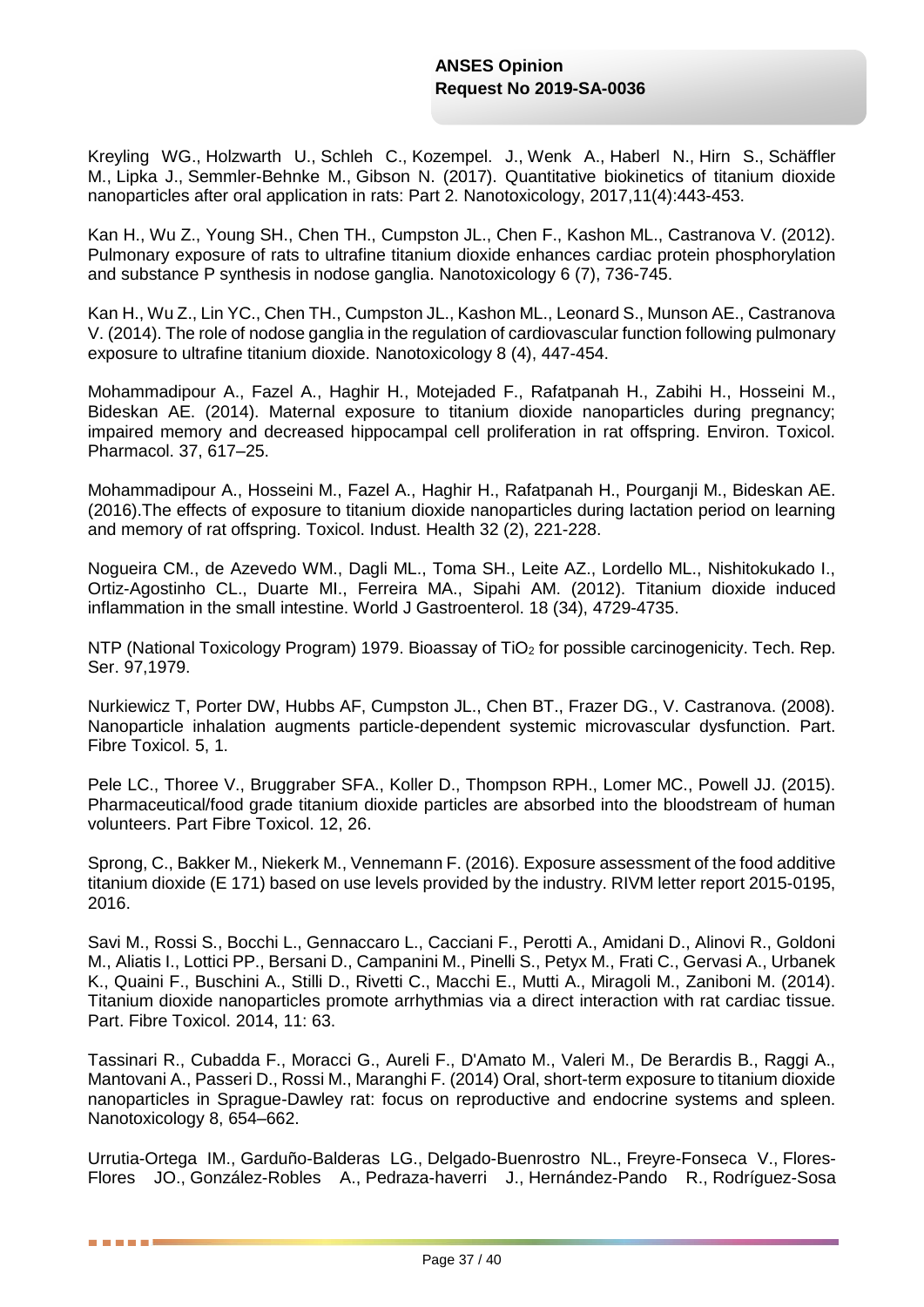[M.](https://www.ncbi.nlm.nih.gov/pubmed/?term=Rodríguez-Sosa%20M%5bAuthor%5d&cauthor=true&cauthor_uid=27117919), [León-Cabrera S.](https://www.ncbi.nlm.nih.gov/pubmed/?term=León-Cabrera%20S%5bAuthor%5d&cauthor=true&cauthor_uid=27117919), [Terrazas LI.](https://www.ncbi.nlm.nih.gov/pubmed/?term=Terrazas%20LI%5bAuthor%5d&cauthor=true&cauthor_uid=27117919), [van Loveren H.](https://www.ncbi.nlm.nih.gov/pubmed/?term=van%20Loveren%20H%5bAuthor%5d&cauthor=true&cauthor_uid=27117919), [Chirino YI.](https://www.ncbi.nlm.nih.gov/pubmed/?term=Chirino%20YI%5bAuthor%5d&cauthor=true&cauthor_uid=27117919) (2016). Foodgrade titanium dioxide exposure exacerbates tumor formation in colitis associated cancer model. Food Chem. Toxicol. 2016, 93, 20–31.

Vila L., Garcia-Rodriguez A., Marcos R., Hernandez A., (2018). Titanium dioxide nanoparticles translocate through differentiated Caco-2 cell monolayers, without disrupting the barrier functionality or inducing genotoxic damage. J Appl Toxicol. 2018,38(9):1195-1205.

Wang J., Zhou G., Chen C., Yu H. et al. (2007). Acute toxicity and biodistribution of different sized titanium dioxide particles in mice after oral administration. Toxicol Lett. 168, 176–85.

Wijnands MVM., van Erk MJ., Doornbos RP., Krul CAM., Woutersen RA. (2004). Do aberrant crypt foci havepredictive value for the occurrence of colorectal tumours? Potential of gene expression profiling in tumours. Food and Chemical Toxicology, 42, 1629–1639.

Yang Y., Doudrick K., Bi X., Hristovski K., Herckes P., Westerhoff P., Kaegi R. (2014) Characterization of food-grade titanium dioxide: the presence of nanosized particles. Environ. Sci. Technol.3;48(11):6391-40.

### **Bibliography of E171 occurrence data (Annex 2)**

. . . . .

[1] Regulation (EC) No 1333/2008 of the European Parliament and of the Council of 16 December 2008 on food additives.

[2] EFSA (2016) Re-evaluation of titanium dioxide (E 171) as a food additive. EFSA Journal, 2016;14(9):4545.

[3] Sprong, C., et al., Exposure assessment of the food additive titanium dioxide (E 171) based on use levels provided by the industry. RIVM letter report 2015-0195, 2016.

[4] Fiordaliso, F., et al., Realistic Evaluation of Titanium Dioxide Nanoparticle Exposure in Chewing Gum. J Agric Food Chem, 2018. 66(26): p. 6860-6868.

[5] Lomer, M.C., et al., Determination of titanium dioxide in foods using inductively coupled plasma optical emission spectrometry. Analyst, 2000. 125(12): p. 2339-43.

[6] Weir, A., et al., Titanium dioxide nanoparticles in food and personal care products. Environ Sci Technol, 2012. 46(4): p. 2242-50.

[7] Kim, N., et al., Determination and identification of titanium dioxide nanoparticles in confectionery foods, marketed in South Korea, using inductively coupled plasma optical emission spectrometry and transmission electron microscopy. Food Addit Contam Part A Chem Anal Control Expo Risk Assess, 2018. 35(7): p. 1238-1246.

[8] Sharif, H., et al., Titanium dioxide content in foodstuffs from the Jordanian market: Spectrophotometric evaluation of TiO2 nanoparticles. International Food Research Journal, 2015. 22(3): p. 1024.

[9] Chen, X.X., et al., Characterization and preliminary toxicity assay of nano-titanium dioxide additive in sugar-coated chewing gum. Small, 2013. 9(9-10): p. 1765-74.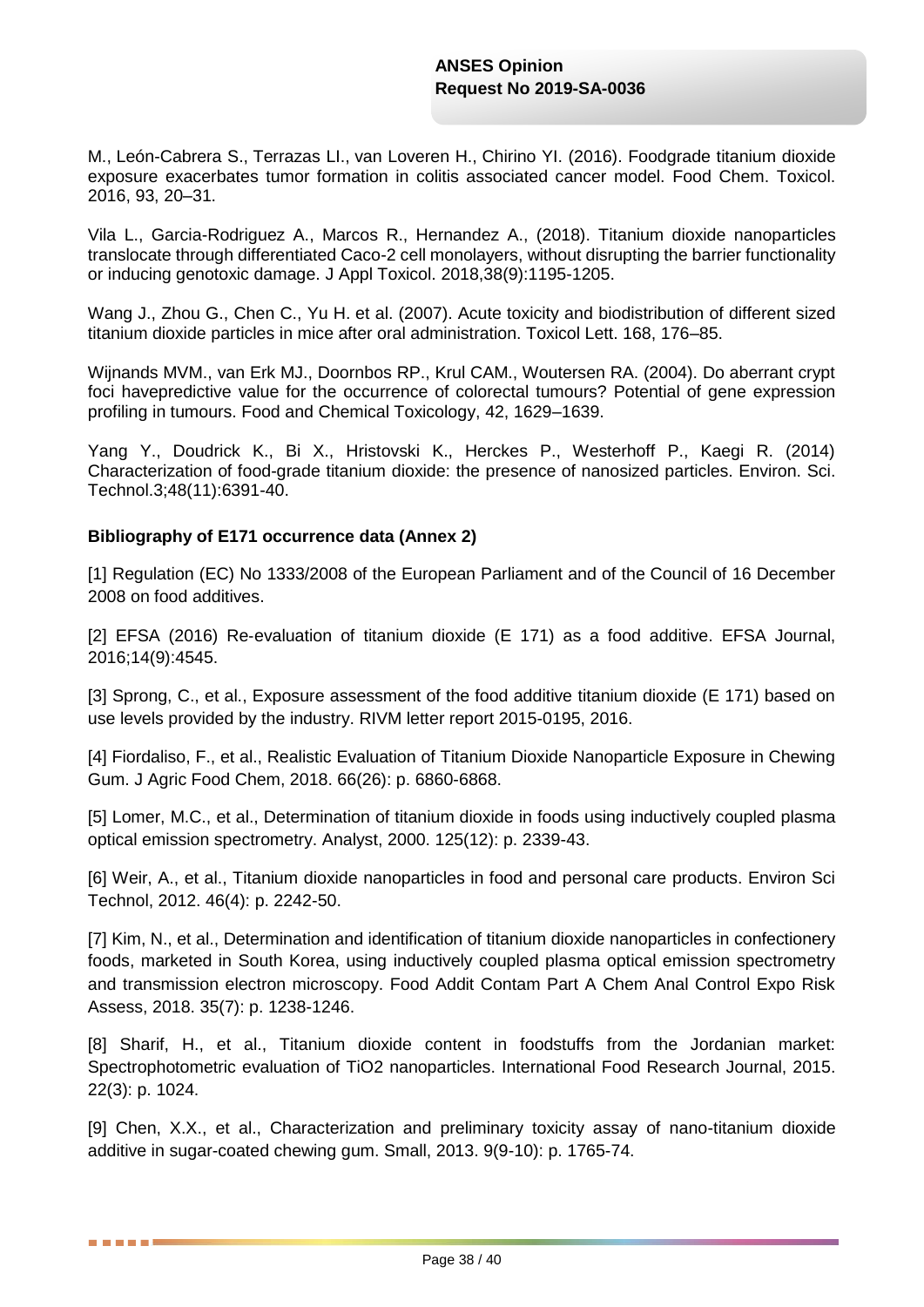[10] Dudefoi, W., et al., Evaluation of the content of TiO2 nanoparticles in the coatings of chewing gums. Food Addit Contam Part A Chem Anal Control Expo Risk Assess, 2018. 35(2): p. 211-221.

[11] Rompelberg, C., et al., Oral intake of added titanium dioxide and its nanofraction from food products, food supplements and toothpaste by the Dutch population. Nanotoxicology, 2016. 10(10): p. 1404-1414.

[12] Yin, C., et al., TiO2 particles in seafood and surimi products: Attention should be paid to their exposure and uptake through foods. Chemosphere, 2017. 188: p. 541-547.

[13] de la Calle, I., et al., Towards routine analysis of TiO2 (nano-) particle size in consumer products: Evaluation of potential techniques. Spectrochimica Acta Part B: Atomic Spectroscopy, 2018. 147: p. 28-42.

[14] López-Heras, I. et al., Prospects and difficulties in TiO2 nanoparticles analysis in cosmetic and food products using asymmetrical flow field-flow fractionation hyphenated to inductively coupled plasma mass spectrometry. Talanta, 2014. 124: p. 71-78.

[15] Lim, J.H., et al., Titanium Dioxide in Food Products: Quantitative Analysis using ICP-MS and Raman Spectroscopy. J Agric Food Chem, 2018.

[16] Lim, J.H., et al., Detection and characterization of SiO2 and TiO2 nanostructures in dietary supplements. J Agric Food Chem, 2015. 63(12): p. 3144-52.

[17] Reed R, S.J., et al. Detecting engineered nanomaterials in processed foods from Australia: report prepared for friends of the earth by Arizona State University. 2015.

[18] Taboada-Lopez, M.V., et al., Enzymatic hydrolysis as a sample pre-treatment for titanium dioxide nanoparticles assessment in surimi (crab sticks) by single particle ICP-MS. Talanta, 2019. 195: p. 23-32.

[19] Contrôle de la présence de nanoparticules dans les produits alimentaires et les cosmétiques menés par la DGCCRF.

[20] Analyse de nanoparticules dans les aliments. Agir pour l'environnement 2016. [https://www.agirpourlenvironnement.org/communiques-presse/enquete-exclusive-des-analyses](https://www.agirpourlenvironnement.org/communiques-presse/enquete-exclusive-des-analyses-revelent-la-presence-de-nanoparticules-dans-3980)[revelent-la-presence-de-nanoparticules-dans-3980](https://www.agirpourlenvironnement.org/communiques-presse/enquete-exclusive-des-analyses-revelent-la-presence-de-nanoparticules-dans-3980)

[21] Guide décrivant les catégories alimentaires dans le règlement CE n° 1333/2008 Annexe II partie E version 5 (2017).

[22] Dudefoi, W., et al., Criteria to define a more relevant reference sample of titanium dioxide in the context of food: a multiscale approach. Food Addit Contam Part A Chem Anal Control Expo Risk Assess, 2017. 34(5): p. 653-665.

[23] Yang, Y., et al., Characterization of food-grade titanium dioxide: the presence of nanosized particles. Environ Sci Technol, 2014. 48(11): p. 6391-400.

[24] Peters, R.J., et al., Characterization of titanium dioxide nanoparticles in food products: analytical methods to define nanoparticles. J Agric Food Chem, 2014. 62(27): p. 6285-93.